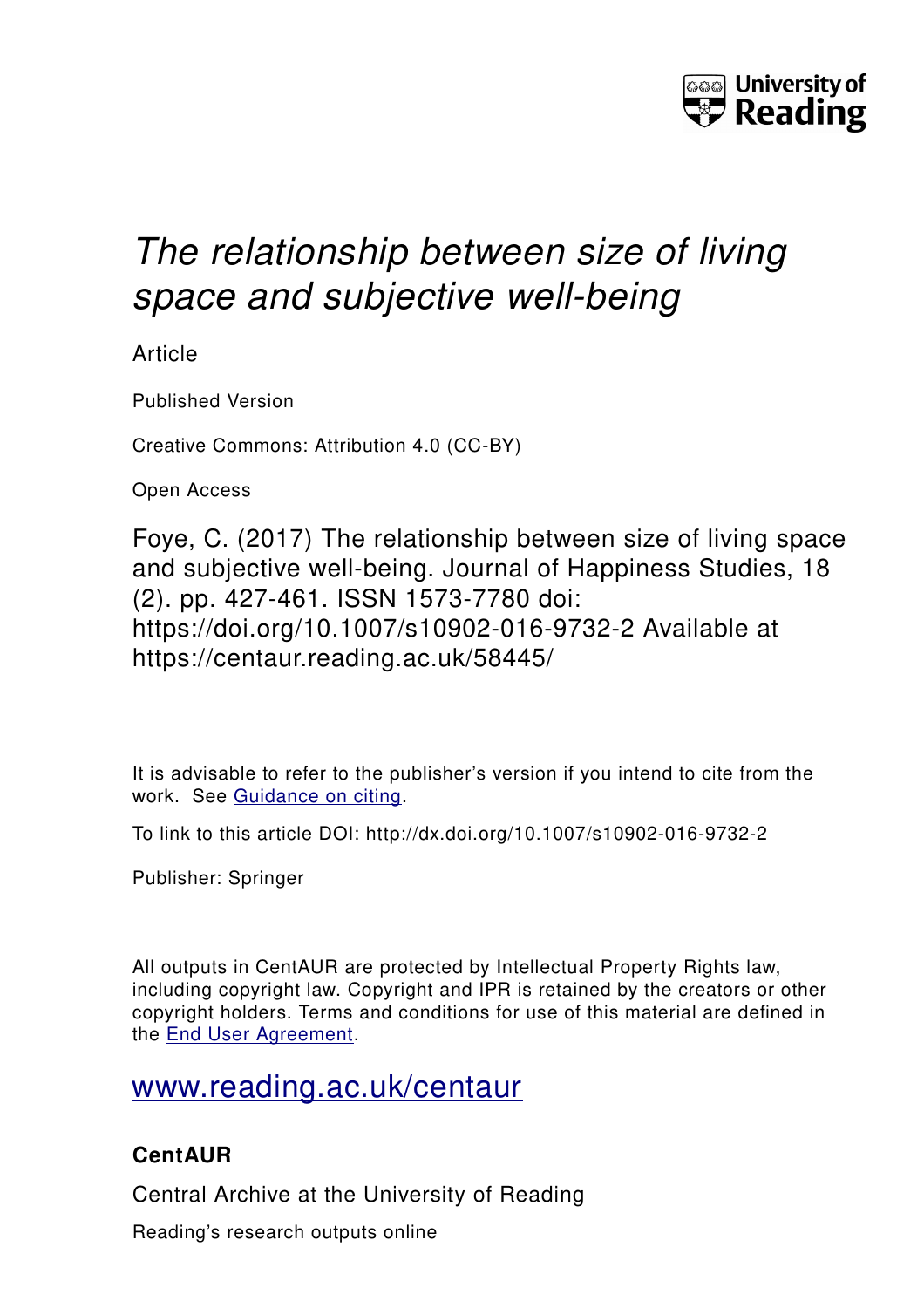RESEARCH PAPER



#### The Relationship Between Size of Living Space and Subjective Well-Being

Chris Foye<sup>1</sup>

© The Author(s) 2016. This article is published with open access at Springerlink.com

Abstract Against a background of shrinking new homes and forebodings of ''rabbit hutch Britain'', the relationship between size of living space and subjective well-being has never been more topical in the UK. Using the British Household Panel Survey (BHPS) and fixed effects regressions, this paper is the first to examine this relationship comprehensively. Two pathways are proposed between space and subjective well-being. First, space facilitates values and activities. Second, space signals wealth which in turn influences social status. It is proposed that wealth is a more important determinant of status for men than women, and that pathway two is therefore gendered. Part one of the paper examines the effect of a change in number of rooms per person on housing satisfaction and subjective well-being in the BHPS as a whole. Despite having a similar effect on the housing satisfaction of both genders, an increase in living space has only a (weak) positive linear effect on the life satisfaction and mental health of men. This suggests that space affects subjective well-being through pathway two, status. Part two of the paper tracks the housing satisfaction and subjective well-being over time of those individuals who move for ''larger accommodation''. Consistent with various theories of adaptation, housing satisfaction increases in the year of the move; then decreases slightly before levelling out. Moving for "larger accommodation" has no positive impact on subjective well-being. Overall the results imply a weak positive relationship between size of living space and subjective wellbeing, but only for men.

**Keywords** Housing Size of living space Subjective well-being Living conditions  $\cdot$ Life satisfaction - Adaptation

 $\boxtimes$  Chris Foye c.foye@pgr.reading.ac.uk

<sup>&</sup>lt;sup>1</sup> Department of Real Estate and Planning, Henley Business School, University of Reading, Reading, UK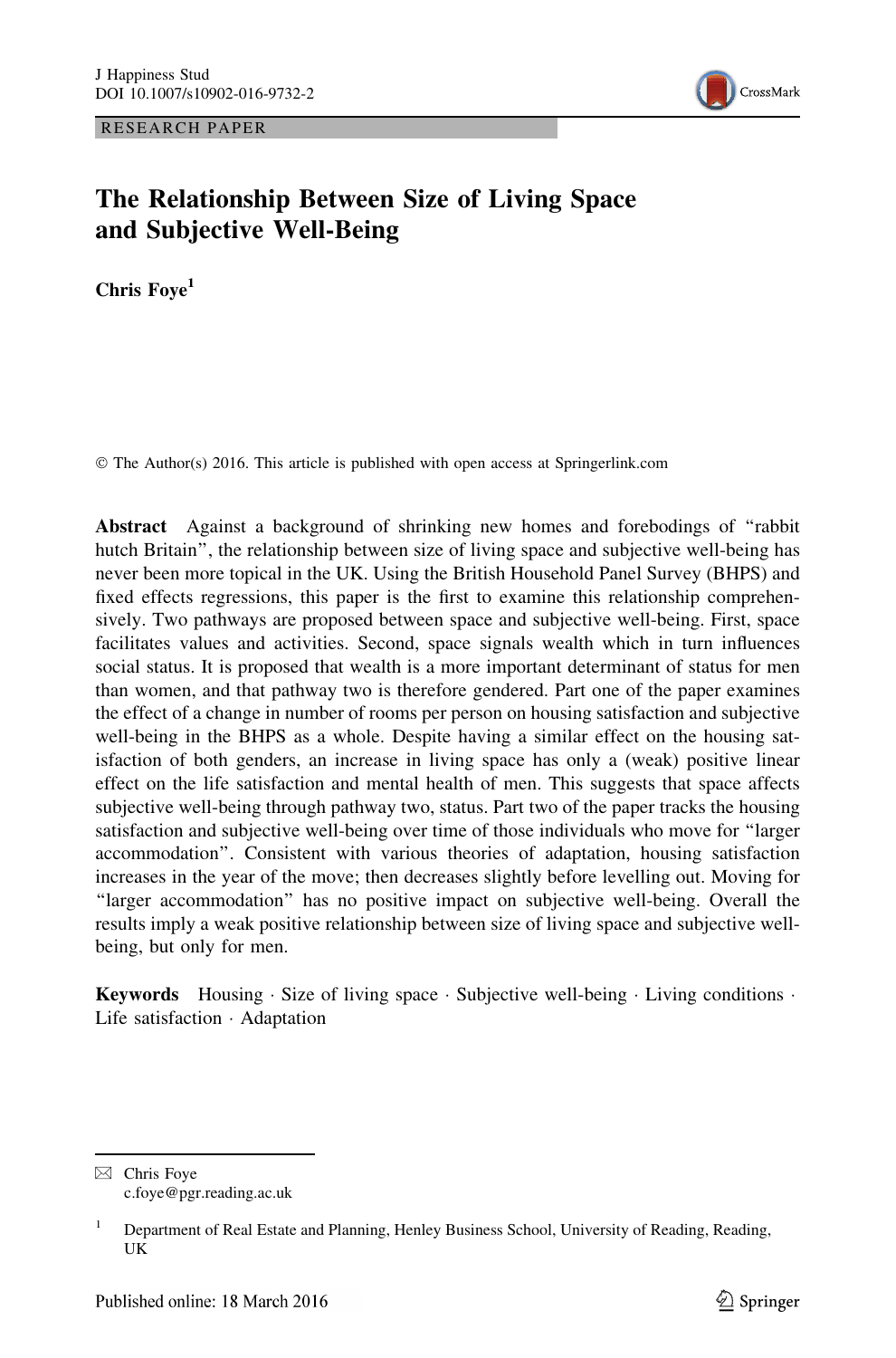#### 1 Introduction

The relationship between size of living space and subjective well-being is commonly assumed to be positive. ''Number of rooms per person'' was used as an indicator of quality of life in both the OECD ''Better Life Index'' [\(2011](#page-35-0)) and the ''European Quality of Life Survey'' ([2012\)](#page-34-0). This relationship is particularly topical in the UK, where new homes are the smallest in Western Europe (Evans and Hartwich [2005](#page-34-0)). Concern has arisen because size of living space is important to people. Individuals who report a shortage of space are more likely to state a preference to move (Fujiwara [2014\)](#page-34-0), and a shortage of space is the main reason for people in new homes wanting to make changes, or considering moving home (Robert-Hughes [2011](#page-35-0)).

There is quantitative evidence supporting an *association* between space and well-being (e.g. Reynolds [2005\)](#page-35-0) but a striking absence of quantitative evidence supporting a causal relationship. Using the British Household Panel Study (BHPS), Pevalin et al. ([2008\)](#page-35-0) and Fujiwara ([2014\)](#page-34-0) both found housing problems to be detrimental to subjective well-being, yet neither found subjectively reported ''shortage of space'' to have an impact. This absence represents the rationale for examining the *magnitude* and *direction* of this relationship.

Shrinking of living spaces in the UK is generally attributed to the growing cost of developable land (Evans [1991](#page-34-0)). However, Tunstall [\(2015](#page-35-0)) and Dorling ([2014](#page-34-0)) both argue that inequality also plays a role. Since the 1980's distribution of living space has become increasingly unequal. This could explain why the average new home has decreased in size. To test whether a more equal distribution of housing would make for a happier society, we must examine the *shape* of the relationship between space and subjective well-being. If an extra room brings more happiness to an individual in a 1-bedroom house than a 5-bedroom house, it follows that there is a utilitarian justification for a more equal distribution of space.

The value of size of living space as a metric of social well-being also depends on the dynamic relationship between size of living space and subjective well-being. Standard economic theory implies that any increase in subjective well-being caused by an increase in living space should be sustained over time. In contrast, adaptation theories variously imply that changes in living space lead to an initial impact on subjective well-being but that as individuals adapt, their well-being reverts to its previous level. Adaptation theories thus imply that space is a less important metric of societal well-being, as it has only a temporary effect on well-being. Together these diverse bodies of literature motivate the following research questions;

''What is the relationship between size of living space and subjective well-being in terms of magnitude, direction and shape?''

''Does the relationship differ over time?''

#### 2 Literature Review and Theory

Our first task is to define subjective well-being. Subjective well-being has both an evaluative (cognitive/judgemental) component, and an experiential (emotional/affective) component (Pavot and Diener [1993\)](#page-35-0). An individual eating a chocolate bar may be happy but dissatisfied with life, while a husband caring for his wife may be unhappy but satisfied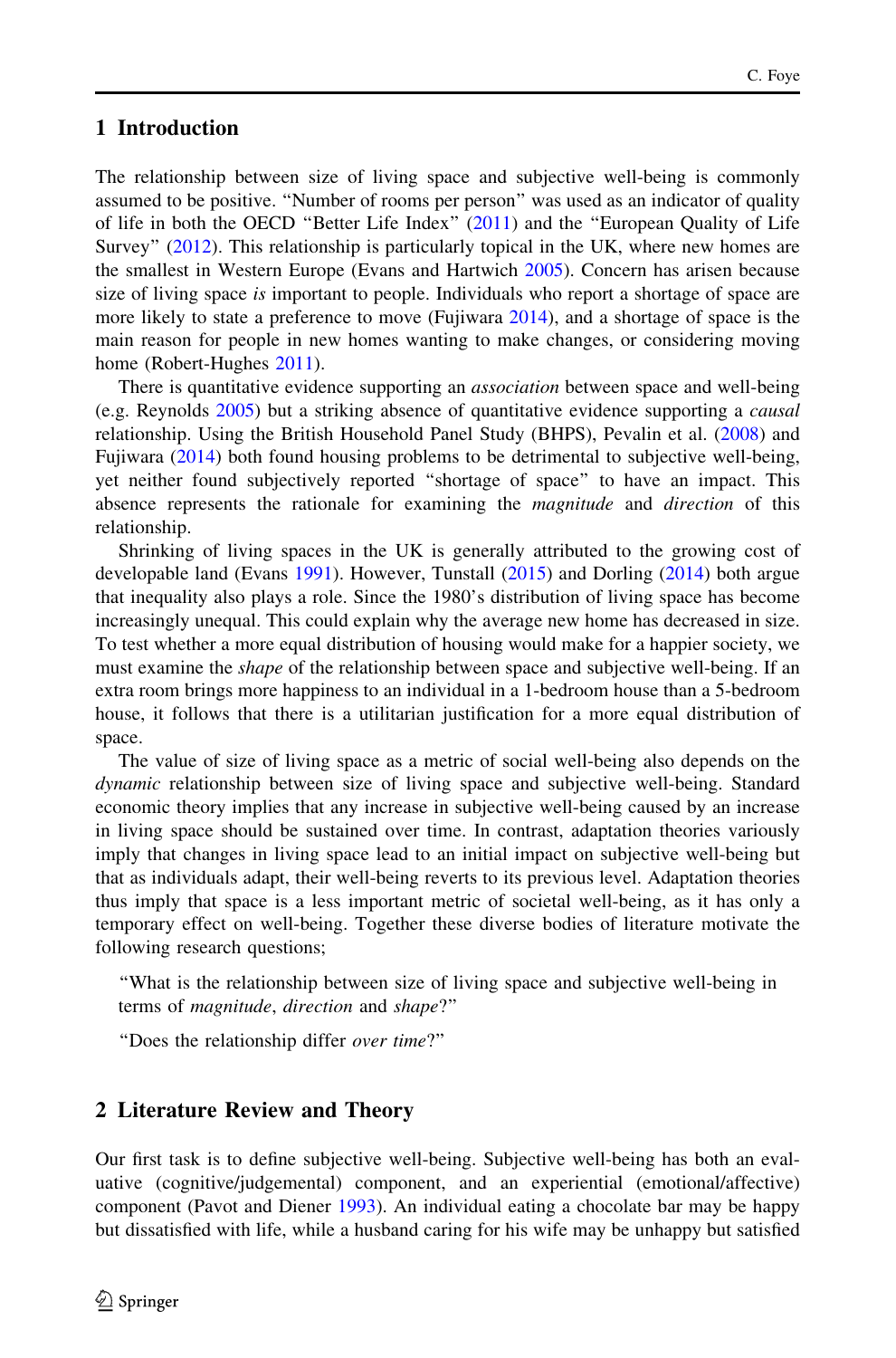with life. When assessed, these components are at least moderately correlated (Pavot and Diener [1993\)](#page-35-0). In our analysis, we use indicators for both components and, in the absence of any literature to suggest otherwise, assume both components move together.

#### 2.1 Pathways from Size of Living Space to Subjective Well-Being

Once there is sufficient space so as not to directly jeopardise physical health, this paper theorises two pathways through which size of living space is positively related to subjective well-being; through facilitating activities and values, and through status.

#### 2.1.1 Pathway 1: Facilitating Activities and Values

An increase in living space *(ceteris paribus)* represents an increase in liberty. In the UK, for example, having friends round, sitting in peace and quiet and eating as a family are all activities limited by lack of space (Robert-Hughes [2011](#page-35-0)). By facilitating these activities, one would expect more space to lead to higher well-being. However, in a wider universal context, more space could be potentially damaging to well-being. Take the case of the Ghates in V.S. Naipaul's portrait of India;

''Mr Ghate was a high senior official. He had grown up in the mill area, in one room in a chattel, though it was open to him, as a man of position, to live in better accommodation in a better area. He had tried to do that some years before, but it had ended badly. His wife had suffered in the comparative seclusion and spaciousness of the self contained apartment they had moved to. This was more than moodiness, she had become seriously disturbed. Mr Ghate had moved back to a chattel, to the two rooms he had now, back to the sense of a surrounding crowd and the sounds of life all around him, and he was happy again'' (p. 60)

In this case, the increased space (and new surroundings) added options for the Ghates in terms of facilitating more activities but took away the option of experiencing a vibrant homelife. In most cases, moving to larger accommodation is likely to involve a similar trade-off. Nonetheless, given that shortage of space is the subject of so many complaints in the UK (Robert-Hughes [2011\)](#page-35-0), we would expect more space to lead to higher subjective well-being but with diminishing marginal effect. In other words, an increase from 1 room per person to 2 rooms per person is likely to facilitate more activities and values than an increase from 2 rooms per person to 3 rooms per person.

#### 2.1.2 Pathway 2: Status

''A house may be large or small; as long as the neighbouring houses are likewise small, it satisfies all social requirements for a residence. But let there arise next to the little house a palace, and the little house shrinks to a hut'' (Marx and Engels [1965](#page-34-0))

The second pathway through which size of living space could influence subjective wellbeing is status. There is strong evidence of a causal relationship between status and subjective well-being. For example, Luttmer [\(2004](#page-34-0)) found individual life satisfaction to be negatively related to neighbours' income. See also Clark [\(2003](#page-34-0)) and Ferrer-i-Carbonell ([2005\)](#page-34-0). As Hirsch ([2005\)](#page-34-0) and Amartya Sen [\(1983](#page-35-0)) have pointed out, being concerned about status is rational as having high relative standing is a factor in the realization of numerous legitimate human objectives. One determinant of status is relative wealth. Relative wealth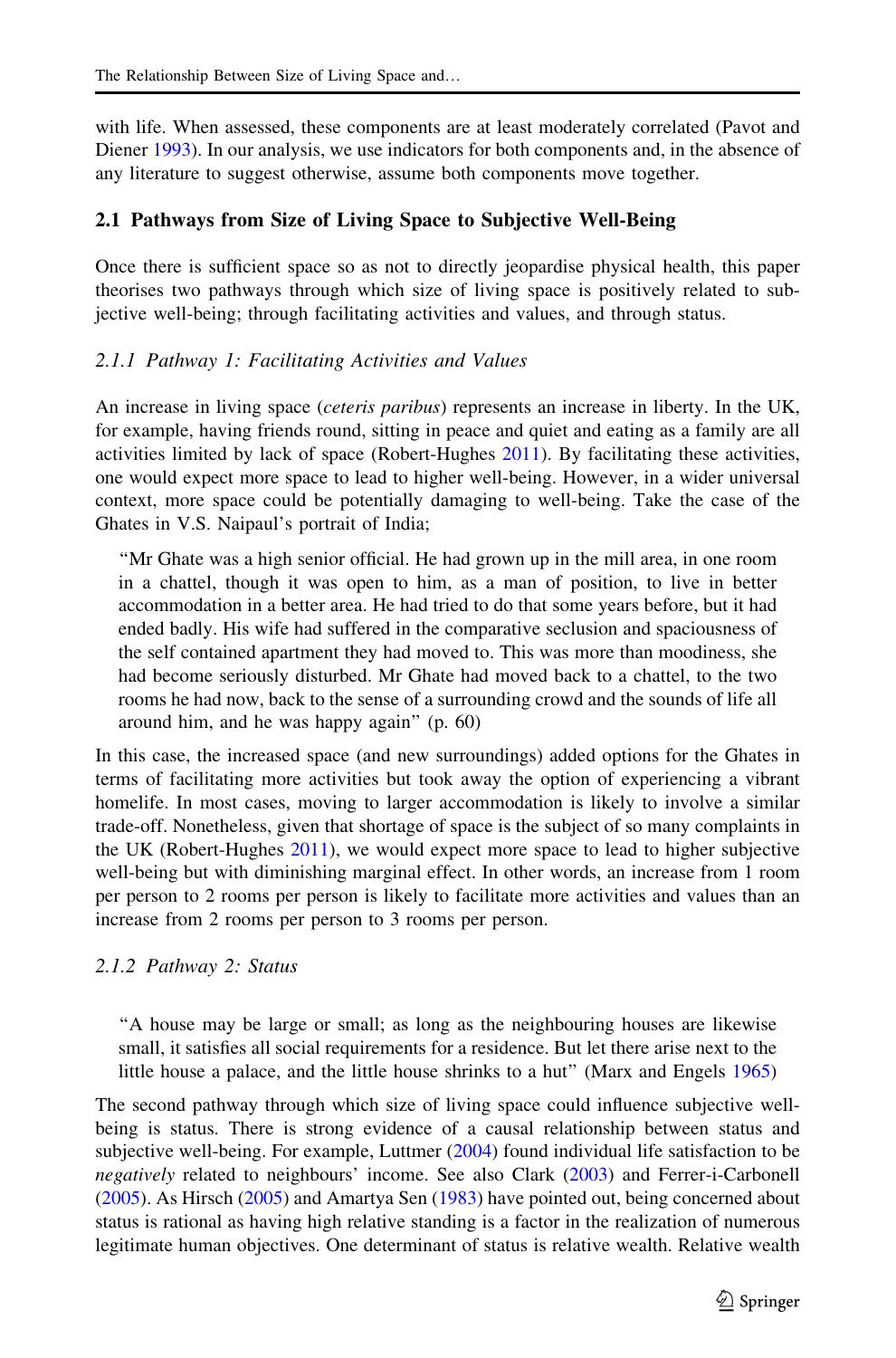signifies one's ability (Frank [2007](#page-34-0)) and power over others (Csikszentmihalyi and Rochberg-Halton [1981](#page-34-0)). By engaging in conspicuous consumption (Veblen [1899](#page-35-0)) one can signal their wealth to others. A house is the largest and most expensive physical object most individuals consume, and size is one of the main determinants of house value. The size of one's house is therefore a visible indicator of wealth. However, because status is determined by *relative* wealth, what matters is not house size per se but *relative* house size. Frank [\(2007](#page-34-0)) found that most people state a preference for having a 3000 square foot house in a world where everyone else has a 2000 sq ft house, as opposed to having a 4000 sq ft house in a world where everyone else has a 6000 sq ft house. House size is therefore likely to be a positional good (Hirsch [2005](#page-34-0); Frank [2007\)](#page-34-0), whose utility value depends strongly on the consumption of others. In short, the relative size of one's house signals one's relative wealth, which in turn determines one's status or social rank, which is important to subjective well-being. Intuitively one would expect the relationship between size of living space and status to be more linear than pathway one. For a single person, moving from a 2 bedroom flat to a 3 bedroom flat is unlikely to facilitate many more activities but it will deliver status by virtue of the higher property value.

The policy implications of space influencing subjective well-being through pathway one and two are entirely different. Pathway one implies that an increase in average levels of living space would facilitate more household activities, and therefore increase societal well-being. Contrastingly, pathway two implies that individuals derive subjective wellbeing not from having more space in itself, but from having more space than other people. Thus increasing average levels of living space- through minimum space standards, for instance- is unlikely to have much effect on societal well-being. Instead, it is the distribution of living space that matters. According to the logic posited by Frank [\(2007](#page-34-0)) and Wilkinson and Pickett ([2009\)](#page-35-0) a more equal distribution of space would reduce the anxiety and sense of inferiority felt by those at the bottom and middle of the space distribution. So how do we distinguish between these pathways? One way is through the shape of the relationship. As noted, pathway two implies a more linear relationship between space and subjective well-being than pathway one. An additional way is through looking at how the relationship differs between genders.

There is substantial quantitative evidence to suggest that economic variables are more important to the status of men than women. Mayraz et al. [\(2009](#page-35-0)) found income comparisons to be a much better predictor of subjective well-being for men than women. Using econometric techniques on national panel datasets, Clark [\(2003](#page-34-0)), Clark et al. [\(2010](#page-34-0)) and Shields et al ([2009\)](#page-35-0) all found that the subjective well-being of unemployed men rises when faced with other people's unemployment at the regional level. None found any effect for women, apart from Clark [\(2003](#page-34-0)) who found a weak relationship. Furthermore, there is qualitative evidence that housing means more to men as a symbol of economic status than it does to women, who instead emphasise the home as a source of social status (Seeley et al. [1956;](#page-35-0) Rainwater [1966](#page-35-0)); and that men use objective terms to describe their homes, whereas women use more subjective terms (Gutmann [1965;](#page-34-0) Carlson [1971](#page-34-0)). All of the above suggests that, as an indicator of wealth, size of living space will matter more for the status of men than women. Consequently, pathway two should be stronger for men than women. There does not appear to be any literature to suggest that pathway one will be gendered once employment status and hours spent doing housework are controlled for. Therefore, if pathway two is present, we would expect size of living space to have a larger effect on the subjective well-being of men than women.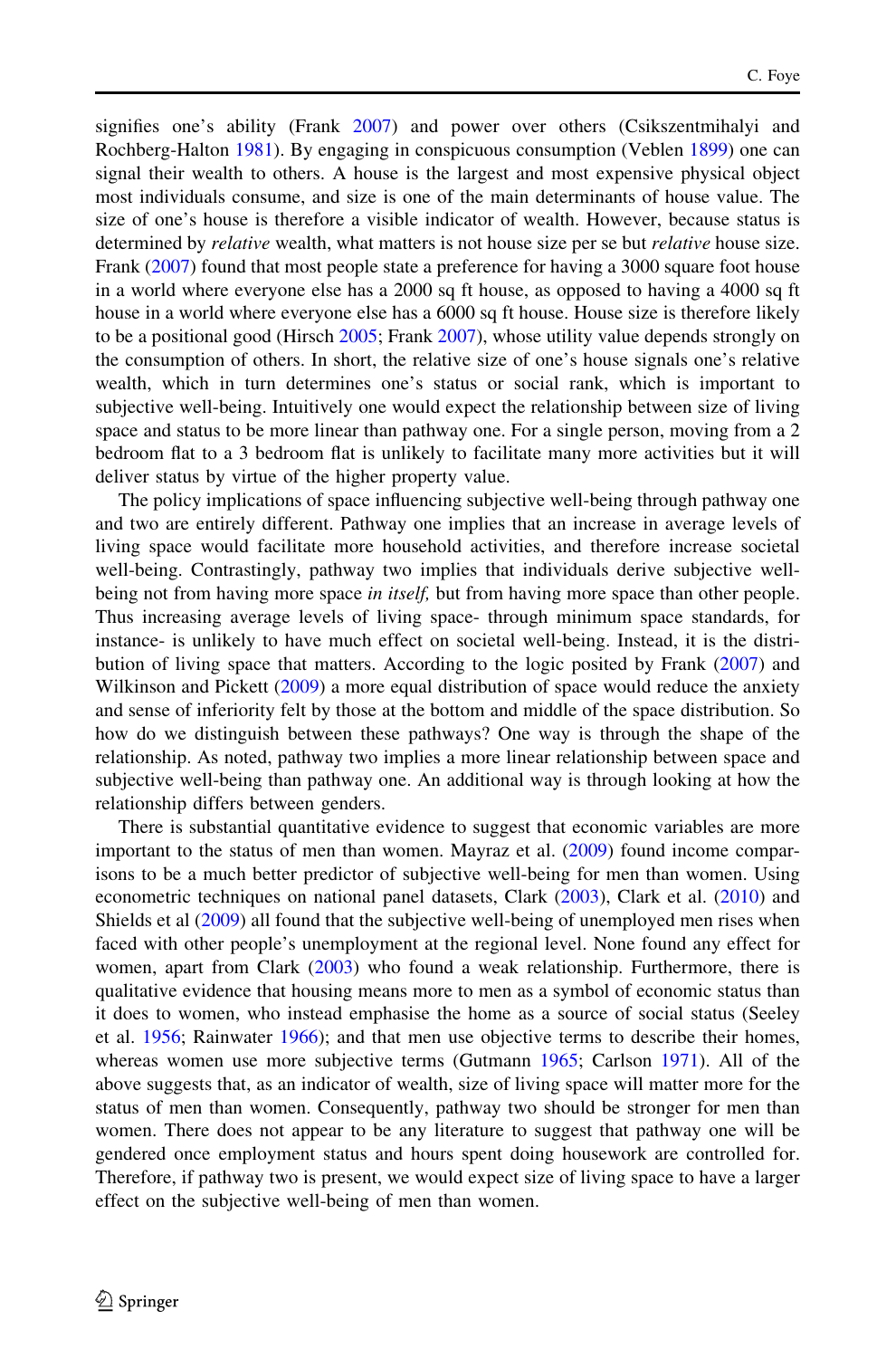#### 2.2 The Dynamic Aspect of the Relationship

In the above literature review we discussed the *direction*, *shape* and *magnitude* of the relationship between size of living space and subjective well-being, and how these may differ according to (1) gender and (2) the pathways through which space affects subjective well-being. It is also important to know whether the relationship varies over time. According to standard economic theory, any increase in subjective well-being in the year after an increase in living space should be sustained over time, *ceteris paribus*. However, several studies have found that increases in housing and life satisfaction associated with moving house diminish over time, in a process which can be loosely defined as adaptation. Using Australian Panel Data, Frijters et al. [\(2011](#page-34-0)) found a positive effect of moving house (for all reasons) on life satisfaction but this effect lasted for 6 months only. Nakazato et al. ([2011\)](#page-35-0) examined the effect of moving for housing related reasons on the life satisfaction and housing satisfaction of 3658 participants in the German Socio-Economic Panel. In this scenario, moving house led to an increase in housing satisfaction but this was only partially sustained over the 5 years post-move. They found no effect on life satisfaction. Findlay and Nowok ([2012\)](#page-34-0) examined the trajectories of different domain satisfaction judgements after internal migration in the BHPS and similarly found housing satisfaction to take a downward post-move trajectory. The exception is Nowok et al. ([2013\)](#page-35-0), who found no evidence of adaptation in life satisfaction judgements. Again using the BHPS, they found that moving house (for any reason) was preceded by a period when individuals experienced a significant decline in life satisfaction. Moving house brought life satisfaction back to initial levels where they remained for the next 5 years (and perhaps longer). Their findings are therefore more consistent with standard economic theory.

The post-move downward trajectories of housing satisfaction and subjective well-being are consistent with adaptation theory (or set point theory), which contends that individuals have stable levels of subjective well-being shaped by genetics and personality. Deviations from the set-points may occur but their effects are usually transitory. However, as Nakazato et al. [\(2011](#page-35-0)) point out, adaptation theory is limited as it does not explain why these effects are transitory. There are two explanations—as follows- for why the increase in housing satisfaction after an improvement in living conditions is not sustained.

First, according to the aspiration spiral theory (Stutzer, [2004\)](#page-35-0), after improving their living conditions, individuals could simply shift their expectations upwards; ''now I have a 3 bedroom house, I want a 4 bedroom house.'' (Nakazato et al. [2011\)](#page-35-0). Housing satisfaction judgements are generally thought to be constructed by individuals according to how their current housing situation relates to their preferred housing situation (Galster and Hesser [1981\)](#page-34-0). For alternative theories of housing satisfaction, see Jansen ([2014\)](#page-34-0). According to this logic, an increase in living space will initially close the gap between one's preferred housing situation and reality, leading to an initial increase in housing satisfaction. But over time this gap will re-emerge causing any uplift in housing satisfaction to diminish. While housing preferences can be influenced by ''relevant others'' (Vera-Toscano and Ateca-Amestoy [2008](#page-35-0)), theoretically the aspiration spiral theory need not involve social comparisons.

The second explanation for the post-move decrease in housing satisfaction is distinction bias (Hsee and Zhang [2004\)](#page-34-0). In the year after moving to larger accommodation, individuals view their new house in direct comparison to their old house in a *joint evaluation*, so space is particularly salient. Over time, however, the new house will be viewed in isolation in a *separate evaluation*. Because space is not a naturally salient housing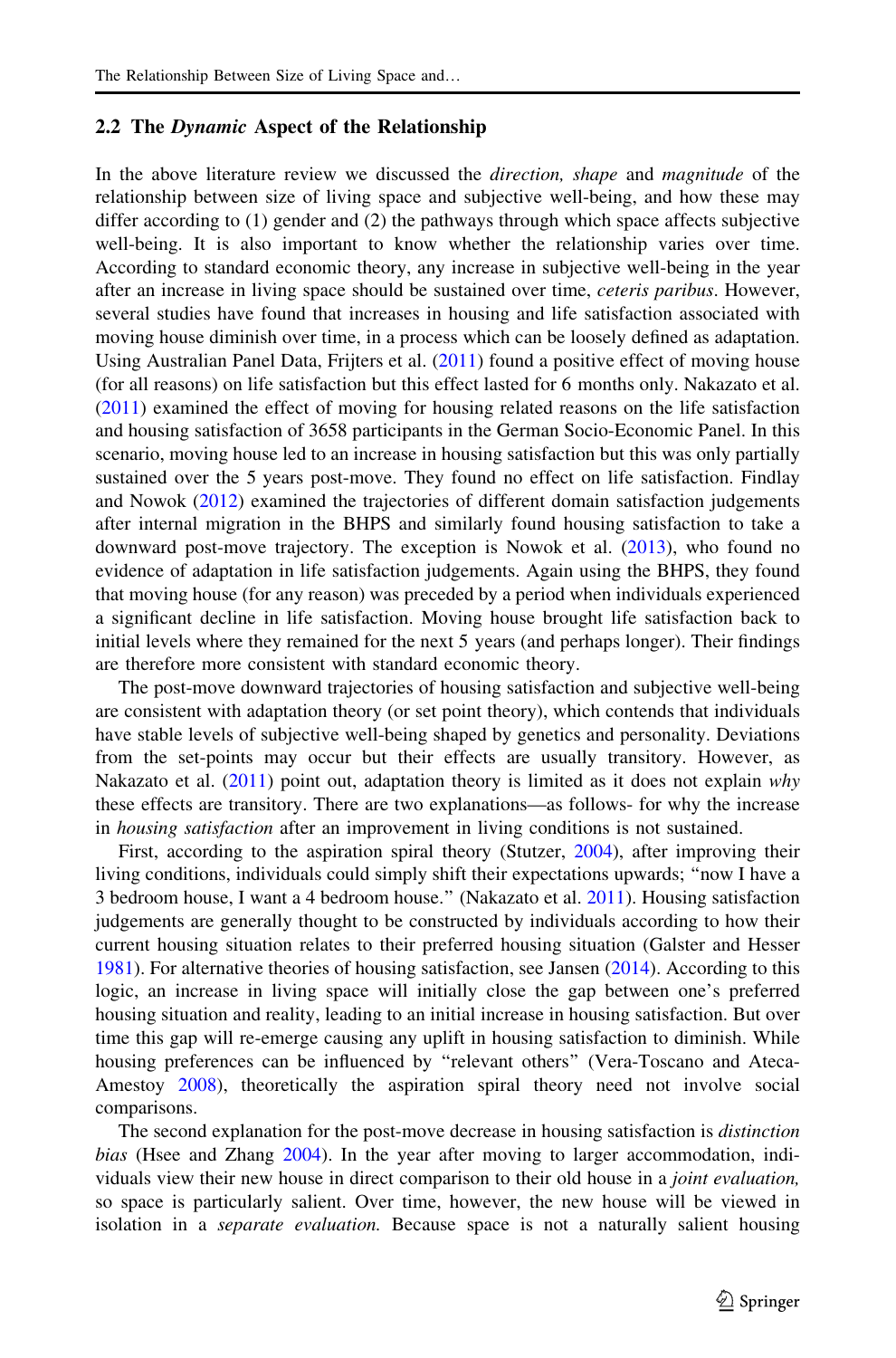characteristic (i.e. it is not intrusive or unpredictable), its salience will decrease, and housing satisfaction judgements will diminish accordingly.

Housing satisfaction is not an indicator of subjective well-being itself. But according to the theoretical model of Van Praag et al. [\(2003](#page-35-0)), life satisfaction judgements are a function of different domain satisfaction judgements. Thus housing conditions affect housing satisfaction, which in turn affects life satisfaction. Because subjective well-being is a function of housing satisfaction, it should take a similar (although smoother) trajectory over time i.e. decrease before the move; increase in the year after the move; and decrease thereafter.

However, it may be that space influences subjective well-being independently of housing satisfaction. According to the hedonic treadmill theory, novel stimuli are more likely to lead to positive/negative affect as they are more likely to draw attention (Schimmack [2001](#page-35-0); Wilson and Gilbert [2008\)](#page-35-0). Initially more space will lead to an increase in positive affect, which will be reflected in higher experiential and evaluative well-being (Schimmack et al. [2002b](#page-35-0)). Over time, however, the novelty will wear off and subjective well-being will return to its previous levels. The hedonic treadmill theory does not predict adaptation in housing satisfaction judgements as these should not be influenced by positive/negative affect (Nakazato et al. [2011](#page-35-0)).

Alternatively, the influence of housing satisfaction judgements on subjective well-being may change throughout the moving process. It is in the interest of an individual's subjective well-being to place more emphasis on those life domains that most satisfy them. This is formally demonstrated by Bradford and Dolan ([2010\)](#page-34-0), in what they define as the global adaptive utility model. According to their model, the importance of housing should increase when levels of housing satisfaction increase, and decrease when housing satisfaction decreases. Therefore decreases in housing satisfaction should have little influence on life satisfaction judgements. Contrastingly, increases in housing satisfaction should be amplified in life satisfaction judgements.

Summarising, the existing literature predicts that size of living space will be positively related to subjective well-being and housing satisfaction. Pathway one implies the relationship will have diminishing marginal utility, whereas pathway two implies a more linear relationship. The literature on gender suggests that if pathway two exists, space should have a larger impact on men's subjective well-being. In terms of the dynamic relationship, distinction bias and aspiration spiral theory both imply that any increase in housing satisfaction associated with moving to larger accommodation will diminish post-move. According to Van Praag et al. [\(2003](#page-35-0)), subjective well-being should take a similar, although smoother, trajectory to housing satisfaction. In contrast, the global adaptive utility model and the hedonic treadmill theory both imply that subjective well-being will take a different trajectory to housing satisfaction. It is therefore important that we look at the effect of space on subjective well-being, and housing satisfaction separately.

#### 3 Data and Methodology

There are two parts to the analysis. The first uses fixed effect regressions to identify how changes in number of rooms per person affects housing satisfaction and subjective wellbeing. The second examines the dynamic housing satisfaction and subjective well-being of those individuals who move to subjectively larger accommodation. For both parts, data is used from the British Household Panel Survey (BHPS) covering the period 1991–2008, including booster samples. The data used in this paper were extracted using the Add-On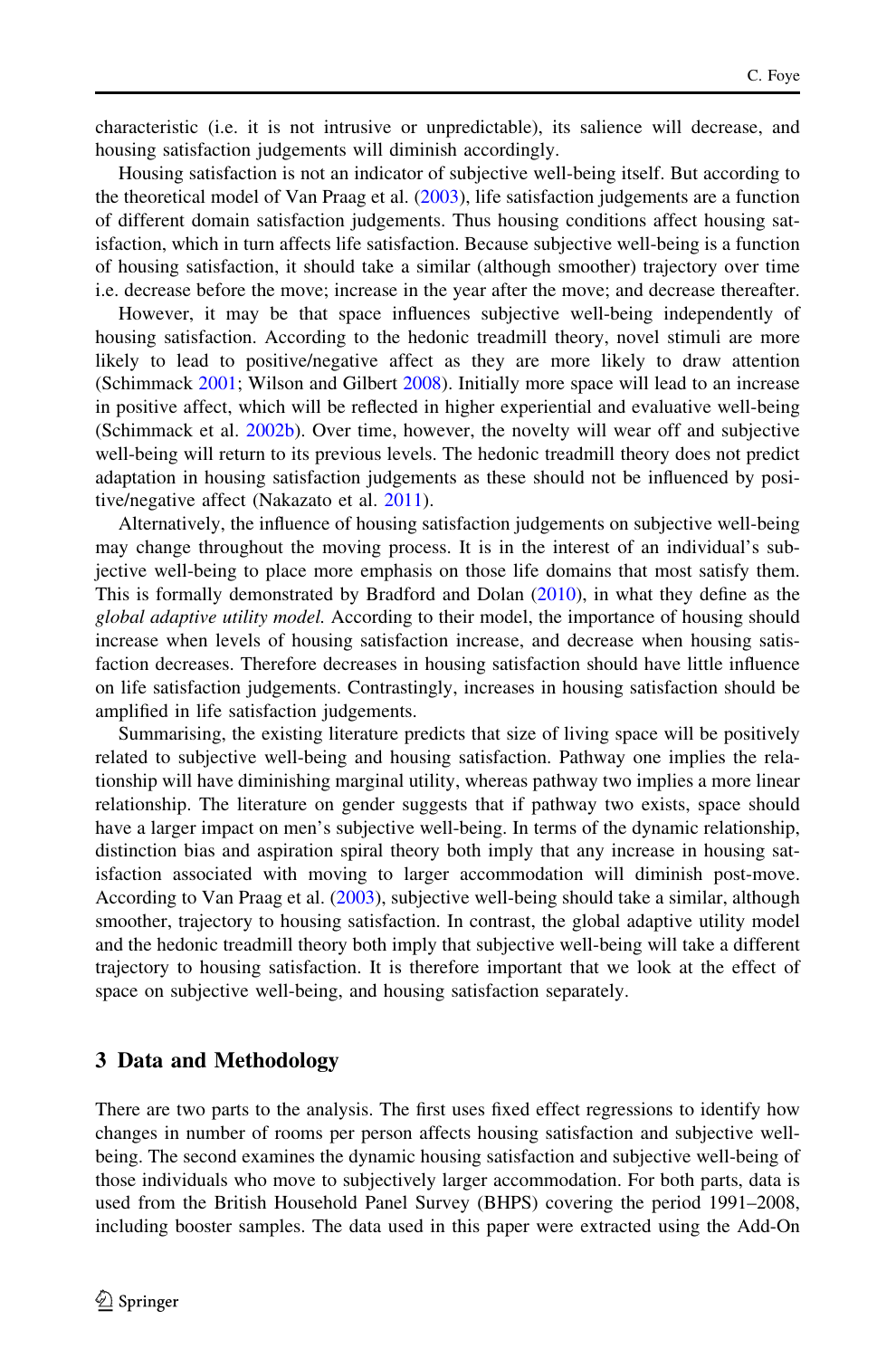package PanelWhiz v4.0 (Oct 2012) for Stata. PanelWhiz was written by Dr. John P. Haisken-DeNew (john@panelwhiz.eu). The PanelWhiz generated DO file to retrieve the GSOEP data used here and any Panelwhiz Plugins are available upon request. Any data or computational errors in this paper are my own. Haisken-DeNew and Hahn [\(2010](#page-34-0)) describe PanelWhiz in detail.

To capture the evaluative component of subjective well-being, we use life satisfaction. Life satisfaction judgements correlate well with other people's views, behavioural data, brain activity and objective characteristics such as rates of depression (Layard [2005\)](#page-34-0). Life satisfaction is measured using responses to the question of ''How dissatisfied or satisfied are you with your life overall?", with responses on a scale of  $1-7$ , where 1 signifies completely dissatisfied and 7 signifies completely satisfied. The experiential component of subjective well-being is proxied for using the General Health Questionnaire (GHQ). The GHQ is widely used in medical, psychological, and sociological research, and is considered to be a robust indicator of the individual's psychological state (Clark [2003](#page-34-0)). The GHQ asks individuals (via a self-completion questionnaire) how often they are experiencing certain feelings (e.g. happiness, strain, depression, lack of confidence) in relation to their usual state; "Not at all", "No more than usual", "Rather more than usual", and "Much more than usual''. The Caseness version of the GHQ score is used, which counts the number of questions for which the response is in one of the two 'low subjective well-being' categories. Higher scores therefore indicate lower levels of subjective well-being. For ease of interpretation, the scales are reversed (i.e.  $12 = 0 \dots 0 = 12$ ) after which the majority of respondents record a score of 12. Clark and Georgellis [\(2013](#page-34-0)) found trajectories of GHQ and Life Satisfaction to be very similar after life events (e.g. widowhood, marriage, unemployment). Housing satisfaction is evaluated using responses to the question; "How dissatisfied or satisfied are you with………Your house/flat'', with responses again on a scale of 1–7. Both housing satisfaction and life satisfaction were included every year from 1996 onwards with the exception of 2001. GHQ was included in every year.

For part one of the analysis, which is concerned with examining the *magnitude*, direction and shape of the relationship, a fixed effects model is adopted. The two indicators of subjective well-being and housing satisfaction are rotated as dependent variables, and separate regressions are run for males and females. Thus part one consists of a total of six regressions. Space is measured using rooms per person (number of rooms excluding kitchen and bathrooms/household size). We assume that, on average, when an individual reports an increase (or decrease) in rooms per person, this represents an increase (or decrease) in overall living space. The descriptive statistics support this case. In the BHPS sample, there is a negative correlation  $(-0.26)$  between rooms per person and an individual reporting a shortage of space. Of those individuals who report moving for larger accommodation (5 year sample), 83 % report an increase in number of rooms, and only 6 % report a decrease.

Number of persons in the household is also controlled for separately. Therefore, the coefficients on 'rooms per person' indicate the effect of size of living space, keeping household size constant. Other control variables include variables that have been found to influence subjective well-being in the past; housing and environmental variables besides space e.g. damp; hypothesised costs associated with larger accommodation such as time spent commuting and doing housework. Furthermore, this study is the first to examine the effect of housing conditions on subjective well-being while controlling for 'neighbourhood effects'. If we were to find a positive relationship between rooms per person and subjective well-being, it could be argued that this relationship is actually driven by neighbourhood effects i.e. increases (or decreases) in living space are associated with moving to a better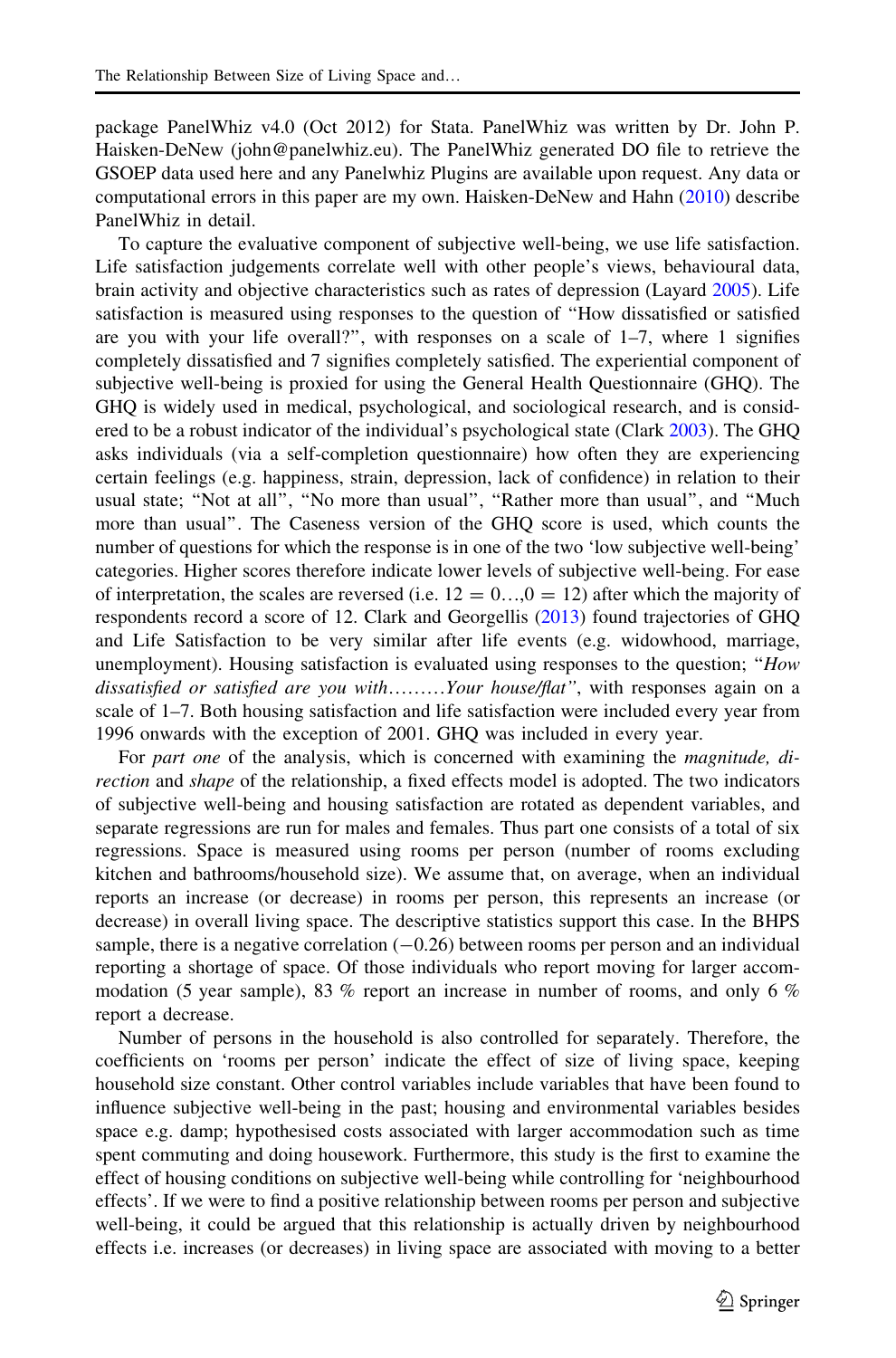(or worse) area- in terms of crime rates, schools, green areas etc. and it is these neighbourhood variables which explain the positive relationship between size of living space and subjective well-being. By including multiple deprivation statistics at the lower level super output area (SOA)—each of which contain approximately 1500 people according to figures from 2004 (ODPM [2004](#page-35-0))—we can control for these potentially confounding neighbourhood effects. Because these statistics are not comparable across UK nations, part one of the analysis is limited to England. All control variables are listed and categorised in ''Appendix [1](#page-15-0)''. For all regressions conducted, standard errors are clustered at the individual level to account for any serial correlation.

In order to test for a linear relationship, all models are first tested with only 'rooms per person'. Then a quadratic interaction term is introduced (rooms per person squared) to test for non-linearity e.g. diminishing marginal utility. Results from the two specifications (with and without interaction term) are compared by examining the coefficient on 'rooms per person'. If this coefficient is more statistically significant with the quadratic term, than without, or the quadratic term itself is statistically significant, the relationship is deemed non-linear.

Part two of the analysis examines the *dynamic* aspect of the relationship. More specifically, it assesses the movement over time of subjective well-being and housing satisfaction, for individuals who move house and cite ''larger accommodation'' as their reason for moving. This yields a smaller sample size than part one that is less representative of the population because only certain types of individuals can, or want to, move to larger accommodation. The benefits are threefold. First, we can track the housing satisfaction and subjective well-being for movers over time. Second, the context surrounding the change in living space is more uniform, meaning we can more accurately identify spurious influences on subjective well-being. Third, we can test whether the effects of space on well-being are asymmetrical. For example, in part one, an increase in space may have a positive effect on subjective well-being, but a decrease in space may have no effect. By looking only at upsizers we may uncover a positive effect that is offset in part one.

In part two, a series of appropriate 'year relative to move dummies' are included in a fixed-effects regression to examine how the time relative to a move affects housing satisfaction and subjective well-being. This model has been used extensively for different life events (e.g. Clark and Georgellis [2013](#page-34-0); Nowok et al. [2013](#page-35-0)). A broadly similar set of controls is used with a few exceptions (see "Appendix  $1$ "). Because all of the sample moved house *within* nation states, it does not matter (for the interpretation of the coefficients of interest) that multiple deprivation statistics are not comparable across nation states. Therefore, in the second part of the analysis, individuals from throughout UK are included. Neighbourhood effects are controlled for, but only those which are available across UK (see ''Appendix [1](#page-15-0)''). When GHQ was used as a dependent variable in part two, the results suggested multi-collinearity. Age was identified as the source. Therefore, all part two regressions are conducted without age as a control.

To maximise sample size, and the length of time over which adaptation is tested for, two overlapping samples are selected. To be included in either sample, an individual must have been observed in the same property 1–2 and 0–1 years before the move and have been observed in a different property 0–1 years after the move. When individuals reported a change of address, they were asked: "Did you move for reasons that were wholly or partly to do with your own job, or employment opportunities?" Next, all movers were asked; ''What were your (other) main reasons for moving?'' to which they could reply with up to two reasons. For an individual to be included in either sample, their *first* reason 0–1 years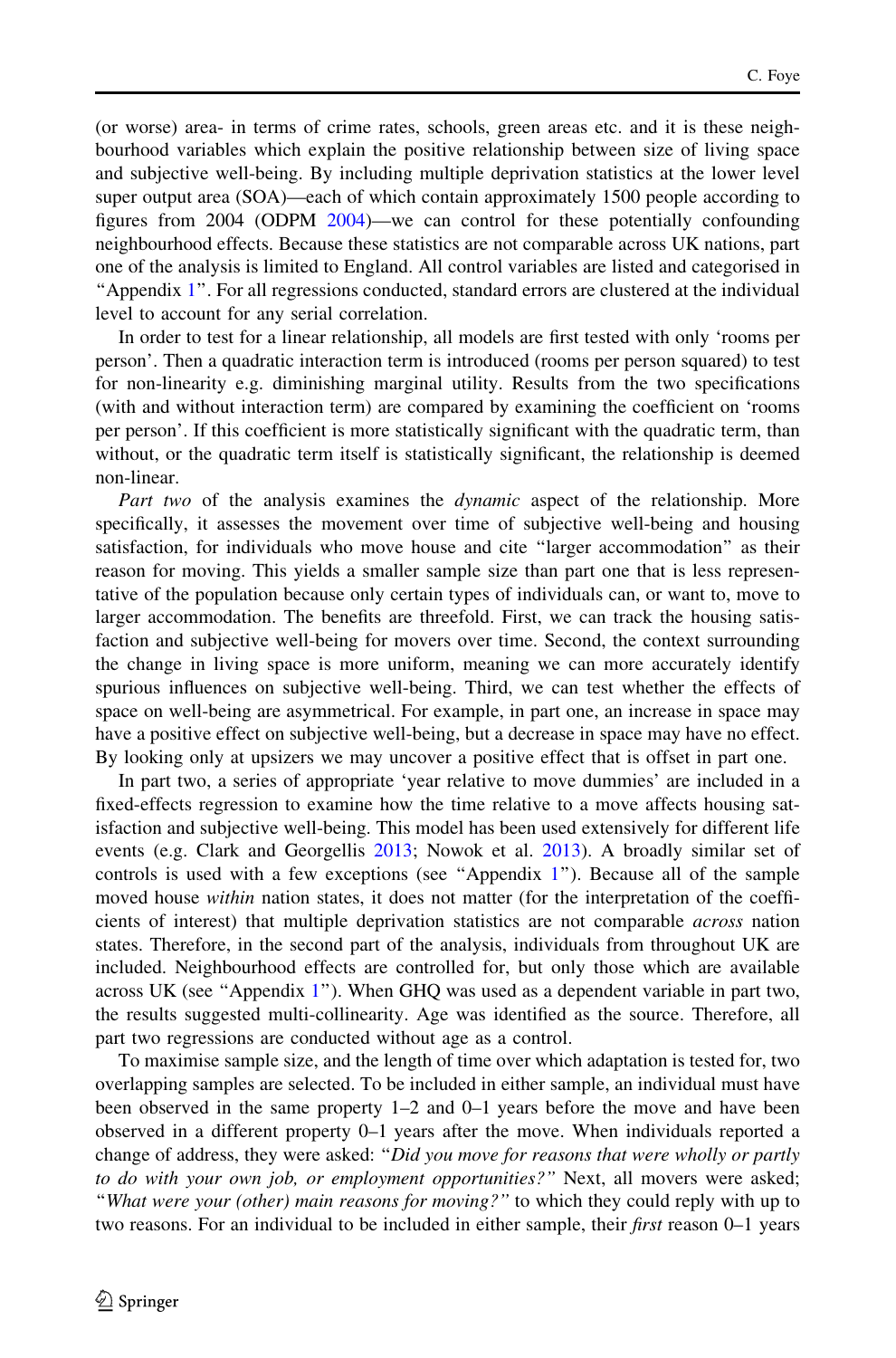<span id="page-9-0"></span>after moving had to be "Larger Accommodation" (only 20 % of respondents gave a second reason or cited employment reasons).

If an individual observation was missing or unknown in any of the periods  $>2$  years post-move (as was the case for approximately 10 % of individuals in the 5 year sample and 20 % of the 7 year sample), it was reasonably assumed that they had not moved provided they fulfilled two criteria; they reported being in the same lower layer SOA (about 80 % of

| Variables       | Housing_sat     |                | Life_sat         |               | GHQ_caseness   |                |
|-----------------|-----------------|----------------|------------------|---------------|----------------|----------------|
|                 | Males           | Females        | Males            | Females       | Males          | Females        |
| rooms_pp        | $0.544***$      | $0.464***$     | $0.0431**$       | 0.014         | $0.110**$      | $-0.319**$     |
|                 | $-0.076$        | $-0.075$       | $-0.019$         | $-0.020$      | $-0.052$       | $-0.138$       |
| rooms_pp_sq     | $-0.0747***$    | $-0.0591***$   |                  |               | $0.0450*$      |                |
|                 | $-0.012$        | $-0.013$       |                  |               |                | $-0.024$       |
| mover           | $0.350***$      | $0.349***$     | $0.0822***$      | $0.0772***$   | 0.076          | 0.078          |
|                 | $-0.033$        | $-0.032$       | $-0.024$         | $-0.024$      | $-0.057$       | $-0.067$       |
| Household size  | 0.036           | $-0.002$       | $-0.013$         | $-0.0438**$   | 0.001          | $-0.0820*$     |
|                 | $-0.026$        | $-0.024$       | $-0.019$         | $-0.017$      | $-0.046$       | $-0.046$       |
| house_value     | $2.04e - 07***$ | $1.52e - 07**$ | $4.94E - 09$     | $4.27E - 08$  | $4.36E - 08$   | $9.65E - 08$   |
|                 | $\mathbf{0}$    | $\mathbf{0}$   | $\boldsymbol{0}$ | $\Omega$      | $\overline{0}$ | $\overline{0}$ |
| housing_costs   | $0.00022***$    | $0.000321***$  | $2.74E - 05$     | $-1.57E - 05$ | $-6.92E - 05$  | $-9.59E - 05$  |
|                 | $-4.63E - 05$   | $-5.38E - 05$  | $-3.97E - 05$    | $-3.71E - 05$ | $-1.00E - 04$  | $-0.00013$     |
| Garden          | $0.164***$      | $0.173***$     | 0.0323           | 0.0519        | $-0.0728$      | 0.0277         |
|                 | $-0.056$        | $-0.057$       | $-0.0394$        | $-0.0429$     | $-0.0917$      | $-0.106$       |
| neighbour_noise | $-0.144***$     | $-0.200***$    | $-0.00549$       | $-0.0374$     | $-0.0631$      | $-0.0776$      |
|                 | $-0.0328$       | $-0.0327$      | $-0.0259$        | $-0.0244$     | $-0.0606$      | $-0.0669$      |
| street_noise    | $-0.0804***$    | $-0.137***$    | $-0.0169$        | $-0.0363$     | $-0.0329$      | $-0.0803$      |
|                 | $-0.0282$       | $-0.0286$      | $-0.0217$        | $-0.0222$     | $-0.0526$      | $-0.0576$      |
| no_light        | $-0.154***$     | $-0.172***$    | $-0.0321$        | $-0.0494$     | $-0.179**$     | $-0.0513$      |
|                 | $-0.0447$       | $-0.044$       | $-0.0327$        | $-0.0354$     | $-0.0779$      | $-0.0885$      |
| poor_heating    | $-0.0922$       | $-0.209***$    | 0.011            | $-0.0264$     | $-0.0404$      | $-0.044$       |
|                 | $-0.0621$       | $-0.0569$      | $-0.0488$        | $-0.0441$     | $-0.107$       | $-0.111$       |
| condensation    | $-0.0685**$     | $-0.104***$    | $-0.0143$        | $-0.0124$     | $-0.0165$      | 0.00565        |
|                 | $-0.0319$       | $-0.0325$      | $-0.0249$        | $-0.0249$     | $-0.0601$      | $-0.0677$      |
| damp_walls      | $-0.221***$     | $-0.219***$    | $-0.00651$       | $-0.0750**$   | 0.0533         | $-0.216**$     |
|                 | $-0.0388$       | $-0.0409$      | $-0.0296$        | $-0.0311$     | $-0.077$       | $-0.0844$      |
| Rot             | $-0.131***$     | $-0.197***$    | $-0.0302$        | 0.000245      | $-0.123*$      | 0.0376         |
|                 | $-0.0406$       | $-0.0407$      | $-0.029$         | $-0.0299$     | $-0.0742$      | $-0.0871$      |
| Roof            | $-0.0196$       | $-0.0662$      | $-0.0483$        | 0.0416        | $-0.0203$      | 0.0766         |
|                 | $-0.0469$       | $-0.0527$      | $-0.0385$        | $-0.0406$     | $-0.0929$      | $-0.111$       |
| Observations    | 25,905          | 29,050         | 25,888           | 28,939        | 28,862         | 32,343         |
| R-squared       | 0.064           | 0.071          | 0.036            | 0.028         | 0.055          | 0.042          |
| Number of pid   | 5460            | 5862           | 5467             | 5861          | 5551           | 5944           |

Table 1 Part One Results

p value \*  $< 0.1$ ; \*\*  $< 0.05$ ; \*\*\*  $< 0.01$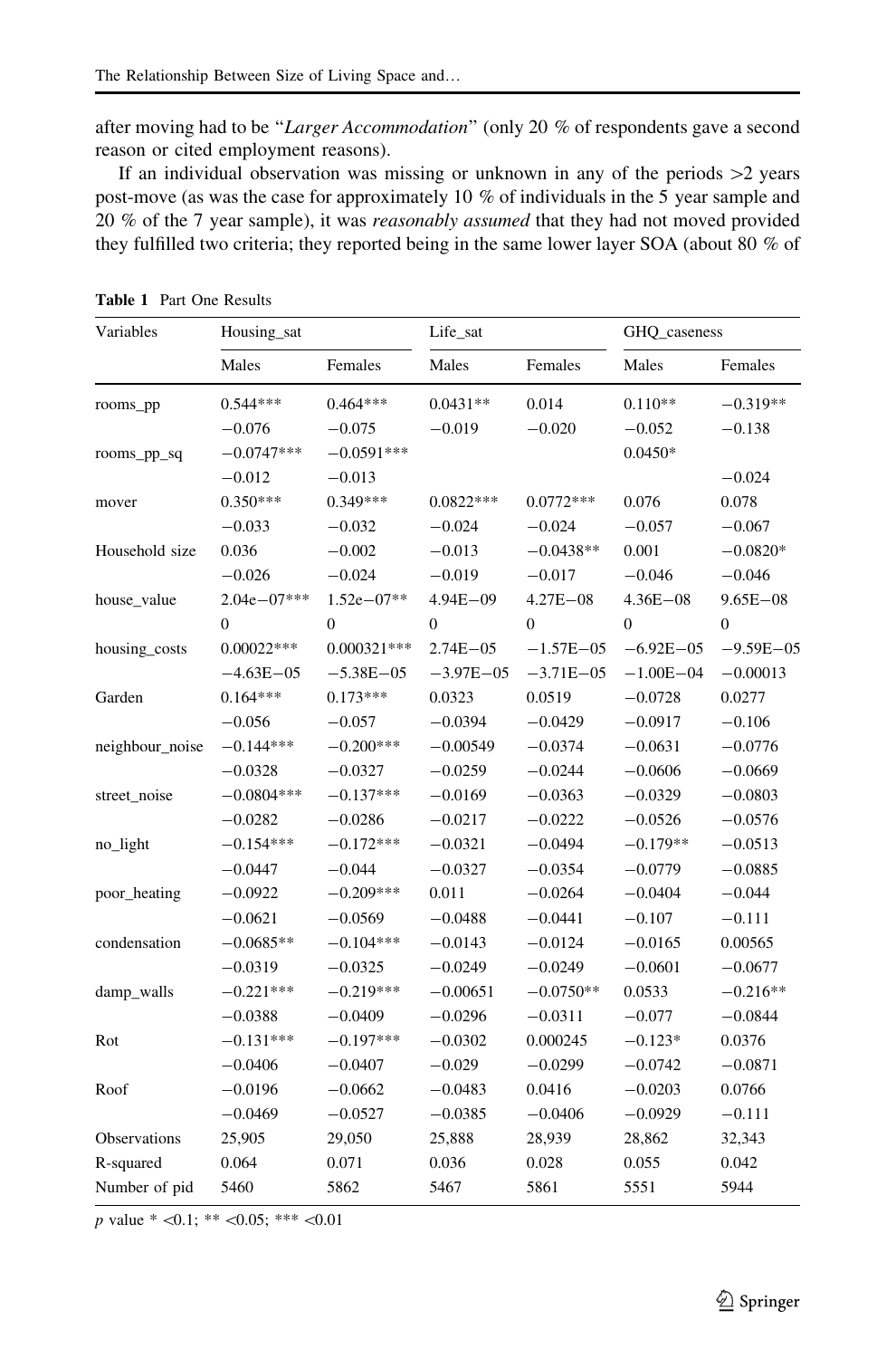moves in both samples were across lower layer SOA's) and they reported being in a broadly similar type of accommodation. To be included in the first (larger) 5 year sample, they must have been observed in, or *reasonably assumed* to have been in, the same larger property in 2 out of 3 of the years post-move. To be included in the second (smaller) 7 year sample, they must have been observed in, or *reasonably assumed* to have been in, the same larger property in 4 out of 5 of the years post-move. If individuals moved numerous times (in the BHPS) for larger accommodation, only their most recent move for larger accommodation is selected.

In both samples the vast majority ( $> 75 \%$ ) of the sample are mortgage holders while 10–15 % are public renters. There are very few private renters, presumably because the selection criteria require immobility before and after the move. For both samples, the median age is 33/34 and the mean household income is approximately £30,000, which makes it significantly older  $(+10 \text{ years})$  and wealthier  $(+\text{\textsterling}7000)$  than the BHPS sample as a whole. For the 5 year sample, the median distance moved was 1.3 km and 77 % of moves were less than 5 km, so on average moving is unlikely to have involved the disruption of social networks beyond those situated within the neighbourhood.

On the 5 year sample(s), the model below is adopted;

$$
S\ddot{W}B_{it} = \beta \ddot{X}_{it} + \theta_{-1}M_{-1,it} + \theta_0M_{0,it} + \theta_1M_{1,it} + \theta_2M_{2,it} + \ddot{\varepsilon}_{it}
$$
(1)

Here,  $\overline{SWB}_{it}$  stands for deviations from the individual mean of housing satisfaction or subjective well-being for a particular individual, i, at a certain time, t. X is a vector of control variables listed in ''Appendix [1'](#page-15-0)'. Most importantly, there are four dummy variables indicating the year relative to moving house that the individual is observed in. Thus  $M_{-1,i}$ , is a dummy variable that takes on the value of 1 if the individual is observed up to 1 year before the move, and 0 if it is not. The other three duration dummy variables operate in the same way. In all cases, the omitted dummy variable and thus the reference category for all individuals is 1–2 years before the move  $(M_{2,it})$ . On the 7 year sample, the same regression model is used, the only difference being an extra two dummy duration variables  $\theta_3 M_{3,it}$  and  $\theta_4 M_{4,it}$ .

#### 4 Results

#### 4.1 Part One

A fixed effects regression is concerned with *within individual* changes; the changes in the value of a (dependent/independent) variable that the same individual reports from one year to the next. The results in Table [1](#page-9-0) thus show the relationship between *within individual* changes in individual living space and *within individual* changes in housing satisfaction, life satisfaction and GHQ Caseness (for full results see "Appendix 2"). The sample is split according to gender. In interpreting the coefficients for both parts one and two, a one tail t test is used for coefficients whose sign is consistent with prior hypotheses ( $p<0.1$ ), while a two tail t test is used for coefficients whose sign is the opposite of that hypothesised or where no hypotheses exist ( $p < 0.05$ ). Space aside, only a few housing variables influence life satisfaction or GHQ caseness. Poor light and rot both have a negative effect on male GHQ Caseness. Damp walls have a negative effect on both components of female subjective well-being. Almost all housing variables have an impact on housing satisfaction.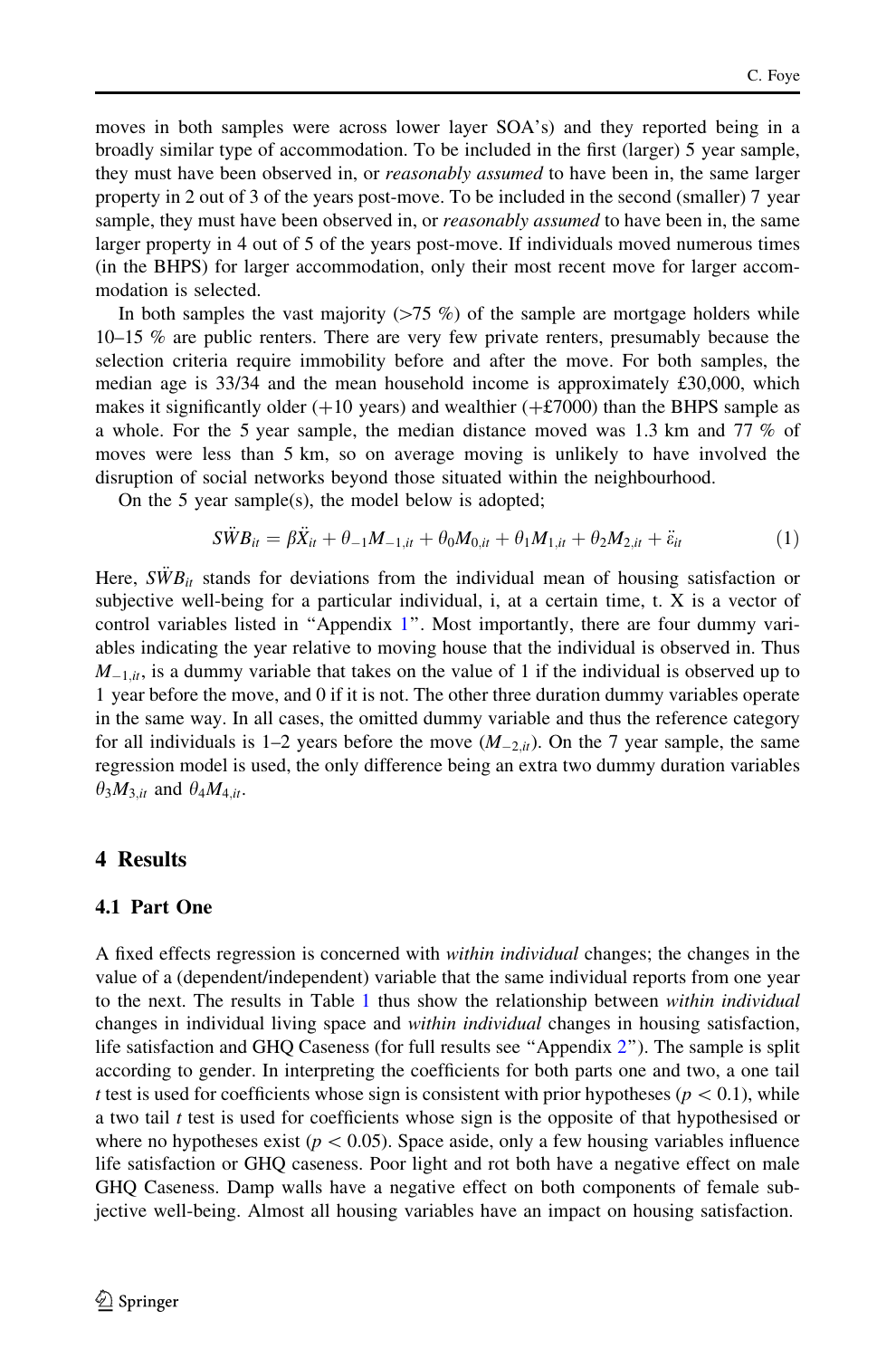For both males and females, rooms per person is positively related to housing satisfaction, but with diminishing marginal effect; up to a certain point (3.9 rooms per person for males and 3.6 for females), space is positively related to housing satisfaction but then the effect wears off. Space is more important to the housing satisfaction of men than women, but only slightly. In contrast, the relationship between space and broader *subjective well-being* is linear and distinctly gendered. For women, space has no effect on life satisfaction, and when we introduce a quadratic term space has a *negative* effect on GHQ caseness.<sup>1</sup> For males, space is positively and linearly related to both aspects of subjective well-being, but the relationships are weak. For a single man, an increase in the number of rooms from 1 to 2 (excluding kitchens and bathrooms) increases life satisfaction by 0.043 ( $p<0.05$ ). Compared to the effect of major life events, this effect is small. For instance, in the year after marriage, males experience an increase in life satisfaction of 0.235 ( $p < 0.01$ ) (Clark and Georgellis [2012\)](#page-34-0). In terms of housing, Fujiwara [\(2014](#page-34-0)) used the BHPS and found that damp and neighbour noise were associated with a decrease in life satisfaction of 0.05. Turning to experiential wellbeing, an increase in one room per person leads to an increase in male GHQ Caseness of 0.11  $(p<0.05)$ , which is approximately half of that reported by males in the year after marriage  $(0.21; p < 0.1)$  (Clark and Georgellis [2012](#page-34-0)).

In summary, although size of living space has a similar effect on the housing satisfaction of men and women, space only has a (weak) positive effect on the subjective wellbeing of men.

#### 4.2 Part Two

Part two tracked the housing satisfaction and subjective well-being of individuals before and after moving to subjectively larger accommodation. The descriptive statistics of the 5 and 7 year samples can be seen below in Table [2.](#page-12-0)

In line with the sample requirements—that all individuals must be observed in the 2 years pre-move and first year post-move- the number of observations stays constant in the first 3 years before decreasing. The median rooms per person for the whole BHPS sample is 1.66. As can be seen in Table [2,](#page-12-0) individuals upsize to accommodation that is approximately the population average. The move clearly has the intended effect initially, with the proportion of respondents reporting a shortage of space dropping from 66 to 8  $\%$ (5 year sample), but over the next 4 years the proportion reporting a shortage of space more than doubles (see 7 year sample). Individuals also move to a *better* neighbourhood (median multiple deprivation score for 5 year sample in  $M - 1 = 15.3$ ;  $M0 = 11.9$ ).

The findings for *housing satisfaction* are concurrent with adaptation, and can be seen in Table [3](#page-12-0). For full results, see "Appendix 3". In the year before the move, individuals report a decrease in housing satisfaction, prompting them to move to larger accommodation. In the year after the move, housing satisfaction rises considerably, and is significantly higher than in the reference year (1–2 years pre-move). In the following years, however, increases in housing satisfaction diminish. In both samples, post-move increases in housing satisfaction (relative to  $M - 1$ ) diminish by about 30 % over the 3 years post-move. The 7 years sample shows that they stabilise from then on. Despite adaptation, levels of housing satisfaction are still significantly higher 4–5 years after the move than they were 1–2 years before. It could be that those individuals who dropped out of the sample postmove were less satisfied with their accommodation than those who stayed, leading to post-

<sup>1</sup> One hypothesis for this result may be that, like Mrs Ghate, women suffer more from the comparative social isolation associated with larger living spaces.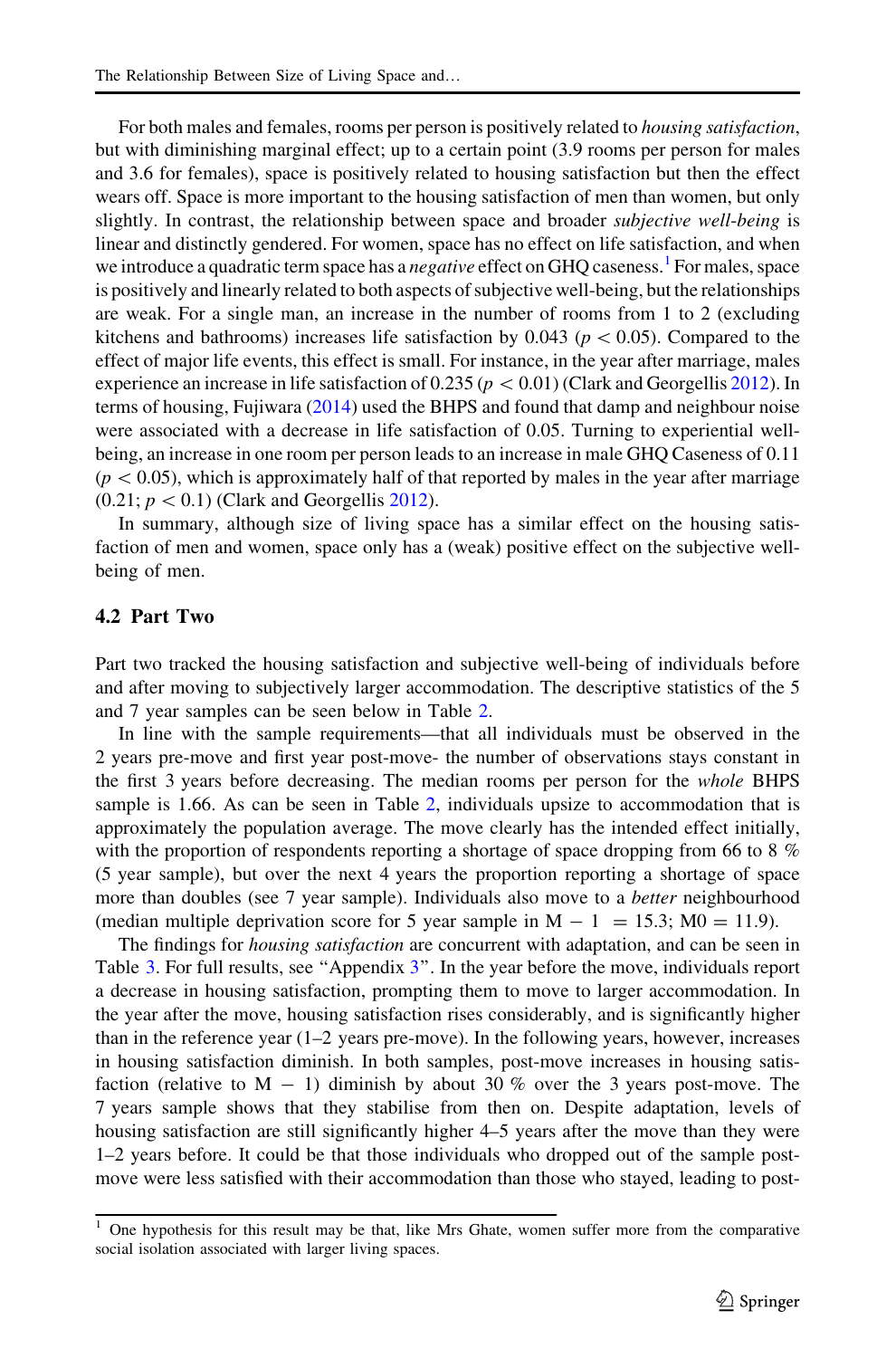| Sample                       | in sample | Number of observations | person | Median rooms per | shortage | % Reporting space |
|------------------------------|-----------|------------------------|--------|------------------|----------|-------------------|
|                              | 5 year    | 7 year                 | 5 year | 7 year           | 5 year   | 7 year            |
| 1–2 years pre–move $(M - 2)$ | 978       | 638                    | 1.4    | 1.33             | 52       | 54                |
| 0–1 years pre–move $(M - 1)$ | 978       | 638                    | 1.25   | 1.25             | 66       | 68                |
| $0-1$ years post-move (M0)   | 978       | 638                    | 1.63   | 1.63             | 8        | 8                 |
| $1-2$ years post-move $(M1)$ | 901       | 602                    | 1.63   | 1.63             | 12       | 12                |
| $2-3$ years post-move $(M2)$ | 775       | 613                    | 1.6    | 1.5              | 16       | 17                |
| $3-4$ years post-move (M3)   | $\Omega$  | 587                    | N/A    | 1.5              | N/A      | 20                |
| $4-5$ years post-move $(M4)$ | $\Omega$  | 515                    | N/A    | 1.5              | N/A      | 19                |

<span id="page-12-0"></span>Table 2 Description of part two samples

Table 3 The effect of moving to larger accommodation over time

| Variables            | Housing satisfaction |               | Life satisfaction |           | GHQ caseness |           |
|----------------------|----------------------|---------------|-------------------|-----------|--------------|-----------|
|                      | 5 year sample        | 7 year sample |                   |           |              |           |
| yearmovem1 $(M - 1)$ | $-0.489***$          | $-0.454***$   | $-0.00981$        | 0.0208    | $-0.103$     | $-0.227$  |
|                      | $-0.0762$            | $-0.111$      | $-0.0543$         | $-0.0795$ | $-0.149$     | $-0.213$  |
| yearmove0 (M0)       | $0.777***$           | $1.016***$    | 0.0576            | 0.126     | $-0.0346$    | 0.0223    |
|                      | $-0.0973$            | $-0.128$      | $-0.068$          | $-0.096$  | $-0.19$      | $-0.268$  |
| yearmove1 (M1)       | $0.448***$           | $0.709***$    | $-0.145*$         | $-0.12$   | $-0.058$     | $-0.0421$ |
|                      | $-0.107$             | $-0.131$      | $-0.0766$         | $-0.101$  | $-0.218$     | $-0.296$  |
| yearmove2 (M2)       | $0.338***$           | $0.550***$    | $-0.219**$        | $-0.167$  | 0.0549       | $-0.05$   |
|                      | $-0.116$             | $-0.141$      | $-0.0869$         | $-0.112$  | $-0.253$     | $-0.309$  |
| yearmove3 (M3)       |                      | $0.509***$    |                   | $-0.0881$ |              | $-0.14$   |
|                      |                      | $-0.135$      |                   | $-0.121$  |              | $-0.323$  |
| yearmove4 (M4)       |                      | $0.482***$    |                   | $-0.242*$ |              | $-0.287$  |
|                      |                      | $-0.146$      |                   | $-0.128$  |              | $-0.358$  |
| <b>Observations</b>  | 2531                 | 2249          | 2527              | 2244      | 2818         | 2578      |
| R-squared            | 0.319                | 0.299         | 0.064             | 0.072     | 0.035        | 0.058     |
| Number of pid        | 831                  | 613           | 831               | 613       | 833          | 614       |

p value  $*$  <0.1; \*\* <0.05; \*\*\* <0.01

move upward attrition bias. Nevertheless, when samples were limited to individuals who had stayed in their pre/post move accommodation for all the years relative to move (7/7 and 5/5 years), the same pattern of results was observed.

In terms of subjective well-being, there is no positive effect of moving to larger accommodation on GHQ or life satisfaction for either sample. This holds true even when we split the 5 year sample according to gender (see ''Appendix [4](#page-28-0)''). In fact, when the 5 year sample is used, there is a significant *negative* effect of moving to larger accommodation on life satisfaction 2–3 years after the move.

In summary, moving to larger accommodation leads to an increase in housing satisfaction that is partially sustained over the 5 years post-move. However, consistent with the findings of Nakazato et al. [\(2011](#page-35-0)) in Germany, this does not translate into an increase in subjective well-being.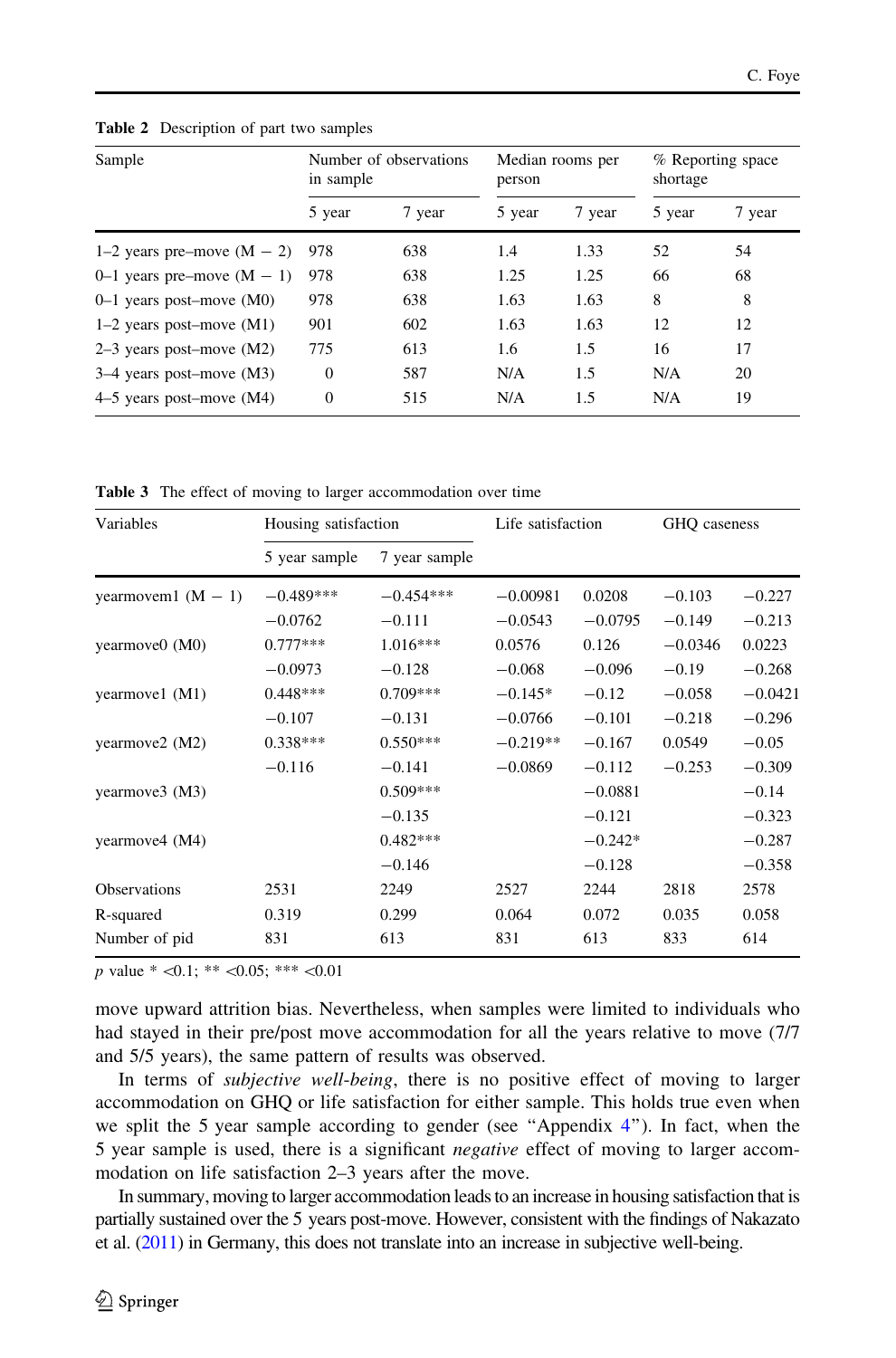#### 5 Discussion and Conclusion

#### 5.1 Housing Satisfaction

Part one showed that space has a positive and diminishing marginal effect on housing satisfaction for both males and females. This implies that pathway one drives the relationship between space and housing satisfaction. Part two suggests that any positive effect of space on housing satisfaction partially diminishes over time. This could be attributed to distinction bias—space becomes a less salient feature of the accommodation; or aspiration spiral theory—the respondent consciously escalates their space aspirations. Either way, these findings have potentially significant implications for our understanding of the housing market. In 2008, 8 % of BHPS respondents moved for ''larger accommodation''. Because housing satisfaction is very influential in determining moving propensities (Diaz-Serrano and Stoyanova [2010](#page-34-0)), it could be argued that in addition to micro and macro factors, adaptation in housing satisfaction judgements acts to accelerate movement up the housing ladder and increases levels of residential mobility.

#### 5.2 Subjective Well-Being

Despite finding large increases in housing satisfaction, part two found no positive effect of moving to larger accommodation on subjective well-being. This supports neither the hedonic treadmill theory, nor the global adaptive utility model. It could simply be that the relationship between space and well-being is not strong enough for these moves to result in a significant increase in subjective well-being. On average individuals in the 5 year sample only increased their number of rooms per person by 0.38. According to part one, this increase would only lead to a very small increase in subjective well-being, which may require a larger sample size to be identified. However, the negative effect on life satisfaction 2–3 years after the move suggests that there are costs associated with moving house that we have not controlled for. Perhaps these offset the benefits associated with moving. The distances moved were small so disruption of social networks is unlikely to be the reason. It could be that the relative unfamiliarity of the new house and immediate neighbourhood results in a loss of identity and ontological security. Alternatively, the relationship between size of living space and subjective well-being may be asymmetrical i.e. decreases in space may lead to decreases in subjective well-being but increases in space may not lead to increases in subjective well-being.

Part one yields the most interesting findings on the relationship between size of living space and subjective well-being. It produces two pieces of evidence to suggest that pathway two (status) drives the relationship between space and subjective well-being, but independently of housing satisfaction.

First, in contrast to the relationship between space and housing satisfaction which is non-linear, the relationship between space and subjective well-being is *linear*. This implies that space affects housing satisfaction through pathway one- which should have diminishing marginal utility- but affects subjective well-being through pathway two, which we would expect to be more linear.

Second, the relationship between space and well-being is gendered. The existing literature indicates that pathway two should be stronger for men than women. We find that size of living space impacts on the housing satisfaction of both genders similarly, but that it has a (weak)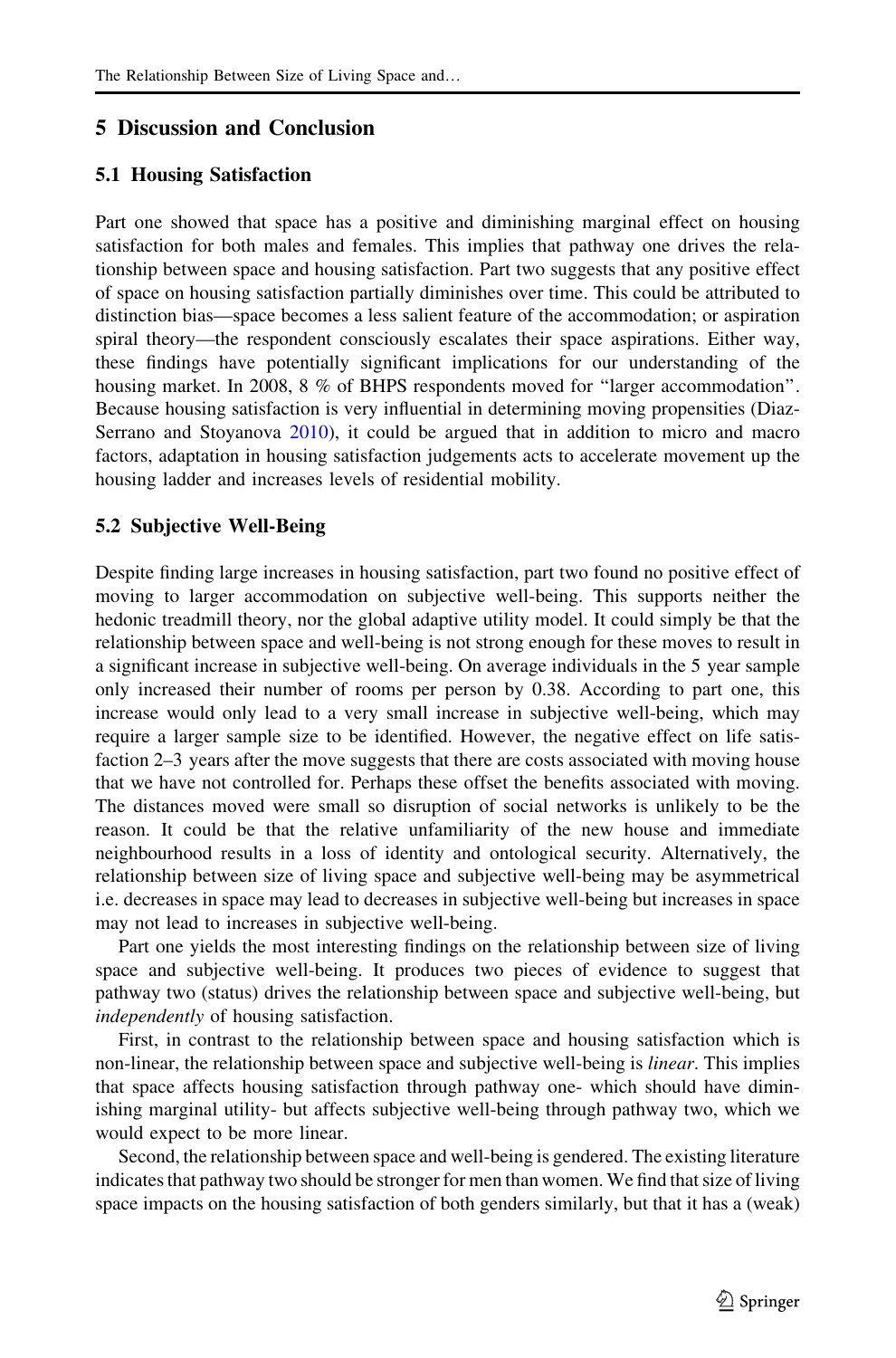positive impact only on the subjective well-being of men.<sup>2</sup> If pathway two is the dominant (and gendered) driver of the relationship between space and subjective well-being, but operates independently of housing satisfaction, then this would reconcile our findings with the existing literature i.e. it maybe that men recognise the extra values and activities that a large house facilitates by reporting higher housing satisfaction, but not the extra social status that it affords. Perhaps men do not attribute the sense of pride and confidence associated with high status, to the size of their living space. In short, pathway two may be too distal and indirect for men to appreciate the role of house size. Consequently, housing satisfaction may only partially reflect the true relationship between housing and subjective well-being.

If pathway two is the main driver of the relationship between space and subjective wellbeing—and part one only provides *suggestive* evidence that it is—then this would imply that size of living space is a positional good. Individuals are deriving subjective well-being from having more space than other people, as opposed to having more space in itself. In this case, minimum space standards are unlikely to have much effect on societal well-being in the UK, as what matters is the *distribution* of living space, rather than absolute levels of living space. As Wilkinson and Pickett ([2009\)](#page-35-0) state, "Greater inequality seems to heighten people's social evaluation anxieties by increasing the importance of social status''(pp. 33–34). A more equal distribution of living space could reduce the anxiety of those with relatively low levels of space, and mitigate conspicuous consumption of (green) space that arises from invidious social comparisons (see Frank [2007](#page-34-0) for an economist's version of this argument). However, in working towards greater societal well-being, policy makers also ought to recognise that, like well-being, liberty may also be an intrinsic good (see Sen [2009;](#page-35-0) Chapter 13 for reasoning). Ceteris paribus, a large house which allows a family to eat together is arguably preferable to a small one that does not, even this capability is not exercised. Similarly, policies that infringe on individual liberty like the 'bedroom tax' need to offer significant tangible benefits in terms of societal well-being in order to represent societal progress.

The fixed effects methodology adopted by this paper, together with the rich set of control variables, provides us with the best insight to date into the causal relationship between size of living space and subjective well-being. However, there remains a risk of reverse causality: males may become happier and therefore buy a larger house (or build an extension), rather than the reverse relationship as we have proposed. Future research could resolve this issue by looking for cases where individuals are randomly assigned increases (or decreases) in living space. Even if the endogeneity issue is resolved, however, it will still be unclear which pathway is dominant in the relationship between space and subjective well-being. Our evidence suggests pathway two but future research should explicitly test for these pathways. Research on the effect of relative income on subjective well-being provides a good starting point. Ferrer-i-Carbonell [\(2005\)](#page-34-0) and Luttmer ([2004\)](#page-34-0) have both used panel data to look at how 'relevant others'' income affects individual subjective well-being. If pathway two exists then a man's subjective well-being should depend not only on how much space he has, but also how much space 'relevant others' have.

Due to its exploratory nature, this paper raises many questions for future research. If a large component of the relationship between housing and subjective well-being operates independently of housing satisfaction judgements, as our findings suggest, then where is the value in measuring housing satisfaction? Future psychological research should address this issue by

<sup>&</sup>lt;sup>2</sup> It could be argued that only men benefit from increases in living space, because it is mostly men who make the decision to increase their living space, while women must simply follow. However, in this case, we would expect more men than women to report a shortage of space in the year prior to moving to larger accommodation. In fact, in the part two 5 year sample, a higher proportion of women (70 %) stated a shortage of space in  $M - 1$ , than men (64 %).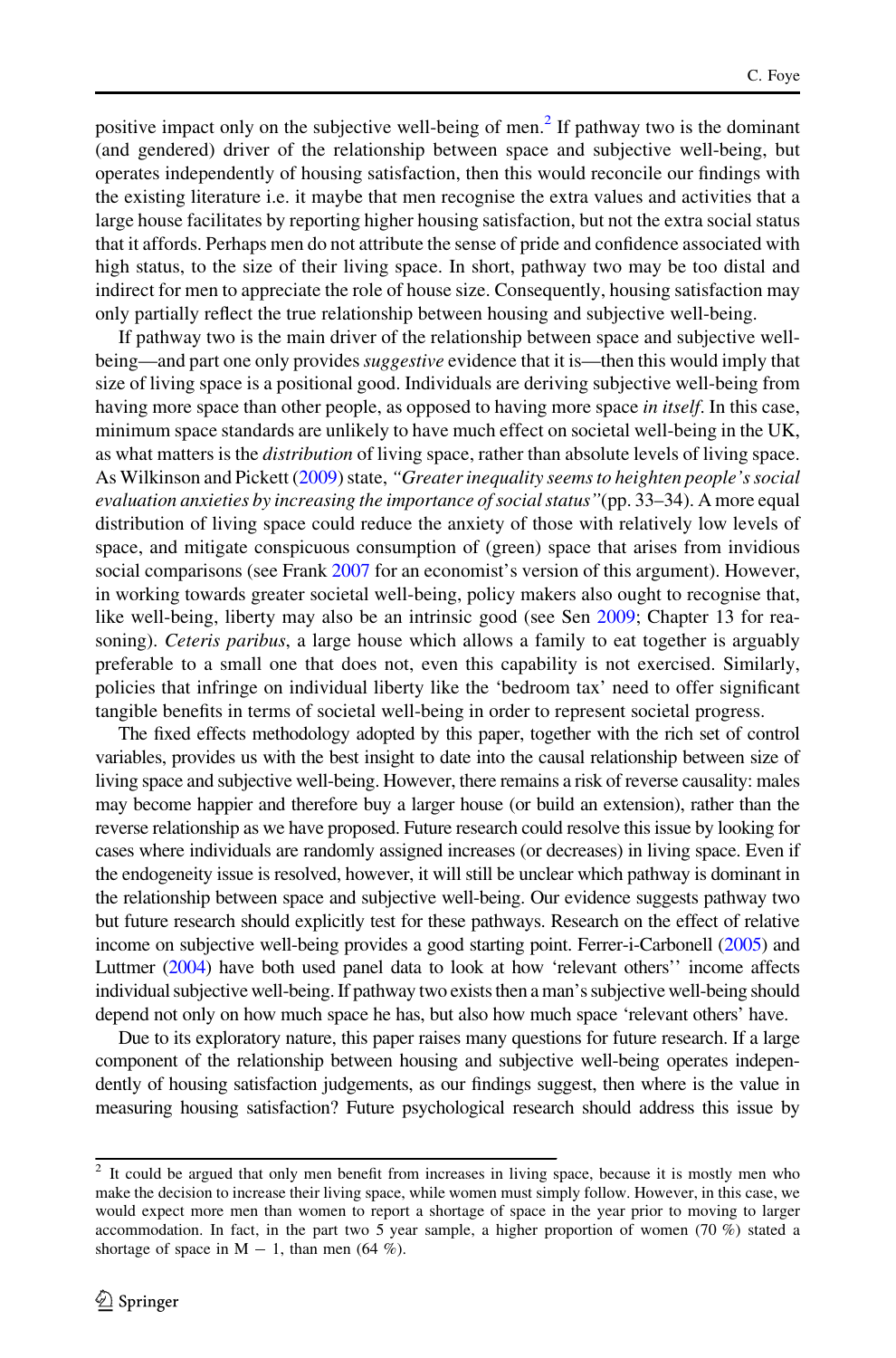<span id="page-15-0"></span>looking at the effect of housing factors on housing satisfaction and subjective well-being, respectively. This paper has also limited its scope to adults. The effect of space on children (through educational performance and status) may be stronger, and apply across both genders (Solari and Mare [2012\)](#page-35-0). Moreover, this paper has only looked at well-being at the individual level. Future research should examine well-being at the collective/household level, where interactions between the different actors in the household are likely to moderate the relationship (Hagan et al. [1996](#page-34-0)). The relationship should also be explored in other cultural contexts. In more collectivistic and equal countries, housing maybe less of a status symbol, and pathway one may be more dominant in determining subjective well-being.

This paper does not purport to provide definitive answers to all the topical and complex issues surrounding the relationship between size of living space and subjective well-being, but hopefully does provide a useful platform for further empirical research.

Acknowledgments I am enormously grateful to David Clapham, Tommaso Gabrieli and Sarah Jewell for their guidance thoughout. I thank the various anonymous referees for their clear comments which greatly improved the paper in terms of structure and methodology. Finally, a word of thanks must go to Alec Foye for making the paper more concise and altogether more readable.

Open Access This article is distributed under the terms of the Creative Commons Attribution 4.0 International License [\(http://creativecommons.org/licenses/by/4.0/\)](http://creativecommons.org/licenses/by/4.0/), which permits unrestricted use, distribution, and reproduction in any medium, provided you give appropriate credit to the original author(s) and the source, provide a link to the Creative Commons license, and indicate if changes were made.

#### Appendix 1

See Table 4.

| Variable                                               | Description                                                                                                                            |
|--------------------------------------------------------|----------------------------------------------------------------------------------------------------------------------------------------|
| General variables that could potentially influence SWB |                                                                                                                                        |
| child $0_2$                                            | $1 =$ Child in household 0–2 years old; 0 = otherwise                                                                                  |
| child $3\,4$                                           | $1 =$ Child in household 3–4 years old; 0 = otherwise                                                                                  |
| $0 =$ otherwise                                        | child $\overline{5}$ 11; child $\overline{12}$ 15; child $\overline{16}$ 18 all work in same way: 1 = Child in household in age group; |
| kids_total                                             | Number of children in household                                                                                                        |
| log_hh_income                                          | Log of household income                                                                                                                |
| log_ind_income                                         | Log of individual income                                                                                                               |
| winter                                                 | $1 =$ survey conducted in Nov/Dec/Jan/Feb; $0 =$ otherwise                                                                             |
| married                                                | $1 =$ married; 0 = otherwise                                                                                                           |
| cohabiting                                             | $1 =$ cohabiting; 0 = otherwise                                                                                                        |
| widowed                                                | $1 =$ widowed; $0 =$ otherwise                                                                                                         |
| $div\_sep$                                             | $1 =$ divorced or separated; $0 =$ otherwise                                                                                           |
| smoker                                                 | $1 =$ smokes; 0 = otherwise                                                                                                            |
| Household size                                         | Number of people in household                                                                                                          |
| resi_carer                                             | $1 = \text{cares}$ for someone in household; $0 = \text{otherwise}$                                                                    |
| non_resi_carer                                         | $1 = \text{cares}$ for someone outside of household; $0 = \text{otherwise}$                                                            |
| frequency_meeting_people                               | $1 =$ if meets people at least once or twice per month; $0 =$ if meets people less<br>than once per month                              |

Table 4 Variable coding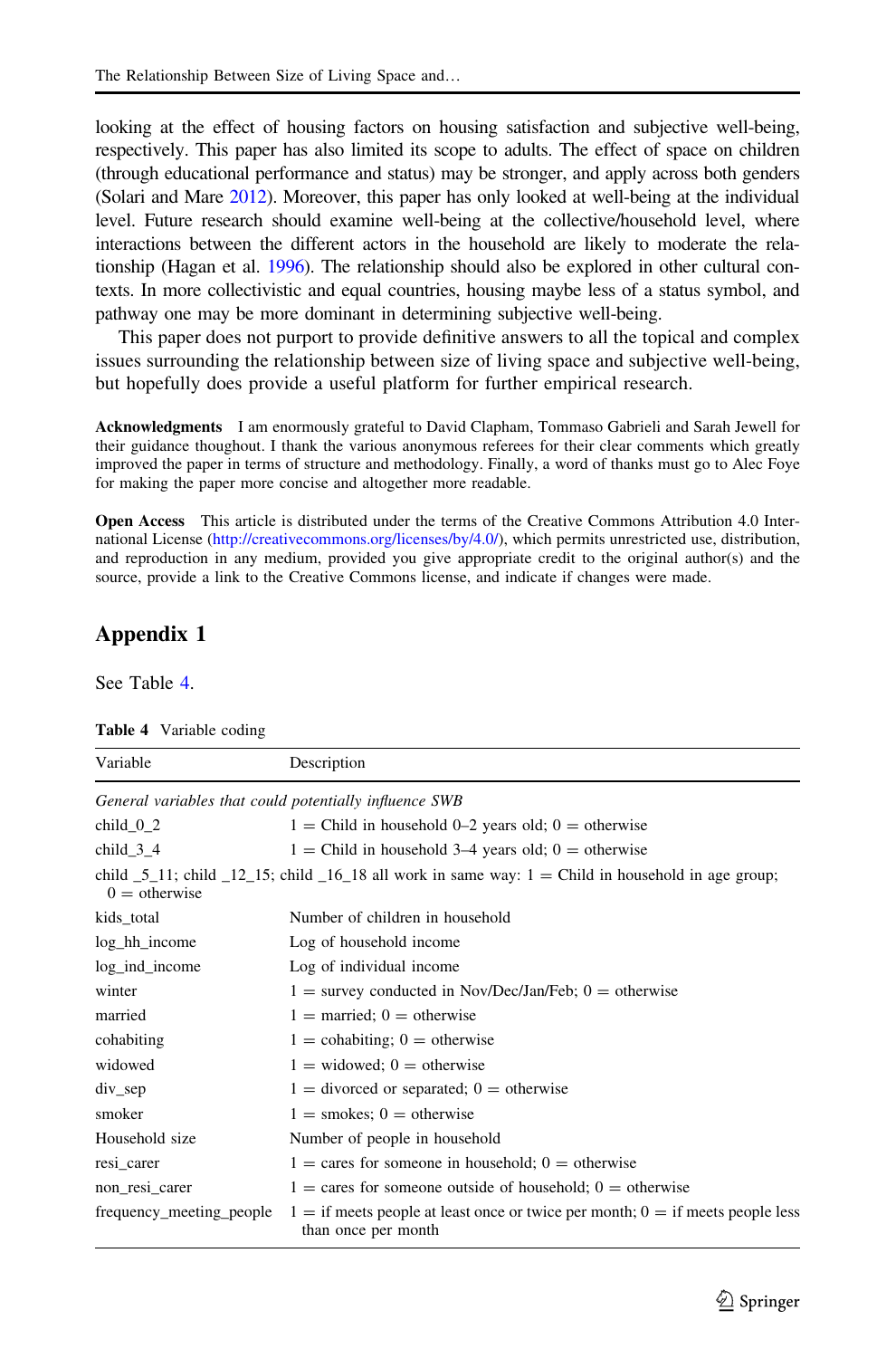| <b>Table 4</b> continued |  |
|--------------------------|--|
|--------------------------|--|

| Variable                            | Description                                                                                                            |
|-------------------------------------|------------------------------------------------------------------------------------------------------------------------|
| retired                             | $1 =$ Retired; 0 = otherwise                                                                                           |
| student                             | $1 = FT$ student; 0 = otherwise                                                                                        |
| age                                 | Age at time of interview*                                                                                              |
| employed                            | $1 =$ employed $0 =$ otherwise                                                                                         |
| poor_health                         | $1 =$ Health status poor/very poor over last 12 months; 0 = otherwise                                                  |
| yr1991; yr1992;;yr2008              | $1 =$ Observed in that particular year; $0 =$ otherwise                                                                |
| Housing and environmental variables |                                                                                                                        |
| detached                            | $1 =$ Detached house; 0 = Otherwise                                                                                    |
| terraced                            | $1 =$ Terrace House: $0 =$ Otherwise                                                                                   |
| semi Detached                       | $1 =$ Semi detached house: $0 =$ Otherwise                                                                             |
| flat                                | $1 =$ Flat: $0 =$ Otherwise                                                                                            |
| sheltered                           | $1 =$ Sheltered Accommodation; $0 =$ Otherwise                                                                         |
| owner                               | $1 =$ Owner-occupier, outright; $0 =$ otherwise                                                                        |
| public                              | $1 = LA$ or HA owned home; $0 =$ otherwise                                                                             |
| private                             | $1 =$ Private rental property; 0 = otherwise                                                                           |
| street_noise                        | $1 =$ if reports neighbour street problem; 0 = otherwise                                                               |
| neighbour_noise                     | $1 =$ if reports neighbour noise problem; 0 = otherwise                                                                |
| vandalism                           | $1 =$ if reports vandalism problems; 0 = otherwise                                                                     |
| pollution                           | $1 =$ if reports local area pollution problems; 0 = otherwise                                                          |
| no_light                            | $1 =$ if reports poor lighting; 0 = otherwise                                                                          |
| Rot                                 | $1 =$ if home has rot; 0 = otherwise                                                                                   |
| condensation                        | $1 =$ if reports condensation; 0 = otherwise                                                                           |
| Leaky roof                          | $1 =$ if roof has leaks; $0 =$ otherwise                                                                               |
| poor_heating                        | $1 =$ if reports heating problem; 0 = otherwise                                                                        |
| Garden                              | $1 =$ has garden; 0 = otherwise                                                                                        |
| rooms_pp                            | Number of rooms per person $=$ number of rooms/number of people in<br>household*                                       |
| damp_walls                          | $1 =$ if home has damp; $0 =$ otherwise                                                                                |
|                                     | Potential "costs" (in terms of well-being) associated with larger accommodation                                        |
| mover                               | $1 =$ Moved house in previous year; 0 = otherwise*                                                                     |
| housework                           | Hours spent doing housework                                                                                            |
| commute_time                        | Number of minutes spent commuting to work (self employed and employed<br>responses merged). If N/A, commute time $= 0$ |
| housing_costs                       | Net Monthly Housing Costs                                                                                              |
| house_value                         | House Value; $0 =$ if renting public or private                                                                        |
|                                     | 'Neighbourhood Effects'-indices of deprivation at the lower level SOA in 2004 (ODPM 2004)                              |
| Health_Disab_Score                  | Health Deprivation and Disability Score                                                                                |
| Education_Score                     | Education, Skills and Training Score                                                                                   |
| Income_Score                        | <b>Income Score</b>                                                                                                    |
| Housing_Services_Score              | Barriers to Housing and Services Score*                                                                                |
| Crime_Score                         | Crime Score*                                                                                                           |
| Living_Env_Score                    | Living Environment Score*                                                                                              |
| Multi Dep Score                     | Multiple Deprivation Score                                                                                             |

\* Only included in part one regressions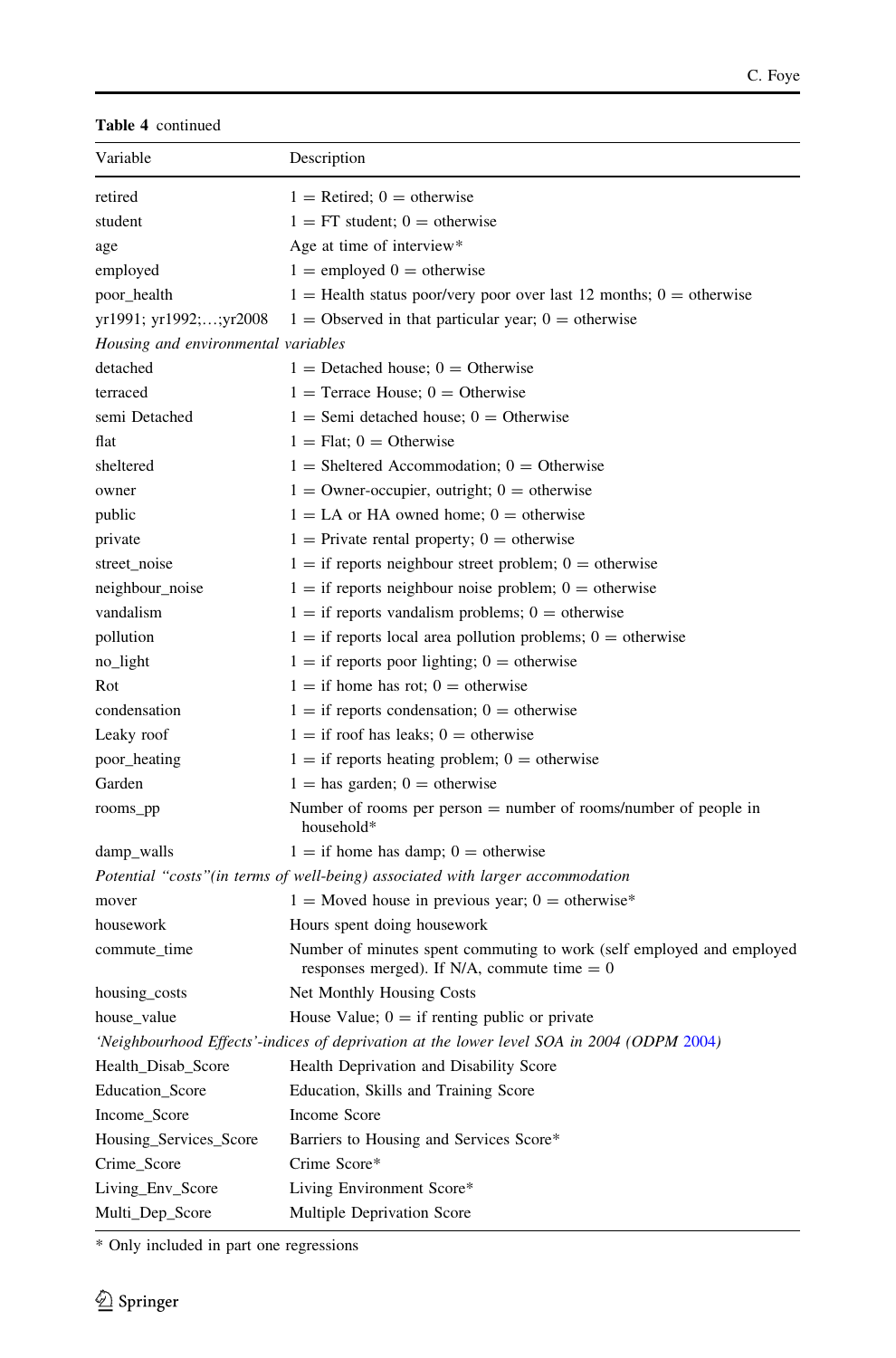| ₹ |
|---|
|   |
| ì |
| 1 |
|   |
|   |
|   |

| N<br>ď | ທ່     | ഋ<br>Full |
|--------|--------|-----------|
| ppen   | Table  | n         |
| ℯ      | $\sec$ | Table     |

| an comment of the comment<br>ŀ |
|--------------------------------|
| ne                             |
| r<br>C<br>$\ddot{\phantom{a}}$ |
| i                              |
| Š                              |
| į                              |
|                                |
|                                |

<span id="page-17-0"></span>

|                          | housing_sat   |              | life_sat             |             | GHQ_caseness |             |
|--------------------------|---------------|--------------|----------------------|-------------|--------------|-------------|
|                          | Males         | Females      | Males                | Females     | Males        | Females     |
| rooms_pp                 | $0.544***$    | $0.464***$   | $0.0431**$           | 0.014       | $0.110**$    | $-0.319**$  |
|                          | $-0.076$      | $-0.075$     | $-0.019$             | $-0.020$    | $-0.052$     | $-0.138$    |
| rooms_pp_sq              | $-0.0747$ *** | $-0.0591***$ |                      |             | $0.0450*$    |             |
|                          | $-0.012$      | $-0.013$     |                      |             |              | $-0.024$    |
| mover                    | $0.350***$    | $0.349***$   | $0.0822***$          | $0.0772***$ | 0.076        | 0.78        |
|                          | $-0.033$      | $-0.032$     | $-0.024$             | $-0.024$    | $-0.057$     | $-0.067$    |
| Household size           | 0.036         | $-0.002$     | $-0.013$             | $-0.0438**$ | 0.001        | $-0.0820*$  |
|                          | $-0.026$      | $-0.024$     | $-0.019$             | $-0.017$    | $-0.046$     | $-0.046$    |
| commute_time             | 0.000         | 0.000        | $0.000844**$         | 0.000       | 0.000        | $-0.0031**$ |
|                          | 0.000         | $-0.001$     | 0.000                | 0.000       | $-0.001$     | $-0.002$    |
| iaage                    | $-0.018$      | $-0.006$     | $-0.043$<br>$-0.029$ | $-0.007$    | $-0.095$     | $-0.036$    |
|                          | $-0.032$      | $-0.030$     |                      | $-0.024$    | $-0.070$     | $-0.068$    |
| resi_carer               | $-0.068$      | $-0.0832*$   | $-0.049$             | $-0.167***$ | $-0.36***$   | $-0.447***$ |
|                          | $-0.051$      | $-0.050$     | $-0.045$             | $-0.043$    | $-0.096$     | $-0.113$    |
| non_resi_care            | 0.003         | 0.020        | 0.032                | $0.0448*$   | 086.         | $-0.002$    |
|                          | $-0.029$      | $-0.026$     | $-0.025$             | $-0.023$    | $-0.060$     | $-0.064$    |
| frequency_meeting_people | 0.041         | $0.105***$   | $0.0893**$           | $0.119***$  | 0.116        | $0.311***$  |
|                          | $-0.044$      | $-0.053$     | $-0.041$             | $-0.045$    | $-0.091$     | $-0.125$    |
| housework                | 0.001         | 0.001        | $-0.001$             | 0.000       | $-0.0069*$   | $0.00592**$ |
|                          | $-0.003$      | $-0.001$     | $-0.002$             | $-0.001$    | $-0.004$     | $-0.002$    |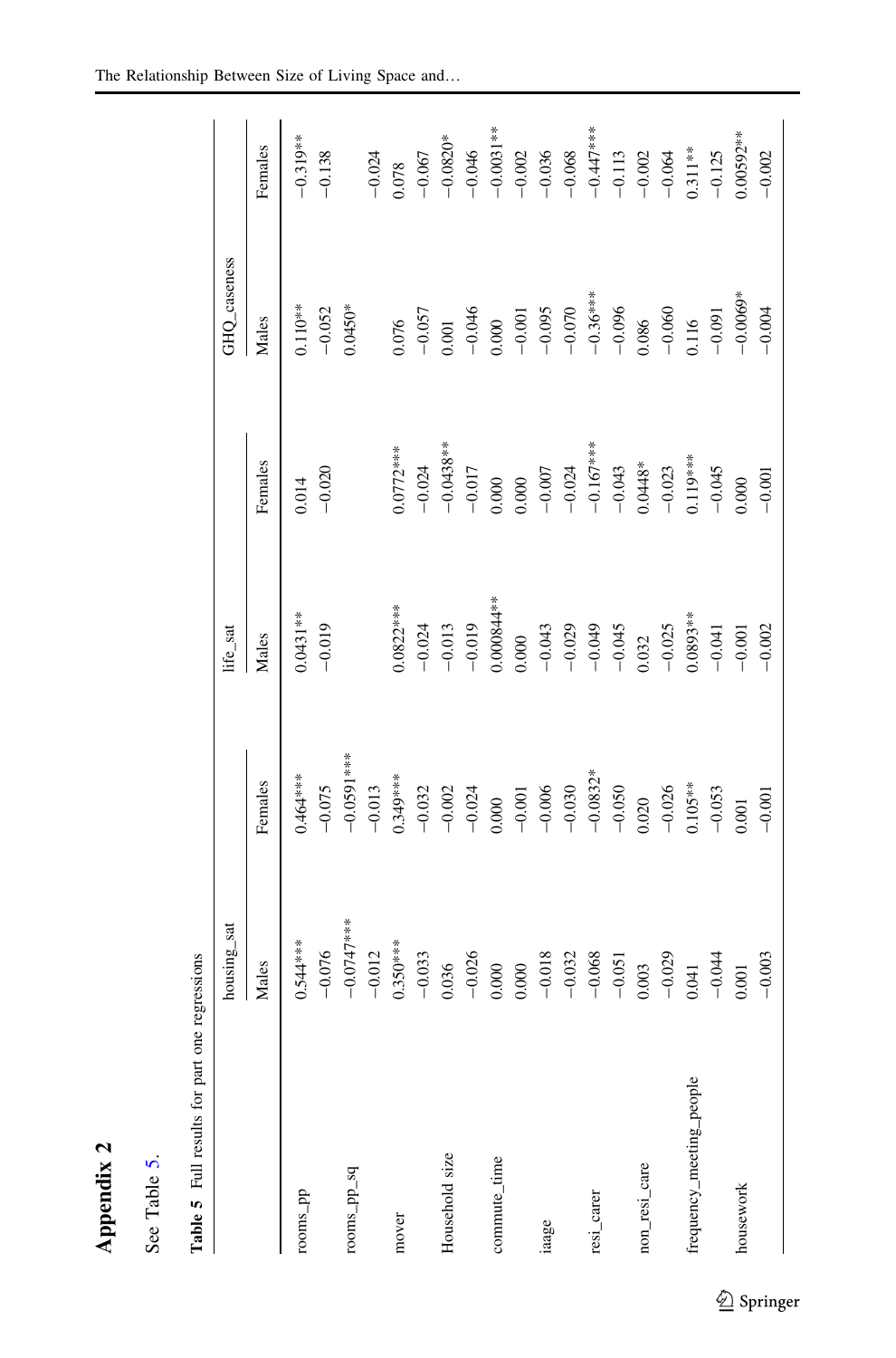| Table 5 continued      |               |               |                                                                 |                                                                                   |                      |                                       |
|------------------------|---------------|---------------|-----------------------------------------------------------------|-----------------------------------------------------------------------------------|----------------------|---------------------------------------|
|                        | housing_sat   |               | $\operatorname{life}\_ \operatorname{sat}$                      |                                                                                   | GHQ_caseness         |                                       |
|                        | Males         | Females       | Males                                                           | Females                                                                           | Males                | Females                               |
| irsmoker               | $0.0704*$     | $0.0731*$     | $-0.0524*$                                                      | $-0.0841**$                                                                       | $-5.83E - 02$        | $-0.170*$                             |
|                        |               |               |                                                                 |                                                                                   |                      |                                       |
| Multi_Dep_Score        | $-0.00297$    | 0.017         | $0.03E - 03$                                                    | $-1.11E - 02$                                                                     | $3.07E-03$           | $4.01E - 02$                          |
|                        | $-2.14E - 02$ | $-2.00E - 02$ | $-1.42E - 02$                                                   | $-1.37E - 02$                                                                     | $-3.43E - 02$        | $-0.0397$                             |
| Income_Score           | $-0.341$      | $-2.434**$    | $-0.228$                                                        | 1.165                                                                             | $-0.357$             | $-0.497$                              |
|                        | $-1.258$      | $-1.163$      |                                                                 |                                                                                   |                      |                                       |
| Employment_Score       | 1.451         | 0.627         | $-0.8$<br>$-0.644$                                              |                                                                                   | $-1.962$<br>$-2.191$ | $-2.159$<br>$-4.07$                   |
|                        | $-1.925$      | $-1.895$      | $-1.198$                                                        | $-0.807$<br>$-0.24$<br>$-1.274$                                                   | $-2.883$             | $-3.422$                              |
| Health_Disab_Score     | $-0.0453$     | 0.0765        | 0.00605                                                         |                                                                                   | 0.0374               |                                       |
|                        | $-0.075$      | $-0.0809$     | $-0.053$                                                        |                                                                                   | $-0.141$             | $-0.13$<br>$-0.141$                   |
| Education_Score        | $-0.00384$    | $-0.00873**$  |                                                                 |                                                                                   | 0.00661              |                                       |
|                        | $-0.00427$    | $-0.00392$    | $\begin{array}{r} -0.00376 \\ -0.00275 \\ 0.000212 \end{array}$ | $\begin{array}{r} 0.0119 \\ -0.056 \\ 0.000615 \\ -0.00262 \\ 0.0075 \end{array}$ | $-0.00693$           | $-0.0069$<br>$-0.00728$<br>$-0.00824$ |
| Housing_Services_Score | $0.00935***$  | 0.00113       |                                                                 |                                                                                   | $-0.00436$           |                                       |
|                        | $-0.00454$    | $-0.00451$    | $-0.003$                                                        |                                                                                   | $-0.00717$           |                                       |
| Crime_Score            | $-0.000624$   | $-0.0843$     | 0.000254                                                        | $-0.00304$<br>$0.00765$                                                           | $-0.0569$            | $-0.0081$<br>$-0.025$                 |
|                        | $-0.0606$     | $-0.0596$     | $-0.0368$                                                       | $-0.0374$                                                                         | $-0.0992$            | $-0.107$                              |
| Living_Env_Score       | $-0.00398$    | $-0.00476$    | 0.00112                                                         | 0.00356                                                                           | $-0.00263$           | $-0.00798$                            |
|                        | $-0.0035$     | $-0.00341$    | $-0.00236$                                                      | $-0.00226$                                                                        | $-0.00566$           | $-0.00599$                            |
| winter                 | $-0.00695$    | $-0.00541$    | $-0.0263$                                                       | $-0.0680***$                                                                      | $-0.069$             | $-0.250***$                           |
|                        | $-0.0219$     | $-0.0233$     | $-0.0186$                                                       | $-0.0193$                                                                         | $-0.0473$            | $-0.0539$                             |
| poor_health            | $-0.0817**$   | $-0.108***$   | $-0.439***$                                                     | $-0.394***$                                                                       | $-1.969***$          | $-1.955***$                           |
|                        | $-0.04$       | $-0.037$      | $-0.0423$                                                       | $-0.034$                                                                          | $-0.113$             | $-0.1$                                |
| married                | 0.032         | $-0.0492$     | 1.0808                                                          | $0.217***$                                                                        | $-0.0446$            | $0.281*$                              |
|                        | $-0.0825$     | $-0.0711$     | $-0.0613$                                                       | $-0.0561$                                                                         | $-0.148$             | $-0.149$                              |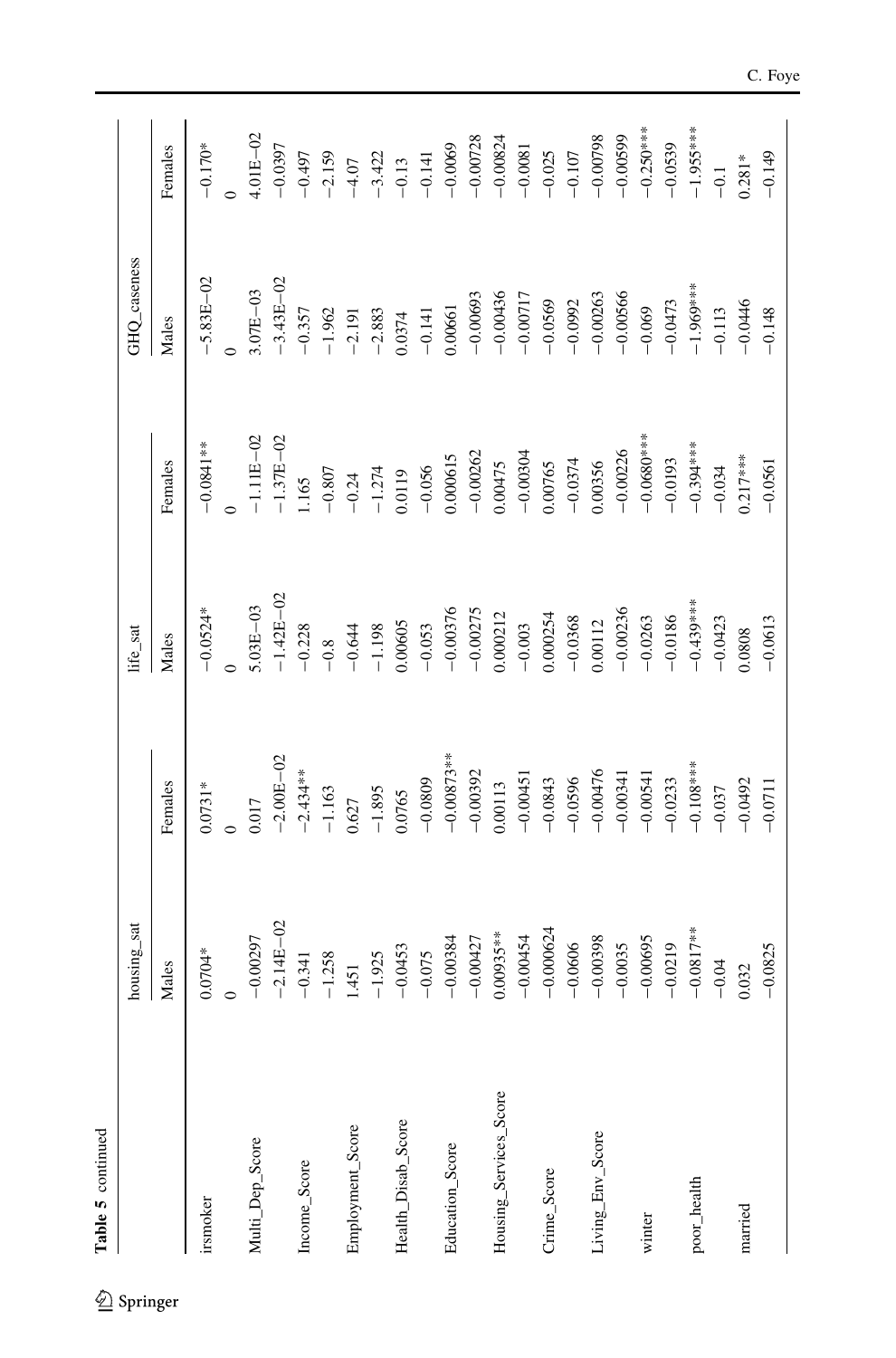| Table 5 continued  |                                                 |                                             |                                                                              |                                                   |                                                                       |                                                                               |
|--------------------|-------------------------------------------------|---------------------------------------------|------------------------------------------------------------------------------|---------------------------------------------------|-----------------------------------------------------------------------|-------------------------------------------------------------------------------|
|                    | housing_sat                                     |                                             | life_sat                                                                     |                                                   | <b>GHQ_caseness</b>                                                   |                                                                               |
|                    | Males                                           | Females                                     | Males                                                                        | Females                                           | Males                                                                 | Females                                                                       |
| cohabiting         | 0.0272                                          | 0.00246                                     | 0836                                                                         | $0.216***$                                        | 0.0988                                                                | $0.277***$                                                                    |
|                    | $-0.0763$                                       | $-0.0654$                                   | $-0.0561$                                                                    | $-0.0505$                                         | $-0.13$                                                               |                                                                               |
| widowed            | $-0.0609$                                       | 0.0372                                      | $-0.173$                                                                     | $-0.0335$                                         | $-0.738*$                                                             | $-0.134$<br>$-0.485$                                                          |
|                    | $-0.202$                                        | $-0.142$                                    |                                                                              | $-0.156$                                          | $-0.397$                                                              |                                                                               |
| div_sep            | $-0.413***$                                     | $-0.0464$                                   | $-0.212$<br>$-0.243***$                                                      | $-0.0683$                                         | $-0.647**$<br>$-0.296$<br>0.146*                                      | $-0.351$<br>$-0.285$<br>$-0.23$<br>$-0.23$<br>0.0308                          |
|                    | $-0.141$                                        | $-0.0996$<br>0.0196                         | $-0.114$<br>0.104***                                                         | $-0.0859$                                         |                                                                       |                                                                               |
| owner              | 0.0261                                          |                                             |                                                                              | $0.0782***$                                       |                                                                       |                                                                               |
|                    | $-0.0386$                                       |                                             |                                                                              | $-0.0314$                                         | $-0.0765$                                                             | $-0.0858$                                                                     |
| public             |                                                 | $-0.04$<br>$-0.275***$                      | $-0.0336$<br>0.115 <sup>**</sup><br>0.0578<br>$-0.00136$<br>0.0136<br>0.0236 | $-0.0365$<br>$-0.0539$                            |                                                                       |                                                                               |
|                    | $-0.323***$                                     |                                             |                                                                              |                                                   | $\frac{0.178}{-0.142}$                                                |                                                                               |
| private            | $-0.353***$                                     |                                             |                                                                              | $-0.0348$                                         |                                                                       | $\begin{array}{r} 0.175 \\ -0.148 \\ 0.143 \\ -0.134 \\ -0.00686 \end{array}$ |
|                    | $-0.0742$                                       | $-0.416***$<br>$-0.0737$<br>$-0.00543$      |                                                                              | $-0.0474$<br>0.0251                               |                                                                       |                                                                               |
| log_hh_income      | 0.00203                                         |                                             |                                                                              |                                                   |                                                                       |                                                                               |
|                    |                                                 |                                             |                                                                              |                                                   |                                                                       |                                                                               |
| $log\_ind\_income$ | $-0.0266$<br>0.00739                            | $-0.0212$<br>$-0.00116$                     | $\begin{array}{r} -0.0213 \\ -0.0051 \\ -0.00931 \\ -0.00931 \end{array}$    | $-0.0172$<br>$-0.0195**$<br>$-0.00908$<br>0.171** | 0.101<br>$-0.115$<br>$-0.0346$<br>$-0.0487$<br>$-0.0256$<br>$-0.0227$ | $\begin{array}{r} -0.0455 \\ -0.0283 \\ -0.024 \end{array}$                   |
|                    | $-0.0119$                                       | $-0.0109$                                   |                                                                              |                                                   |                                                                       |                                                                               |
| detached           | $0.211*$                                        | $0.432***$<br>-0.114<br>-0.299**<br>0.299** |                                                                              |                                                   |                                                                       |                                                                               |
|                    | $-0.125$                                        |                                             | $-0.0758$<br>0.109                                                           | $-0.0804$                                         | $\begin{array}{r} 0.0523 \\ -0.198 \\ 0.0788 \\ -0.196 \end{array}$   |                                                                               |
| semi               | $\begin{array}{c} 0.0721 \\ -0.123 \end{array}$ |                                             |                                                                              | $0.201***$<br>-0.0799                             |                                                                       |                                                                               |
|                    |                                                 |                                             | $-0.0738$<br>0.109                                                           |                                                   |                                                                       |                                                                               |
| terrace            | 1.031                                           | $0.225*$                                    |                                                                              | $0.201***$                                        | 1.134                                                                 | $\begin{array}{r} 0.196 \\ -0.2 \\ 0.2 \\ -0.203 \\ 0.281 \end{array}$        |
|                    | $-0.125$                                        |                                             | $-0.0747$<br>0.111                                                           | $-0.0807$                                         |                                                                       | $-0.207$                                                                      |
| flat               | $-0.114$                                        | $-0.118$<br>$-0.0326$                       |                                                                              | $0.228***$                                        | $\frac{-0.203}{0.287}$                                                | 0.338                                                                         |
|                    | $-0.139$                                        | $-0.13$                                     | $-0.0825$                                                                    | $-0.0876$                                         | $-0.211$                                                              | $-0.226$                                                                      |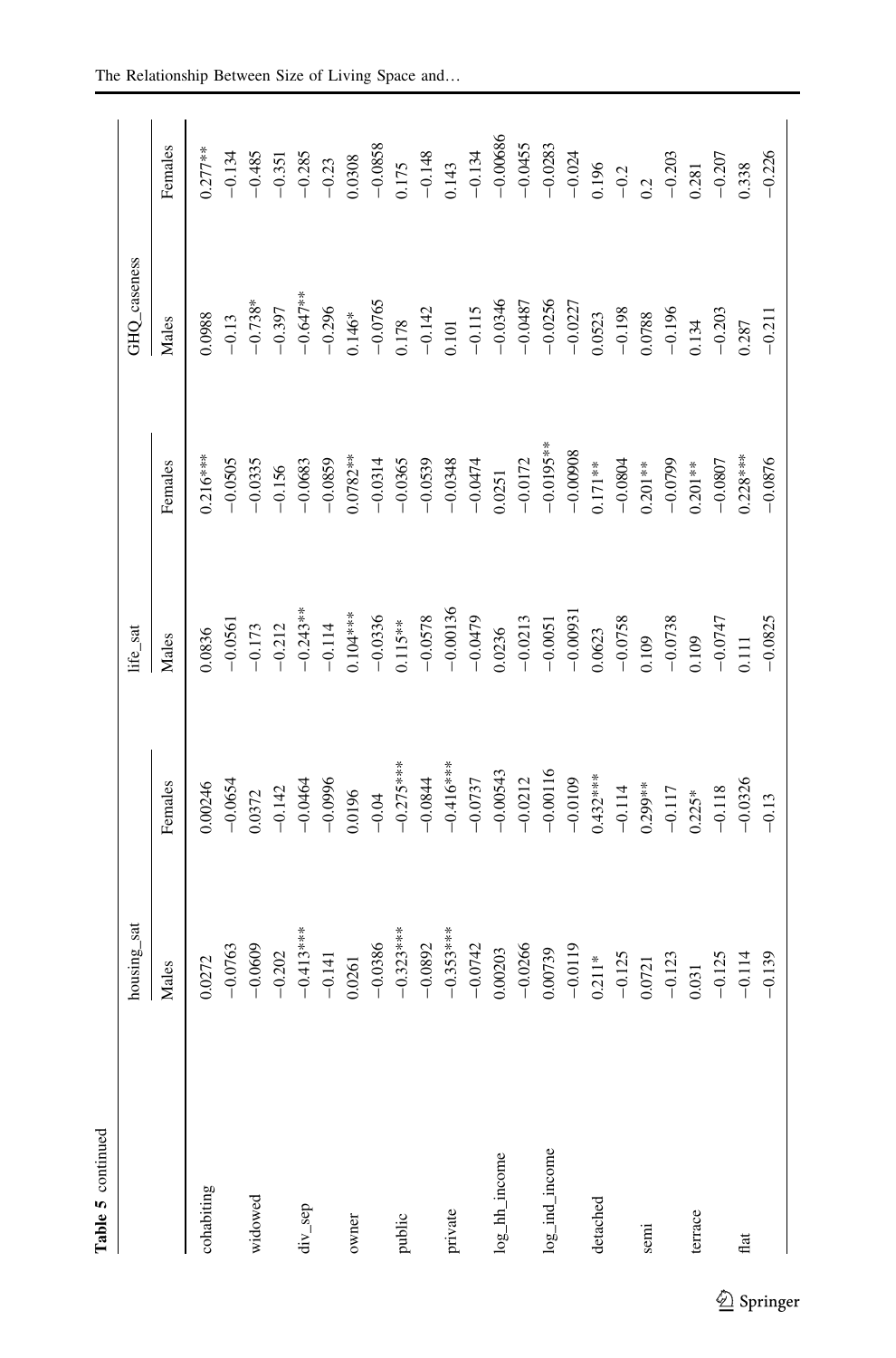| Table 5 continued                     |                 |                |               |                       |               |               |
|---------------------------------------|-----------------|----------------|---------------|-----------------------|---------------|---------------|
|                                       | housing_sat     |                | life_sat      |                       | GHQ_caseness  |               |
|                                       | Males           | Females        | Males         | Females               | Males         | Females       |
| sheltered                             | $-0.246$        | $0.766***$     | $-0.287***$   | 0.0535                | 0.0245        | $0.628*$      |
|                                       | $-0.197$        | $-0.284$       | $-0.14$       | $-0.24$               | $-0.457$      | $-0.364$      |
| employed                              | 0.0175          | $-0.0293$      | $0.307***$    | $0.0858***$           | $1.204***$    | $0.521***$    |
|                                       | $-0.0489$       | $-0.0326$      | $-0.0467$     | $-0.0264$             | $-0.115$      | $-0.0739$     |
| retired                               | $0.161***$      | 0.0402         | $0.452***$    | $0.0927***$           | $1.351***$    | $0.365***$    |
|                                       | $-0.0616$       | $-0.0417$      | $-0.0544$     | $-0.0377$             | $-0.133$      | $-0.0898$     |
| student                               | $0.178**$       | 0.056          | $0.440***$    | $0.170***$            | 1.954 ***     | $0.733***$    |
|                                       | $-0.0771$       | $-0.0662$      | $-0.0664$     | $-0.0535$             | $-0.171$      | $-0.137$      |
| house_value                           | $2.04e - 07***$ | $1.52e - 07**$ | 4.94E-09      | 4.27E-08              | $4.36E - 08$  | $9.65E - 08$  |
|                                       | $-6.85E - 08$   | $-7.11E - 08$  | $-4.70E - 08$ | $-4.74E - 08$         | $-1.21E - 07$ | $-1.31E - 07$ |
| child $_{-0.2}$                       | $-0.0601$       | $-0.0658$      | 0.0451        | $0.168***$            | $-0.164$      | $-0.281$ ***  |
|                                       | $-0.0522$       | $-0.0525$      | $-0.0386$     | $-0.0399$             | $-0.112$      | $-0.105$      |
| child $-3-4$                          | $-0.0811*$      | $-0.0458$      | 0.0378        | $0.0943**$            | 0.0436        | $-0.0684$     |
|                                       | $-0.0445$       | $-0.0461$      | $-0.038$      |                       | $-0.0984$     | $-0.102$      |
| child $5$ $\overline{\phantom{0}}$ 11 | 0.00275         | 0.00514        | 0.0336        | $-0.0378$<br>0.134*** | 0.0386        | 0.0769        |
|                                       | $-0.0407$       | $-0.0424$      | $-0.033$      | $-0.033$              | $-0.091$      | $-0.0911$     |
| child $\_12\_15$                      | 0.0394          | 0.0179         | 0.337         | $0.119***$            | 0.0633        | $-0.103$      |
|                                       | $-0.0464$       | $-0.0468$      | $-0.0357$     | $-0.0358$             | $-0.103$      | $-0.0991$     |
| $child_16_18$                         | 0.00464         | $-0.0262$      | $-0.0262$     | $-0.00958$            | $-0.0198$     | $-0.0207$     |
|                                       | $-0.0362$       | $-0.0352$      | $-0.0302$     | $-0.0292$             | $-0.0755$     | $-0.0785$     |
| kids_total                            | $-0.0249$       | 0.0167         | $-0.0263$     | $-0.099***$           | 0.00124       | 0.109         |
|                                       | $-0.0441$       | $-0.0463$      | $-0.0349$     | $-0.0348$             | $-0.0974$     | $-0.0973$     |
| housing_costs                         | $0.000218***$   | $0.000321***$  | .74E-05       | $-1.57E - 05$         | $-6.92E - 05$ | $-9.59E - 05$ |
|                                       | $-4.63E - 05$   | $-5.38E - 05$  | $-3.97E - 05$ | $-3.71E - 05$         | $-1.00E - 04$ | $-0.00013$    |

C. Foye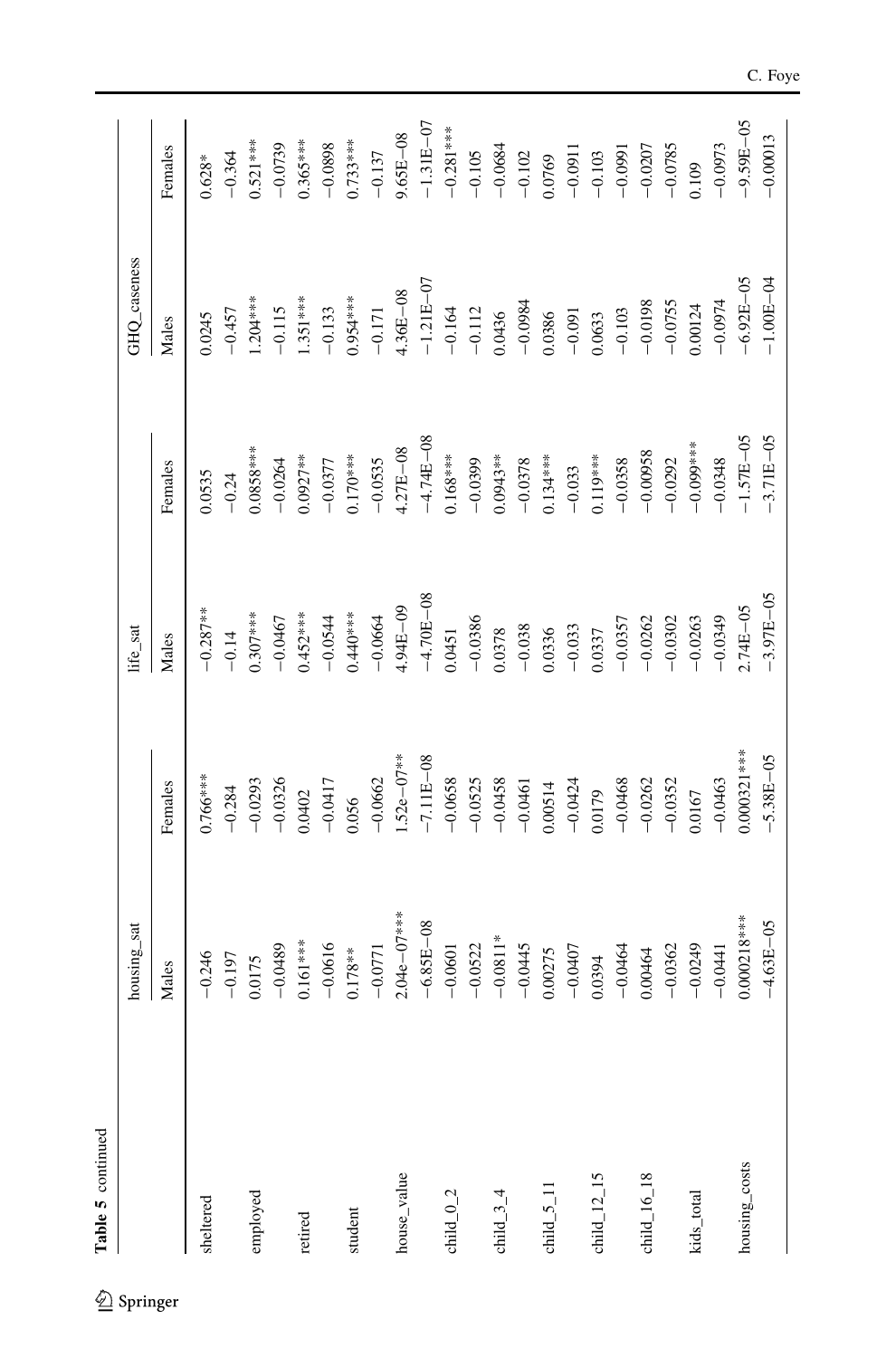| Table 5 continued |              |                          |                                                                                                |                                       |                          |                                   |
|-------------------|--------------|--------------------------|------------------------------------------------------------------------------------------------|---------------------------------------|--------------------------|-----------------------------------|
|                   | housing_sat  |                          | life_sat                                                                                       |                                       | GHQ_caseness             |                                   |
|                   | Males        | Females                  | Males                                                                                          | Females                               | Males                    | Females                           |
| garden            | $0.164***$   | $0.173***$               | 0323                                                                                           | 0.0519                                | $-0.0728$                | 0.0277                            |
|                   | $-0.056$     | $-0.057$                 | $-0.0394$                                                                                      | $-0.0429$                             | $-0.0917$                | $-0.106$                          |
| neighbour_noise   | $-0.144$ *** | $-0.200$ ***             | $-0.00549$                                                                                     | $-0.0374$                             | $-0.0631$                | $-0.0776$                         |
|                   | $-0.0328$    | $-0.0327$                | $-0.0259$                                                                                      | $-0.0244$                             | $-0.0606$                | $-0.0669$                         |
| street_noise      | $-0.0804***$ | $-0.137***$              | $-0.0169$                                                                                      | $-0.0363$                             | $-0.0329$                | $-0.0803$                         |
|                   | $-0.0282$    | $-0.0286$                | $-0.0217$                                                                                      |                                       |                          | $-0.0576$                         |
| no_light          | $-0.154***$  | $-0.172***$              | $-0.0321$                                                                                      | $-0.0222$<br>$-0.0494$                | $-0.0526$<br>$-0.179***$ | $-0.0513$                         |
|                   | $-0.0447$    | $-0.044$                 | $-0.0327$                                                                                      | $-0.0354$                             | $-0.0779$                |                                   |
| poor_heating      | $-0.0922$    | $-0.209***$              |                                                                                                | $-0.0264$<br>$-0.0441$                | $-0.0404$<br>$-0.107$    | $-0.0885$<br>$-0.044$<br>$-0.111$ |
|                   | $-0.0621$    |                          | $0.011 - 0.0488$                                                                               |                                       |                          |                                   |
| condensation      | $-0.0685***$ | $-0.101$ **              |                                                                                                |                                       | $-0.0165$                | 0.00565                           |
|                   | $-0.0319$    | $-0.0325$<br>$-0.219***$ | $\begin{array}{r} -0.0143 \\ -0.0249 \\ -0.00651 \\ -0.0296 \\ -0.0296 \\ -0.0302 \end{array}$ | $-0.0124$<br>$-0.0249$<br>$-0.0750**$ | $-0.0601$                | $-0.0677$<br>$-0.216***$          |
| damp_walls        | $-0.221***$  |                          |                                                                                                |                                       | 0533                     |                                   |
|                   | $-0.0388$    | $-0.0409$                |                                                                                                |                                       | $-0.077$                 | $-0.0844$                         |
| rot               | $-0.131***$  | $-0.197***$              |                                                                                                | $-0.0311$<br>0.000245<br>-0.0299      |                          | 0.0376                            |
|                   | $-0.0406$    | $-0.0407$                | $-0.029$                                                                                       |                                       | $-0.123*$<br>$-0.0742$   | $-0.0871$                         |
| roof              | $-0.0196$    | $-0.0662$                | $-0.0483$                                                                                      |                                       | $-0.0203$                | 0.0766                            |
|                   | $-0.0469$    | $-0.0527$                | $-0.0385$                                                                                      | $0.0416$<br>-0.0406<br>-0.0196        | $-0.0929$                | $-0.111$                          |
| pollution         | $-0.0700*$   | $-0.03$                  | 0.0176                                                                                         |                                       | 1.0179                   | $-0.00784$                        |
|                   | $-0.0401$    | $-0.039$                 | $-0.0295$                                                                                      | $-0.0301$                             | $-0.0701$                | $-0.082$                          |
| vandalism         | $-0.134***$  | $-0.0981***$             | $-0.0620$                                                                                      | $-0.00428$                            | $-0.0595$                | $-0.019$                          |
|                   | $-0.0265$    | $-0.0259$                | $-0.0213$                                                                                      | $-0.0212$                             | $-0.0496$                | $-0.054$                          |
| Constant          | 4.957****    | $1.738***$               | 5.539***                                                                                       | 1.943****                             | 14.69***                 | $11.83***$                        |
|                   | $-1.611$     | $-1.496$                 | $-1.468$                                                                                       | $-1.215$                              | $-3.591$                 | $-3.397$                          |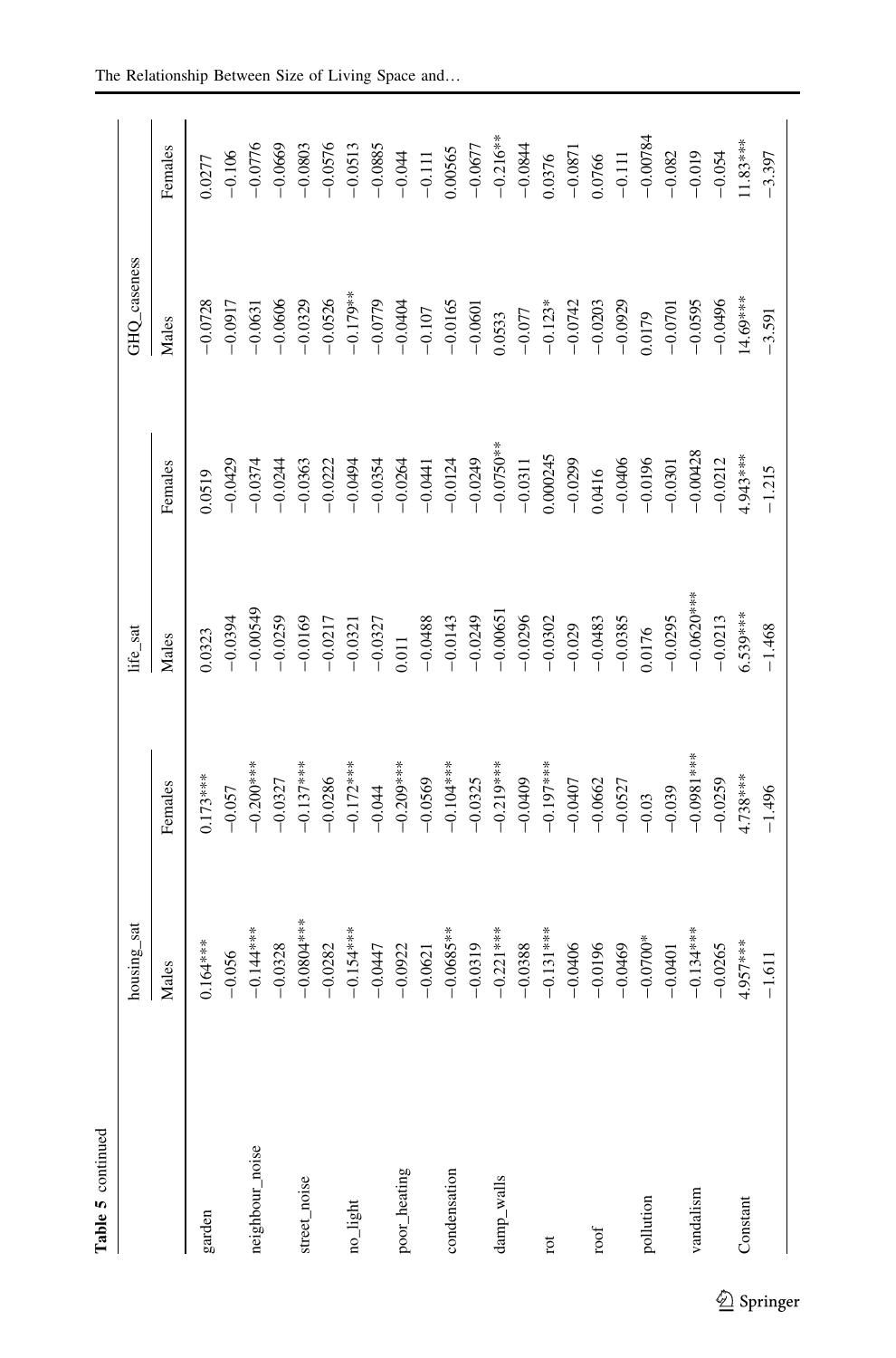| í<br>i |  |
|--------|--|
| ı      |  |

|                                                  | housing_sat |                 | life_sat |                 | GHQ_caseness |         |
|--------------------------------------------------|-------------|-----------------|----------|-----------------|--------------|---------|
|                                                  | Males       | Females         | Males    | Females         | Males        | Females |
| Observations                                     | 25,905      |                 | 25,888   |                 | 28,862       | 32,343  |
| R-squared                                        | 0.064       | 29,050<br>0.071 | 0.036    | 28,939<br>0.028 | 0.055        | 0.042   |
| Number of pid                                    | 5460        | 5862            | 5467     | 5861            | 5551         | 5944    |
| * Also included year dummy variables (not shown) |             |                 |          |                 |              |         |
| $p$ value = * <0.1; ** <0.05; *** <0.01          |             |                 |          |                 |              |         |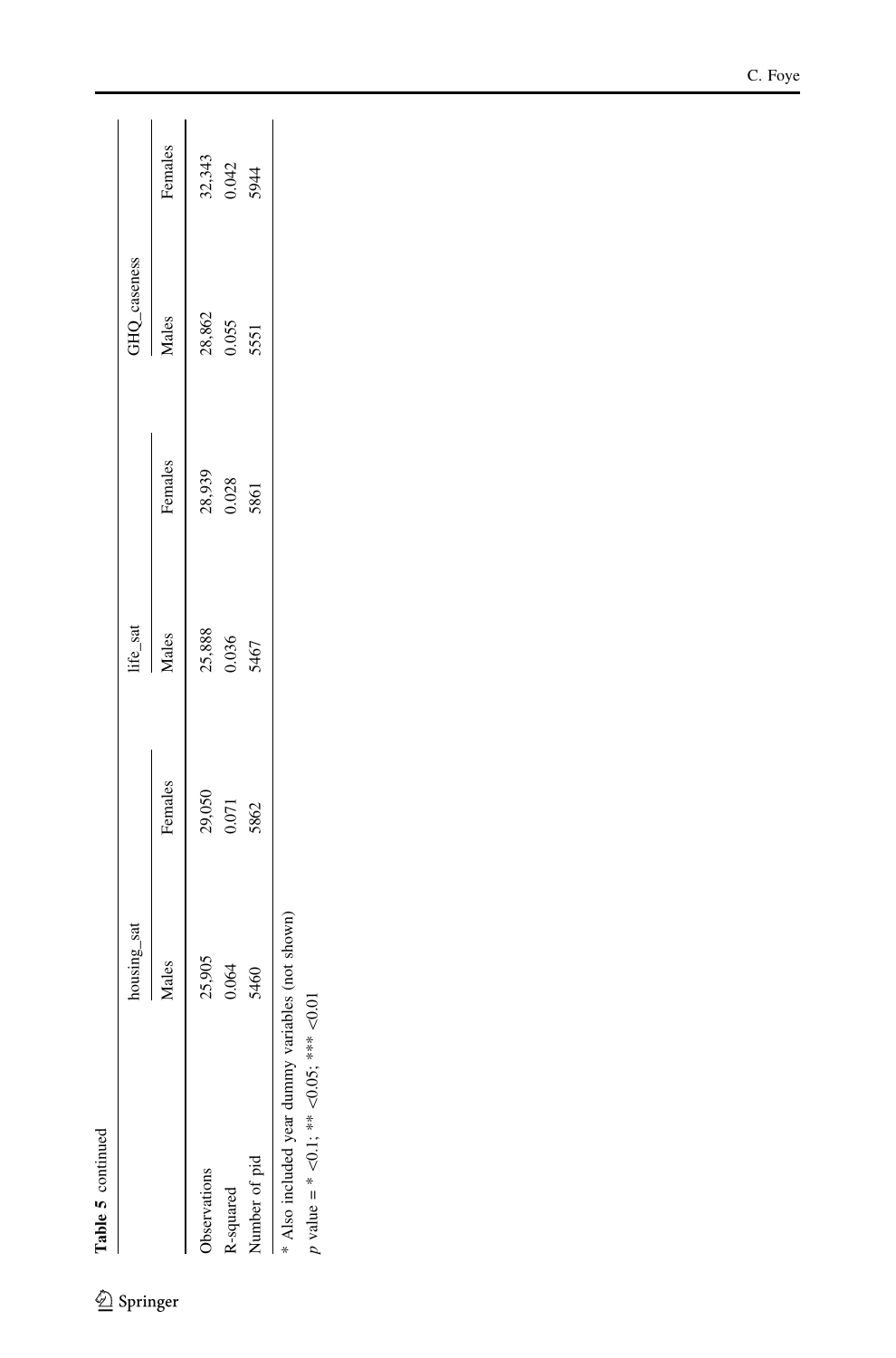| ۳ |
|---|
|   |
|   |
|   |
|   |
|   |

|    | Ψ,      |
|----|---------|
| Ó  | Ξ       |
| ತ  | م.<br>⊤ |
| ⊟  |         |
|    |         |
| ಹೆ | 高       |
|    | €       |

| ļ                                      |
|----------------------------------------|
| l                                      |
|                                        |
| $\ddotsc$<br>j<br>l                    |
| ֠<br>$\overline{a}$                    |
| C CASA AND C                           |
| j<br>$\frac{1}{2}$<br>j<br>ļ           |
| j<br>$\overline{\phantom{a}}$          |
| י<br>י                                 |
| Ì<br>١<br>i<br>֡֡֡֡                    |
| i                                      |
| l<br>۱                                 |
| ¢                                      |
| ı                                      |
| ı                                      |
| i<br>i                                 |
|                                        |
| ļ                                      |
| ٫                                      |
| $\overline{\phantom{a}}$<br>i<br>ׇ֚֚֘֕ |
| ı                                      |

<span id="page-23-0"></span>

| $-0.268$<br>$-0.296$<br>$-0.358$<br>$-0.528$<br>$-0.309$<br>$-0.323$<br>$-0.157$<br>$-0.292$<br>$-0.355$<br>$-0.213$<br>$-0.227$<br>0.0223<br>$-0.05$<br>0.502<br>$-0.51$<br>$-0.00589**$<br>$-0.00275$<br>$-0.0346$<br>$-0.149$<br>$-0.218$<br>$-0.058$<br>$-0.171$<br>$-0.103$<br>$-0.287$<br>$-0.103$<br>$-0.313$<br>$-0.253$<br>0.0549<br>$-0.76$<br>$-0.19$<br>$-0.14$<br>$-0.35$<br>0.197<br>$-0.00155$<br>$-0.00127$<br>$-0.0795$<br>$-0.506$<br>$-0.128$<br>$-0.124$<br>$-0.309$<br>$-0.096$<br>$-0.112$<br>$-0.137$<br>$-0.107$<br>$-0.167$<br>$-0.101$<br>$-0.121$<br>1.0425<br>0.0208<br>0.126<br>$-0.12$<br>$-7.30E - 06$<br>$-0.00114$<br>$-0.219***$<br>$-0.00981$<br>$-0.0766$<br>$-0.0869$<br>$-0.242*$<br>$-0.0543$<br>$-0.145*$<br>$-0.0935$<br>$-0.0881$<br>$-0.068$<br>$-0.482$<br>$-0.075$<br>$-0.139$<br>$-0.113$<br>$-0.317$<br>0.0576<br>$-0.454***$<br>$-0.00138$<br>$-0.00114$<br>$1.016***$<br>$0.709***$<br>$0.550***$<br>$-0.0471$<br>$-0.106$<br>$-0.128$<br>$-0.146$<br>$-0.135$<br>$-0.332$<br>$-0.131$<br>$-0.111$<br>$-0.141$<br>0.0375<br>$-0.151$<br>0.14<br>$-0.489$ ***<br>$-0.00145$<br>$0.777***$<br>$0.482***$<br>$0.448***$<br>$0.509***$<br>$0.338***$<br>$-0.0762$<br>$-0.0973$<br>0.000291<br>0.00912<br>$-0.116$<br>$-0.472$<br>$-0.107$<br>$-0.322$<br>$-0.145$<br>$-0.14$<br>0.222<br>yearnovem $1(M - 1)$<br>yearnove2 $(M + 2)$<br>yearmove<br>4 (M $+4$ )<br>yearmove3 $(M + 3)$<br>yearmove $1(M + 1)$<br>yearmove0 (M0)<br>Household size<br>commute_time<br>non_resi_care<br>resi_carer | Variables | year sample<br>5 year sample<br>housing_sat | 7 year sample<br>housing_sat | life_sat | life_sat | GHQ_caseness | GHQ_caseness |
|-----------------------------------------------------------------------------------------------------------------------------------------------------------------------------------------------------------------------------------------------------------------------------------------------------------------------------------------------------------------------------------------------------------------------------------------------------------------------------------------------------------------------------------------------------------------------------------------------------------------------------------------------------------------------------------------------------------------------------------------------------------------------------------------------------------------------------------------------------------------------------------------------------------------------------------------------------------------------------------------------------------------------------------------------------------------------------------------------------------------------------------------------------------------------------------------------------------------------------------------------------------------------------------------------------------------------------------------------------------------------------------------------------------------------------------------------------------------------------------------------------------------------------------------------|-----------|---------------------------------------------|------------------------------|----------|----------|--------------|--------------|
|                                                                                                                                                                                                                                                                                                                                                                                                                                                                                                                                                                                                                                                                                                                                                                                                                                                                                                                                                                                                                                                                                                                                                                                                                                                                                                                                                                                                                                                                                                                                               |           |                                             |                              |          |          |              |              |
|                                                                                                                                                                                                                                                                                                                                                                                                                                                                                                                                                                                                                                                                                                                                                                                                                                                                                                                                                                                                                                                                                                                                                                                                                                                                                                                                                                                                                                                                                                                                               |           |                                             |                              |          |          |              |              |
|                                                                                                                                                                                                                                                                                                                                                                                                                                                                                                                                                                                                                                                                                                                                                                                                                                                                                                                                                                                                                                                                                                                                                                                                                                                                                                                                                                                                                                                                                                                                               |           |                                             |                              |          |          |              |              |
|                                                                                                                                                                                                                                                                                                                                                                                                                                                                                                                                                                                                                                                                                                                                                                                                                                                                                                                                                                                                                                                                                                                                                                                                                                                                                                                                                                                                                                                                                                                                               |           |                                             |                              |          |          |              |              |
|                                                                                                                                                                                                                                                                                                                                                                                                                                                                                                                                                                                                                                                                                                                                                                                                                                                                                                                                                                                                                                                                                                                                                                                                                                                                                                                                                                                                                                                                                                                                               |           |                                             |                              |          |          |              | $-0.0421$    |
|                                                                                                                                                                                                                                                                                                                                                                                                                                                                                                                                                                                                                                                                                                                                                                                                                                                                                                                                                                                                                                                                                                                                                                                                                                                                                                                                                                                                                                                                                                                                               |           |                                             |                              |          |          |              |              |
|                                                                                                                                                                                                                                                                                                                                                                                                                                                                                                                                                                                                                                                                                                                                                                                                                                                                                                                                                                                                                                                                                                                                                                                                                                                                                                                                                                                                                                                                                                                                               |           |                                             |                              |          |          |              |              |
|                                                                                                                                                                                                                                                                                                                                                                                                                                                                                                                                                                                                                                                                                                                                                                                                                                                                                                                                                                                                                                                                                                                                                                                                                                                                                                                                                                                                                                                                                                                                               |           |                                             |                              |          |          |              |              |
|                                                                                                                                                                                                                                                                                                                                                                                                                                                                                                                                                                                                                                                                                                                                                                                                                                                                                                                                                                                                                                                                                                                                                                                                                                                                                                                                                                                                                                                                                                                                               |           |                                             |                              |          |          |              |              |
|                                                                                                                                                                                                                                                                                                                                                                                                                                                                                                                                                                                                                                                                                                                                                                                                                                                                                                                                                                                                                                                                                                                                                                                                                                                                                                                                                                                                                                                                                                                                               |           |                                             |                              |          |          |              |              |
|                                                                                                                                                                                                                                                                                                                                                                                                                                                                                                                                                                                                                                                                                                                                                                                                                                                                                                                                                                                                                                                                                                                                                                                                                                                                                                                                                                                                                                                                                                                                               |           |                                             |                              |          |          |              |              |
|                                                                                                                                                                                                                                                                                                                                                                                                                                                                                                                                                                                                                                                                                                                                                                                                                                                                                                                                                                                                                                                                                                                                                                                                                                                                                                                                                                                                                                                                                                                                               |           |                                             |                              |          |          |              |              |
|                                                                                                                                                                                                                                                                                                                                                                                                                                                                                                                                                                                                                                                                                                                                                                                                                                                                                                                                                                                                                                                                                                                                                                                                                                                                                                                                                                                                                                                                                                                                               |           |                                             |                              |          |          |              |              |
|                                                                                                                                                                                                                                                                                                                                                                                                                                                                                                                                                                                                                                                                                                                                                                                                                                                                                                                                                                                                                                                                                                                                                                                                                                                                                                                                                                                                                                                                                                                                               |           |                                             |                              |          |          |              |              |
|                                                                                                                                                                                                                                                                                                                                                                                                                                                                                                                                                                                                                                                                                                                                                                                                                                                                                                                                                                                                                                                                                                                                                                                                                                                                                                                                                                                                                                                                                                                                               |           |                                             |                              |          |          |              | $-0.0139***$ |
|                                                                                                                                                                                                                                                                                                                                                                                                                                                                                                                                                                                                                                                                                                                                                                                                                                                                                                                                                                                                                                                                                                                                                                                                                                                                                                                                                                                                                                                                                                                                               |           |                                             |                              |          |          |              | $-0.00449$   |
|                                                                                                                                                                                                                                                                                                                                                                                                                                                                                                                                                                                                                                                                                                                                                                                                                                                                                                                                                                                                                                                                                                                                                                                                                                                                                                                                                                                                                                                                                                                                               |           |                                             |                              |          |          |              |              |
|                                                                                                                                                                                                                                                                                                                                                                                                                                                                                                                                                                                                                                                                                                                                                                                                                                                                                                                                                                                                                                                                                                                                                                                                                                                                                                                                                                                                                                                                                                                                               |           |                                             |                              |          |          |              |              |
|                                                                                                                                                                                                                                                                                                                                                                                                                                                                                                                                                                                                                                                                                                                                                                                                                                                                                                                                                                                                                                                                                                                                                                                                                                                                                                                                                                                                                                                                                                                                               |           |                                             |                              |          |          |              |              |
|                                                                                                                                                                                                                                                                                                                                                                                                                                                                                                                                                                                                                                                                                                                                                                                                                                                                                                                                                                                                                                                                                                                                                                                                                                                                                                                                                                                                                                                                                                                                               |           |                                             |                              |          |          |              |              |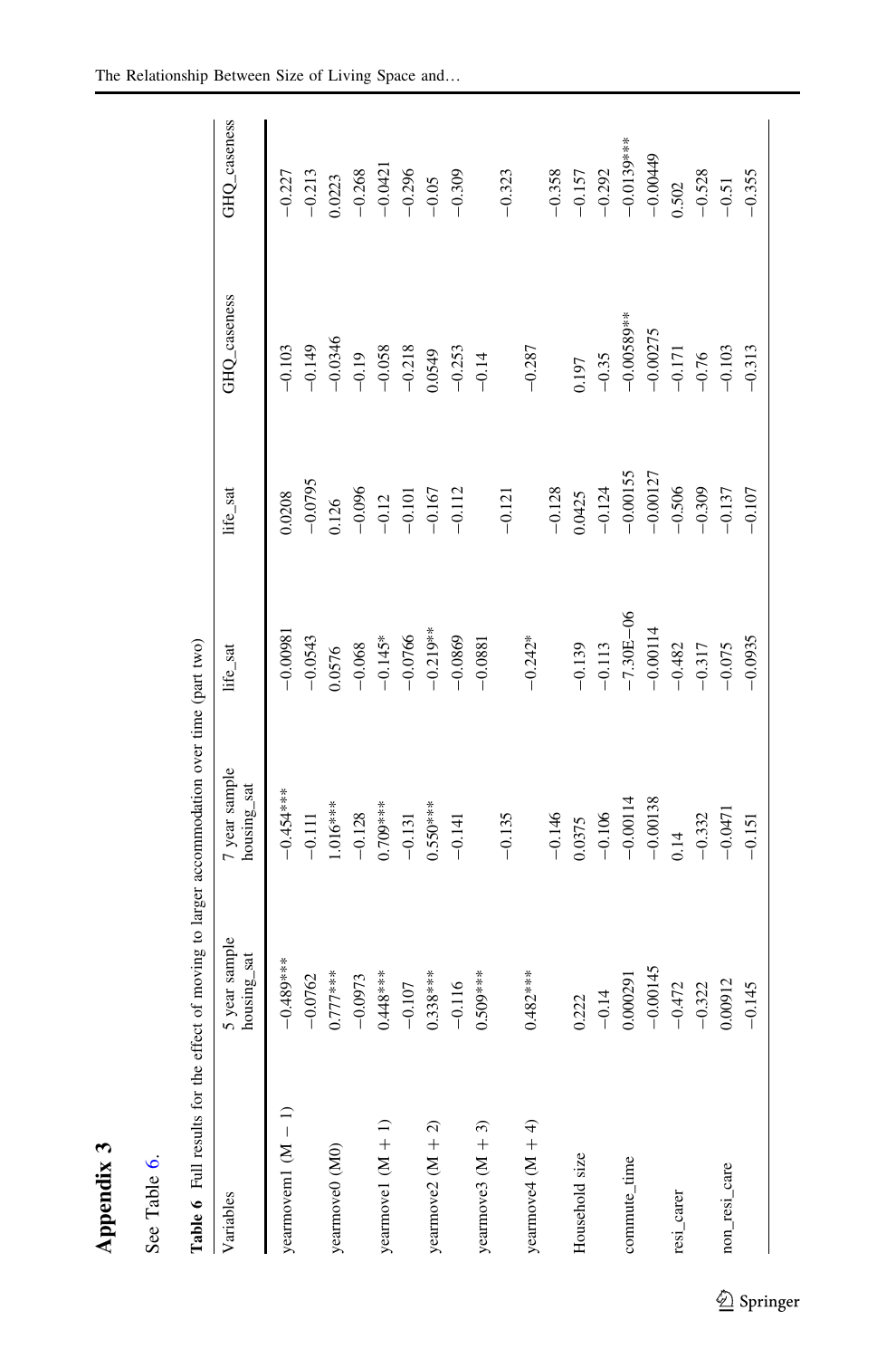| Table 6 continued        |                              |                              |             |             |              |              |
|--------------------------|------------------------------|------------------------------|-------------|-------------|--------------|--------------|
| Variables                | 5 year sample<br>housing_sat | 7 year sample<br>housing_sat | life_sat    | life_sat    | GHQ_caseness | GHQ_caseness |
| frequency_meeting_people | 0.365                        | 0.309                        | 0.131       | 0.275       | 0.431        | 0.613        |
|                          | $-0.259$                     | $-0.238$                     | $-0.198$    | $-0.2$      | $-0.6$       | $-0.67$      |
| housework                | $-0.00273$                   | $-0.00499$                   | $-0.00741*$ | $-0.00935*$ | 0.00627      | $-0.00126$   |
|                          | $-0.00664$                   | $-0.00594$                   | $-0.00392$  | $-0.00514$  | $-0.00947$   | $-0.00988$   |
| irsmoker                 | $-0.0225$                    | $-0.0429$                    | 0.0458      | $-0.107$    | $-0.0238$    | $-0.352$     |
|                          | $-0.0911$                    | $-0.119$                     | $-0.0845$   | $-0.115$    | $-0.212$     | $-0.245$     |
| Multi_Dep_Score          | 0.00669                      | 0.00417                      | 0.00275     | 0.0108      | $-0.00358$   | $-0.00301$   |
|                          | $-0.00851$                   | $-0.0105$                    | $-0.00614$  | $-0.00667$  | $-0.0159$    | $-0.0207$    |
| Income_Score             | $-0.00785$                   | 0.00437                      | $-0.011$    | $-0.0332**$ | 0.0141       | 0.00595      |
|                          | $-0.022$                     | $-0.0277$                    | $-0.012$    | $-0.0157$   | $-0.0392$    | $-0.0584$    |
| Employment_Score         | $-0.0191$                    | $-0.0461$                    | 0.0188      | $0.0492***$ | $-0.0175$    | $-0.0272$    |
|                          | $-0.0337$                    | $-0.0454$                    | $-0.0184$   | $-0.0224$   | $-0.0501$    | $-0.0823$    |
| Health_Disab_Score       | 0.0217                       | 0.017                        | 0.00727     | $-0.00942$  | 0.0175       | 0.0236       |
|                          | $-0.0211$                    | $-0.0253$                    | $-0.0126$   | $-0.0135$   | $-0.0221$    | $-0.0236$    |
| Education_Score          | $-0.0103$                    | $-0.00471$                   | $-0.00353$  | $-0.00327$  | 0.00851      | 0.00494      |
|                          | $-0.00697$                   | $-0.00841$                   | $-0.00425$  | $-0.00529$  | $-0.0122$    | $-0.0153$    |
| winter                   | 0.0137                       | $-0.0449$                    | 1.0341      | $-0.0414$   | 0.0368       | $-0.127$     |
|                          | $-0.0732$                    | $-0.0725$                    | $-0.0484$   | $-0.0576$   | $-0.15$      | $-0.173$     |
| poor_health              | 0.138                        | 0.124                        | $-0.233*$   | $-0.386***$ | $-0.459$     | $-1.414***$  |
|                          | $-0.146$                     | $-0.138$                     | $-0.136$    | $-0.137$    | $-0.411$     | $-0.379$     |
| married                  | $-0.783**$                   | $-0.471$                     | $0.472***$  | 0.307       | $-0.106$     | 0.162        |
|                          | $-0.322$                     | $-0.463$                     | $-0.192$    | $-0.296$    | $-0.634$     | $-0.607$     |
| cohabiting               | $-0.455$                     | $-0.159$                     | $0.462**$   | 0.191       | 0.259        | $-0.0166$    |
|                          | $-0.316$                     | $-0.441$                     | $-0.18$     | $-0.272$    | $-0.596$     | $-0.506$     |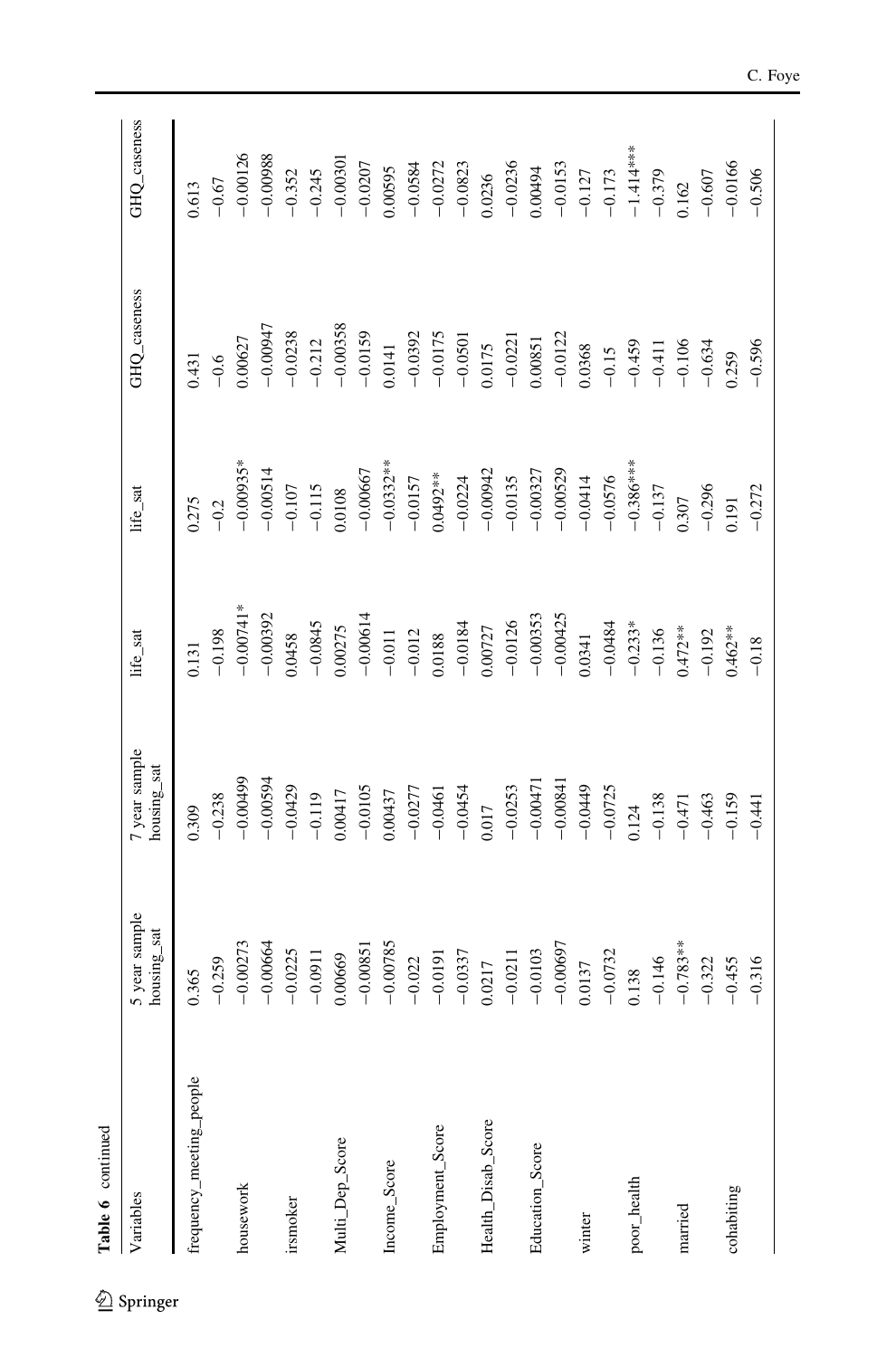| Table 6 continued |                                        |                                                           |                                                                                                         |                                                          |                       |                                                                                                              |
|-------------------|----------------------------------------|-----------------------------------------------------------|---------------------------------------------------------------------------------------------------------|----------------------------------------------------------|-----------------------|--------------------------------------------------------------------------------------------------------------|
| Variables         | 5 year sample<br>housing_sat<br>ng_sat | 7 year sample<br>housing_sat                              | life_sat                                                                                                | life_sat                                                 | GHQ_caseness          | GHQ_caseness                                                                                                 |
| widowed           | $-2.001***$                            | $-0.618$                                                  | 0.574                                                                                                   | $-0.248$                                                 | 1.116                 | $-0.738$                                                                                                     |
|                   | $-0.671$<br>-0.753                     | $-0.699$                                                  | $-0.487$                                                                                                | $-0.47$                                                  |                       |                                                                                                              |
| div_sep           |                                        |                                                           |                                                                                                         | 0.28                                                     | $-1.4$<br>$-0.187$    | $\begin{array}{r} -1.084 \\ -1.198 \\ -0.833 \\ -0.594 \\ -0.594 \\ 0.872^* \\ -0.594 \\ -0.483 \end{array}$ |
|                   | $-0.469$                               |                                                           |                                                                                                         | $-0.465$                                                 |                       |                                                                                                              |
| owner             | 0.0421                                 | $-0.235$<br>$-0.565$<br>$-0.448$ *                        | 0.121<br>$-0.339$<br>$-0.0618$<br>$-0.0618$<br>$-0.128$<br>$-0.132$<br>$-0.231$<br>$-0.063$<br>$-0.063$ | $-0.0214$                                                | $-0.88$<br>$-0.514$   |                                                                                                              |
|                   | $-0.238$                               | $-0.271$                                                  |                                                                                                         |                                                          | $-0.354$              |                                                                                                              |
| public            | $-0.44$                                | 0.046                                                     |                                                                                                         | $-0.177$<br>0.0295                                       | 0.358                 |                                                                                                              |
|                   | $-0.29$                                | $-0.284$                                                  |                                                                                                         | $-0.229$                                                 | $-0.525$              |                                                                                                              |
| private           | $-0.30$                                | $-0.054$<br>$-0.33$<br>0.0607                             |                                                                                                         | $-0.158$<br>$-0.235$<br>$-0.00212$                       | 0.488                 |                                                                                                              |
|                   | $-0.25$                                |                                                           |                                                                                                         |                                                          | $-0.611$              | $0.49$<br>-1.101<br>0.0647                                                                                   |
| log_hh_income     | 0.0627                                 |                                                           |                                                                                                         |                                                          | 0.0353                |                                                                                                              |
|                   | $-0.103$                               |                                                           | $-0.0659$<br>$-0.0234$<br>$-0.0303$                                                                     |                                                          | $-0.158$              |                                                                                                              |
| log_ind_income    | $-0.0193$                              | $-0.0755$<br>0.0342                                       |                                                                                                         |                                                          | $-0.0609$             |                                                                                                              |
|                   | $-0.0465$                              | $-0.0396$                                                 |                                                                                                         | $-0.0627$<br>0.00888<br>$-0.0414$                        | $-0.0822$             | $-0.137$<br>$-0.203**$<br>$-0.0838$                                                                          |
| detached          | 0.409                                  |                                                           |                                                                                                         |                                                          |                       |                                                                                                              |
|                   | $-0.387$                               |                                                           |                                                                                                         |                                                          | $-0.0147$<br>$-0.814$ |                                                                                                              |
| semi              | 0.221                                  | $\begin{array}{r} -0.111 \\ -0.28 \\ -0.208 \end{array}$  | $\begin{array}{c} 0.185 \\ -0.171 \\ 0.167 \end{array}$                                                 | $-0.217$<br>$-0.187$<br>$-0.294$                         | 1.179                 | $-0.782$<br>-1.112<br>-0.653                                                                                 |
|                   | $-0.371$                               |                                                           |                                                                                                         |                                                          | $-0.802\,$            |                                                                                                              |
| terrace           | 0.158                                  |                                                           |                                                                                                         | $\begin{array}{r} -0.19 \\ -0.308 \\ -0.193 \end{array}$ | $-0.182$              |                                                                                                              |
|                   | $-0.36$                                | $\begin{array}{r} -0.281 \\ -0.282 \\ -0.282 \end{array}$ | $\frac{-0.163}{0.151}$<br>-0.163                                                                        |                                                          | $-0.799$              | $-1.113$<br>$-0.985$<br>$-1.109$                                                                             |
| flat              | $-0.22$                                | $-0.618***$                                               | $-0.0412$<br>$-0.171$<br>$-0.0527$                                                                      | $-0.588***$                                              | $-0.226$<br>$-0.846$  | $-1.123$<br>-1.27                                                                                            |
|                   | $-0.38$                                | $-0.31$                                                   |                                                                                                         | $-0.196$                                                 |                       |                                                                                                              |
| employed          | $-0.11$                                | $-0.0845$                                                 |                                                                                                         | 0.00404                                                  | 9.974****             | $0.631**$                                                                                                    |
|                   | $-0.11$                                | $-0.106$                                                  | $-0.0931$                                                                                               | $-0.095$                                                 | $-0.253$              | $-0.272$                                                                                                     |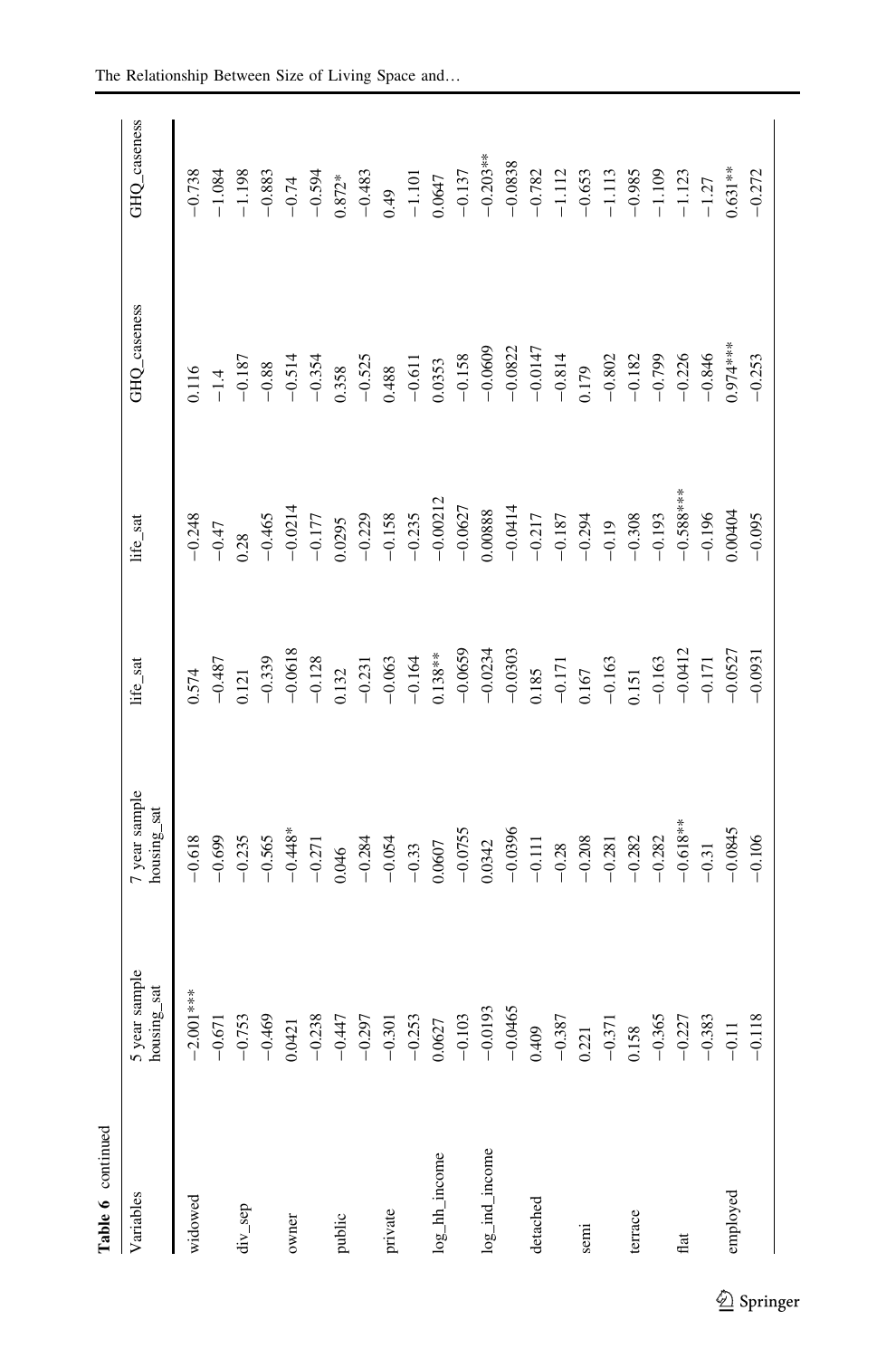| Table 6 continued                     |                              |                                                                             |                       |                                                            |                                                           |                                                                   |
|---------------------------------------|------------------------------|-----------------------------------------------------------------------------|-----------------------|------------------------------------------------------------|-----------------------------------------------------------|-------------------------------------------------------------------|
| Variables                             | 5 year sample<br>housing_sat | year sample<br>housing_sat                                                  | life_sat              | life_sat                                                   | GHQ_caseness                                              | GHQ_caseness                                                      |
| retired                               | 0.565                        | 191                                                                         | 1334                  | ).644                                                      | 0.742                                                     | $-0.252$                                                          |
|                                       | $-0.755$                     | $-1.203$                                                                    | $-0.54$               | $-0.771$                                                   | $-0.65$                                                   | $-0.617$                                                          |
| student                               | $-0.349$                     | 0357                                                                        |                       |                                                            |                                                           |                                                                   |
|                                       | $-0.348$                     | $-0.341$                                                                    | $-0.128$<br>$-0.284$  | $\begin{array}{c} 0.231 \\ -0.399 \end{array}$             |                                                           | $-0.394$<br>$-0.905$                                              |
| house_value                           | $-2.64E - 07$                | $1.51E-07$                                                                  | $-1.08E - 07$         | $-3.82E - 07$                                              | $0.162$<br>-0.775<br>-9.02E-07                            | $-1.49e - 06*$                                                    |
|                                       | $-6.56E - 07$                |                                                                             | $-4.05E - 07$         | $-2.73E - 07$                                              |                                                           |                                                                   |
| child $_{-0.2}$                       | $-0.127$                     | $-3.31E-07$<br>$-0.196*$<br>$-0.1$<br>$-0.162**$<br>$-0.0776$<br>$-0.00692$ | 0.0811                | 0.058                                                      | $-1.10E-06$<br>-0.216<br>-0.235                           | $-8.63E - 07$<br>-0.319                                           |
|                                       | $-0.114$                     |                                                                             | $-0.0922$             | $-0.0829$                                                  |                                                           | $-0.214$                                                          |
| child $34$                            | $-0.0543$                    |                                                                             | 0.03                  | $\begin{array}{c} 0.0342 \\ -0.0738 \end{array}$           | $-0.00621$<br>$-0.2$<br>0.151                             |                                                                   |
|                                       | $-0.0995$                    |                                                                             | $-0.0824$             |                                                            |                                                           |                                                                   |
| child $_5$ _11                        | $-0.0729$                    |                                                                             | 0.0523                | 0.093                                                      |                                                           | $\frac{-0.105}{-0.198}$<br>0.143                                  |
|                                       | $-0.12$                      |                                                                             | $-0.0924$<br>0.0708   | $\frac{-0.0773}{0.0875}$                                   |                                                           | $-0.206$<br>0.0905<br>$-0.26$<br>$-0.335$<br>$-0.335$<br>$-0.484$ |
| child $\_12\_15$                      | 0.185                        | $-0.091$<br>0.126                                                           |                       |                                                            | $\frac{-0.211}{0.203}$<br>-0.285                          |                                                                   |
|                                       | $-0.173$                     | $-0.135$                                                                    | $-0.131$              |                                                            |                                                           |                                                                   |
| child $16$ <sub><math>18</math></sub> | $-0.0026$                    | 0.159                                                                       | $0.111$               |                                                            |                                                           |                                                                   |
|                                       | $-0.182$                     |                                                                             | $-0.195$<br>0.192     |                                                            | $\begin{array}{c} 0.0351 \\ -0.483 \\ 0.0711 \end{array}$ |                                                                   |
| kids_total                            | $-0.153$                     | $-0.185$<br>0.0424                                                          |                       | $\begin{array}{r} 0.0128 \\ -0.178 \\ -0.0376 \end{array}$ |                                                           |                                                                   |
|                                       | $-0.172$                     | $-0.132$                                                                    | $-0.139$              | $-0.135$                                                   | $-0.393$                                                  | $-0.334$                                                          |
| housing_costs                         | $5.99E - 05$                 | $-0.000350*$                                                                | $-0.00017$            | $-6.02E - 05$                                              | $-0.00053$                                                | $-0.00041$                                                        |
|                                       | $-0.00022$                   | $-0.00018$                                                                  | $-0.00011$            | $-0.00016$                                                 | $-0.00036$                                                |                                                                   |
| Leaky Roof                            | 0.108                        | $-0.0964$                                                                   | 0.0602                | 1.0113                                                     | 0.379                                                     | $-0.315$                                                          |
|                                       | $-0.182$                     | $-0.172$                                                                    | $-0.106$<br>$-0.0958$ | $-0.114$                                                   | $-0.29$                                                   |                                                                   |
| Garden                                | 0.16                         | 0.137                                                                       |                       | $-0.195$                                                   | $-0.373$                                                  | $-0.376$<br>$-0.174$                                              |
|                                       | $-0.204$                     | $-0.274$                                                                    | $-0.124$              | $-0.185$                                                   | $-0.264$                                                  | $-0.305$                                                          |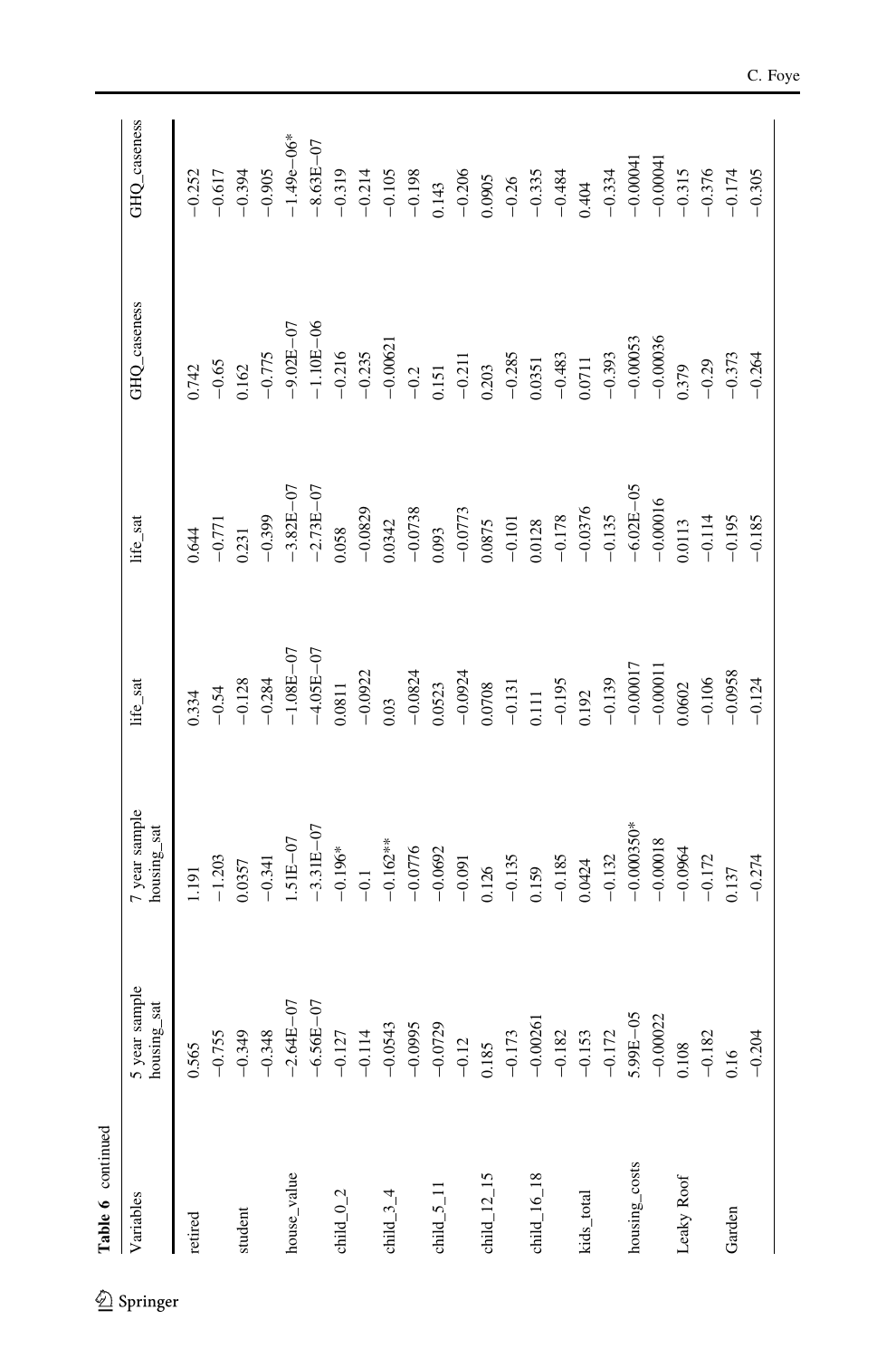| Table 6 continued                           |                                      |                                     |                                                             |                                   |                                                           |                                                                                                                                   |
|---------------------------------------------|--------------------------------------|-------------------------------------|-------------------------------------------------------------|-----------------------------------|-----------------------------------------------------------|-----------------------------------------------------------------------------------------------------------------------------------|
| Variables                                   | sample<br>ng_sat<br>5 year<br>housin | <i>l</i> year sample<br>housing_sat | life_sat                                                    | life_sat                          | GHQ_caseness                                              | GHQ_caseness                                                                                                                      |
| neighbour_noise                             | $-0.0703$                            | $-0.380***$                         | 0.084                                                       | $-0.0789$                         | $-0.0364$                                                 | $-0.159$                                                                                                                          |
|                                             | $-0.106$<br>$-0.0634$                | $-0.107$                            | $-0.0683$                                                   | $-0.0806$                         | $-0.211$                                                  | $-0.233$                                                                                                                          |
| street_noise                                |                                      | $-0.032$                            | $-0.0202$                                                   | $-0.0685$                         | $-0.139$                                                  |                                                                                                                                   |
|                                             | $-0.0999$                            | $-0.103$                            | $-0.0611$                                                   | $-0.0678$                         | $-0.152$                                                  |                                                                                                                                   |
| no_light                                    | $-0.195$                             | $-0.196$                            | 0.0523                                                      | 1.0527                            | 0.0548                                                    | $-0.158$<br>$-0.186$<br>0.152                                                                                                     |
|                                             | $-0.13$                              |                                     | $-0.0755$                                                   | $-0.109$                          | $-0.233$                                                  |                                                                                                                                   |
| poor_heating                                | $-0.14$                              | $-0.133$<br>$-0.19$                 | $-0.165$                                                    | $-0.00306$                        | 0.255                                                     | $-0.298$<br>$-0.176$<br>$-0.276$<br>$-0.0923$<br>$-0.198$<br>$-0.534$<br>$-0.534$<br>$-0.534$<br>$-0.533$<br>$-0.353$<br>$-0.353$ |
|                                             | $-0.194$                             | $-0.191$                            | $-0.129$                                                    | $-0.157$                          | $-0.304$                                                  |                                                                                                                                   |
| condensation                                | $-0.321***$                          |                                     | $-0.0792$<br>$-0.063$                                       |                                   |                                                           |                                                                                                                                   |
|                                             | $-0.096$<br>$-0.259*$                | $-0.356***$<br>$-0.111$             |                                                             |                                   |                                                           |                                                                                                                                   |
| damp_walls                                  |                                      | $-0.377***$                         | 0.0413                                                      | $-0.198**$<br>$-0.0786$<br>0.0312 | $\begin{array}{c} 0.0991 \\ -0.178 \\ -0.332 \end{array}$ |                                                                                                                                   |
|                                             | $-0.153$                             |                                     | $\begin{array}{r} -0.0841 \\ 0.0818 \\ -0.0849 \end{array}$ |                                   | $-0.26$<br>$-0.00437$                                     |                                                                                                                                   |
| rot                                         | 0.177                                | $\frac{-0.168}{0.114}$<br>-0.156    |                                                             | $-0.0988$<br>0.045<br>$-0.0889$   |                                                           |                                                                                                                                   |
|                                             | $-0.154$                             |                                     |                                                             |                                   |                                                           |                                                                                                                                   |
| pollution                                   | $-0.00145$                           | $-0.0576$                           | 0.022                                                       | 0.0458                            |                                                           |                                                                                                                                   |
|                                             | $-0.202$                             |                                     | $-0.113$                                                    | $-0.139$                          |                                                           |                                                                                                                                   |
| vandalism                                   | $-0.111$                             | $-0.213$<br>$-0.144$                | $-0.0179$<br>$-0.0834$                                      | 0.0613                            | $-0.268$<br>0.102<br>$-0.3$<br>-0.0529                    |                                                                                                                                   |
|                                             | $-0.101$                             | $-0.0979$                           |                                                             | $-0.0849$                         | $-0.192$                                                  | $-0.206$                                                                                                                          |
| Constant                                    | $4.274***$                           | $4.553***$                          | $3.933***$                                                  | $5.238***$                        |                                                           |                                                                                                                                   |
|                                             | $-1.252$                             | $-0.997$                            | $-0.746$                                                    | $-0.731$                          | $9.339***$<br>-1.805                                      | $12.20***$<br>-1.773                                                                                                              |
| Observations                                | 2531                                 | 2249                                | 2527                                                        | 2244                              | 2818                                                      | 2578                                                                                                                              |
| R-squared                                   | 0.319                                | 0.299                               | 0.064                                                       | 0.072                             | 0.035                                                     | 0.058                                                                                                                             |
| Number of pid                               | 831                                  | 613                                 | 831                                                         | 613                               | 833                                                       | 614                                                                                                                               |
| Year dummy variables included but not shown |                                      |                                     |                                                             |                                   |                                                           |                                                                                                                                   |

p value \*

 $\heartsuit$ 

 $\leq$ 0.05; \*\*\*

 $\overline{\odot}0.01$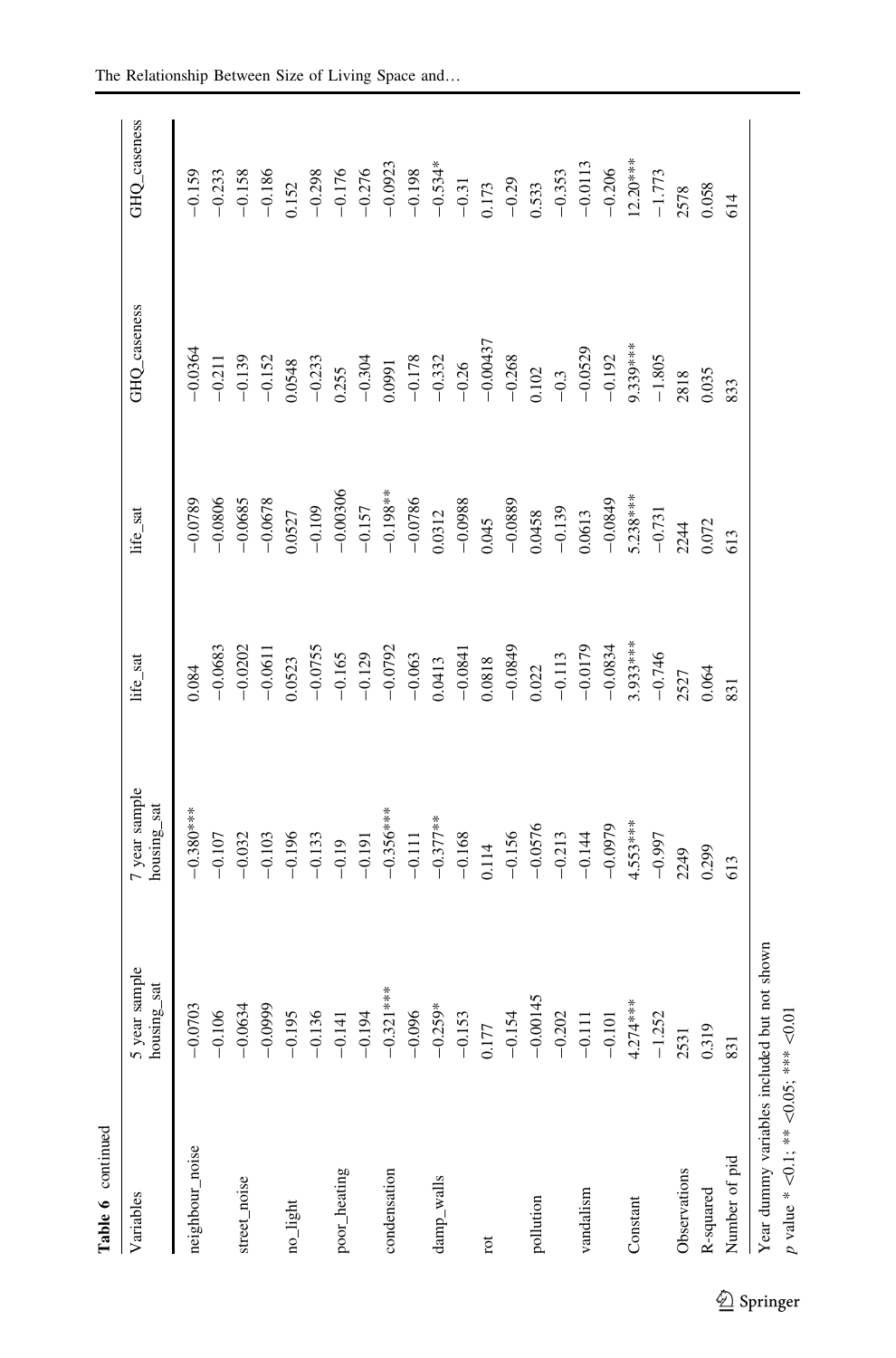| ŧ |
|---|
|   |
|   |
| ۲ |
|   |

| ś     |  |
|-------|--|
|       |  |
| Table |  |
| 5e    |  |

 $\underline{\textcircled{\tiny 2}}$  Springer

Table 7 Full results for part two regressions (5 year sample), split according to gender Table 7 Full results for part two regressions (5 year sample), split according to gender

<span id="page-28-0"></span>

| Variables                | housing_sat         |                                                              | life_sat                                                                |                                                | GHQ_caseness                                                                                                                           |                                                                    |
|--------------------------|---------------------|--------------------------------------------------------------|-------------------------------------------------------------------------|------------------------------------------------|----------------------------------------------------------------------------------------------------------------------------------------|--------------------------------------------------------------------|
|                          | Males               | Females                                                      | Males                                                                   | Females                                        | Males                                                                                                                                  | Females                                                            |
| yearnoveml               | $-0.441$ ***        | $-0.512***$                                                  | $-0.021$                                                                | $-0.00904$                                     | $-0.068$                                                                                                                               | $-0.145$                                                           |
|                          | $-0.109$            |                                                              | $-0.0792$                                                               | $-0.0739$                                      |                                                                                                                                        |                                                                    |
| yearmove0                | $0.836***$          | $-0.107$<br>0.797***                                         | 0.0359                                                                  | 0.0733                                         | $\frac{-0.196}{0.0813}$                                                                                                                | $-0.22$<br>$-0.155$                                                |
|                          | $-0.157$            | $-0.126$                                                     |                                                                         | $-0.0929$                                      |                                                                                                                                        |                                                                    |
| yearmove1                | $0.414**$           | $0.506***$                                                   | $-0.11$<br>$-0.102$                                                     | $-0.175*$                                      | $-0.275$<br>$0.203$<br>$-0.302$<br>$-0.366$<br>$-0.5074$<br>$-0.5043$<br>$-0.50243$<br>$-0.0025$<br>$-0.0026$<br>$-0.0026$<br>$-0.701$ | $-0.256$<br>$-0.282$<br>$-0.302$<br>$-0.0797$<br>$-0.348$<br>0.232 |
|                          | $-0.17$             | $-0.135$                                                     |                                                                         | $-0.104$                                       |                                                                                                                                        |                                                                    |
| yearmove2                | $0.342*$            |                                                              |                                                                         |                                                |                                                                                                                                        |                                                                    |
|                          | $-0.199$            |                                                              |                                                                         |                                                |                                                                                                                                        |                                                                    |
| household size           | 0.000159            | $0.371***$<br>$-0.142$<br>$-0.343*$<br>$-0.175$<br>$-0.0003$ | $\frac{-0.12}{-0.195}$<br>$\frac{-0.195}{-0.131}$                       | $-0.235**$<br>$-0.119$<br>$-0.224$<br>$-0.139$ |                                                                                                                                        |                                                                    |
|                          | $-0.205$            |                                                              |                                                                         |                                                |                                                                                                                                        |                                                                    |
| commute_time             | 0.000413            |                                                              |                                                                         | 0.000753                                       |                                                                                                                                        | $-0.488$<br>$-0.0152**$                                            |
|                          | $-0.00192$          |                                                              | $-0.163$<br>$-0.0006$<br>$-0.00141$<br>$-0.345$<br>$-0.363$<br>$-0.215$ | $-0.00204$                                     |                                                                                                                                        | $-0.00624$                                                         |
| resi_carer               | $-0.32$<br>$-0.421$ |                                                              |                                                                         |                                                |                                                                                                                                        |                                                                    |
|                          |                     |                                                              |                                                                         |                                                |                                                                                                                                        |                                                                    |
| non_resi_care            | 0.198               | $-0.00246$<br>$-0.648*$<br>$-0.369$<br>$-0.0732$<br>$-0.173$ |                                                                         | $-0.581$<br>$-0.444$<br>0.044<br>-0.125        |                                                                                                                                        | $-0.688$<br>$-1.299$<br>$-0.0461$                                  |
|                          | $-0.236$            |                                                              | $-0.163$                                                                |                                                |                                                                                                                                        | $-0.417$                                                           |
| frequency_meeting_people | 0.271               | $0.414$<br>-0.437                                            | $0.480**$                                                               |                                                | $\frac{0.627}{-0.561}$                                                                                                                 | 199                                                                |
|                          | $-0.318$            |                                                              | $-0.237$                                                                | $-0.266$<br>$-0.214$                           |                                                                                                                                        | $-1.037$                                                           |
| housework                | $0.0267*$           | $-0.0107*$                                                   | $-0.00784$                                                              | $-0.01**$                                      | 0.00132                                                                                                                                | 0.00259                                                            |
|                          | $-0.0142$           | $-0.00551$                                                   | $-0.0124$                                                               | $-0.00414$                                     | $-0.0167$                                                                                                                              | $-0.0117$                                                          |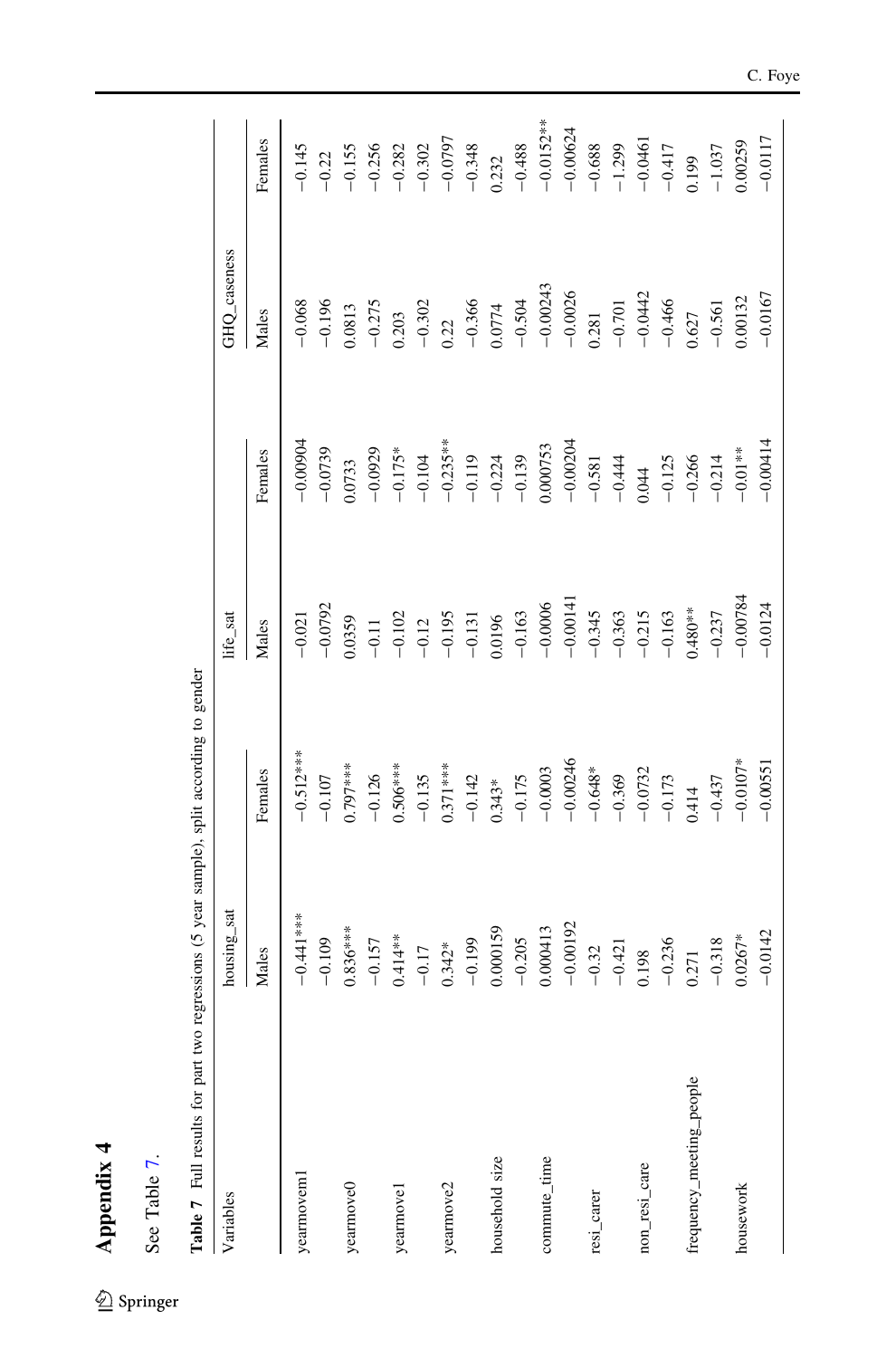| Table 7 continued  |                                                          |                                                                                                                                                     |                                                                                                                |                                                                                                                                                                    |                                                                                                                                      |                                                                          |
|--------------------|----------------------------------------------------------|-----------------------------------------------------------------------------------------------------------------------------------------------------|----------------------------------------------------------------------------------------------------------------|--------------------------------------------------------------------------------------------------------------------------------------------------------------------|--------------------------------------------------------------------------------------------------------------------------------------|--------------------------------------------------------------------------|
| Variables          | housing_sat                                              |                                                                                                                                                     | life_sat                                                                                                       |                                                                                                                                                                    | GHQ_caseness                                                                                                                         |                                                                          |
|                    | Males                                                    | Females                                                                                                                                             | Males                                                                                                          | Females                                                                                                                                                            | Males                                                                                                                                | Females                                                                  |
| irsmoker           | $-0.0825$                                                | 0.00295                                                                                                                                             | 1.0897                                                                                                         | $-0.0103$                                                                                                                                                          | 0.129                                                                                                                                | $-0.136$                                                                 |
|                    | $-0.126$                                                 | $-0.134$                                                                                                                                            | $-0.139$                                                                                                       | $-0.106$                                                                                                                                                           | $-0.34$                                                                                                                              | $-0.276$                                                                 |
| Multi_Dep_Score    | 0.00528                                                  | 0.00663                                                                                                                                             | 1.0024                                                                                                         | 0.00293                                                                                                                                                            | $-0.022$                                                                                                                             | $-0.00016$                                                               |
|                    | $-0.0164$                                                |                                                                                                                                                     |                                                                                                                |                                                                                                                                                                    | $-0.0253$                                                                                                                            | $-0.0207$                                                                |
| Income_Score       | $-0.0277$                                                | $-0.0099$<br>$-0.00463$<br>$-0.0262$                                                                                                                | $-0.0144$<br>$-0.00614$<br>$-0.0225$                                                                           | $\begin{array}{r} -0.00621 \\ -0.0138 \\ -0.0131 \end{array}$                                                                                                      | $0.0683 - 0.0485$                                                                                                                    |                                                                          |
|                    | $-0.0409$                                                |                                                                                                                                                     |                                                                                                                |                                                                                                                                                                    |                                                                                                                                      | $0.00574$<br>-0.0563                                                     |
| Employment_Score   | $-0.0081$                                                |                                                                                                                                                     |                                                                                                                |                                                                                                                                                                    |                                                                                                                                      |                                                                          |
|                    | $-0.0518$                                                |                                                                                                                                                     |                                                                                                                |                                                                                                                                                                    |                                                                                                                                      |                                                                          |
| Health_Disab_Score | 0.0319                                                   | $-0.0132$<br>$-0.0451$<br>0.0164                                                                                                                    | $-0.0167$<br>$-0.0333$<br>$-0.00766$<br>$-0.036$<br>$-0.00257$<br>$-0.00776$<br>0.137**                        | 0.0147<br>$-0.0188$<br>$-0.0133$<br>$-0.0412$<br>$-0.00412$<br>$-0.00535$<br>$-0.0638$<br>$-0.0687$<br>$-0.0687$<br>$-0.0693$<br>$-0.167$<br>$-0.167$<br>$-0.0928$ | $-0.0263$<br>$-0.0691$<br>0.0107                                                                                                     | $-0.0441$<br>$-0.0726$<br>0.0276                                         |
|                    | $-0.0455$                                                |                                                                                                                                                     |                                                                                                                |                                                                                                                                                                    | $-0.0534$                                                                                                                            | $-0.022$                                                                 |
| Education_Score    | $-0.0144$                                                |                                                                                                                                                     |                                                                                                                |                                                                                                                                                                    |                                                                                                                                      |                                                                          |
|                    |                                                          |                                                                                                                                                     |                                                                                                                |                                                                                                                                                                    |                                                                                                                                      |                                                                          |
| winter             |                                                          |                                                                                                                                                     |                                                                                                                |                                                                                                                                                                    |                                                                                                                                      |                                                                          |
|                    |                                                          |                                                                                                                                                     |                                                                                                                |                                                                                                                                                                    |                                                                                                                                      |                                                                          |
| poor_health        | $-0.0125$<br>0.146<br>$-0.103$<br>$-0.0472$<br>$-0.256$  | $\begin{array}{r} -0.0232 \\ -0.00863 \\ -0.00824 \\ -0.0967 \\ -0.101 \\ -0.174 \\ -0.174 \\ -0.174 \\ -0.132 \\ -0.132 \\ 0.297^* \\ \end{array}$ | $-0.0697$<br>$-0.0623$<br>$-0.206$<br>$-0.0607$<br>$-0.0824$<br>$-0.146$<br>$-0.146$<br>$-0.0924$<br>$-0.0924$ |                                                                                                                                                                    | $\begin{array}{r} 0.0373** \\ -0.0168 \\ -0.171 \\ -0.22 \\ -0.407 \\ -0.697 \\ -0.127 \\ -0.127 \\ -0.127 \\ 0.0341 \\ \end{array}$ | $-0.00822$<br>$-0.0168$<br>$-0.0494$<br>$-0.211$<br>$-0.476$<br>$-0.495$ |
|                    |                                                          |                                                                                                                                                     |                                                                                                                |                                                                                                                                                                    |                                                                                                                                      |                                                                          |
| yr1998             | $\begin{array}{c} 0.144 \\ -0.118 \\ 0.0421 \end{array}$ |                                                                                                                                                     |                                                                                                                |                                                                                                                                                                    |                                                                                                                                      |                                                                          |
|                    |                                                          |                                                                                                                                                     |                                                                                                                |                                                                                                                                                                    |                                                                                                                                      |                                                                          |
| yr2000             |                                                          |                                                                                                                                                     |                                                                                                                |                                                                                                                                                                    |                                                                                                                                      | $\begin{array}{c} 0.202 \\ -0.253 \\ 0.0383 \end{array}$                 |
|                    | $-0.135$                                                 |                                                                                                                                                     |                                                                                                                |                                                                                                                                                                    |                                                                                                                                      | $-0.316$                                                                 |
| yr2002             | $-0.032$                                                 | $-0.155$<br>0.107<br>-0.187                                                                                                                         |                                                                                                                | $-0.109$<br>$-0.0696$<br>$-0.13$                                                                                                                                   | $\begin{array}{r} -0.292 \\ 0.175 \\ -0.388 \end{array}$                                                                             | $-0.165$<br>$-0.403$                                                     |
|                    | $-0.188$                                                 |                                                                                                                                                     |                                                                                                                |                                                                                                                                                                    |                                                                                                                                      |                                                                          |
| yr2003             | $0.0163$<br>-0.152                                       | $0.344***$<br>-0.164                                                                                                                                | $-0.0892$<br>$-0.126$                                                                                          | $-0.128$                                                                                                                                                           | $-0.321$                                                                                                                             |                                                                          |
|                    |                                                          |                                                                                                                                                     |                                                                                                                |                                                                                                                                                                    |                                                                                                                                      | $0.294 - 0.372$                                                          |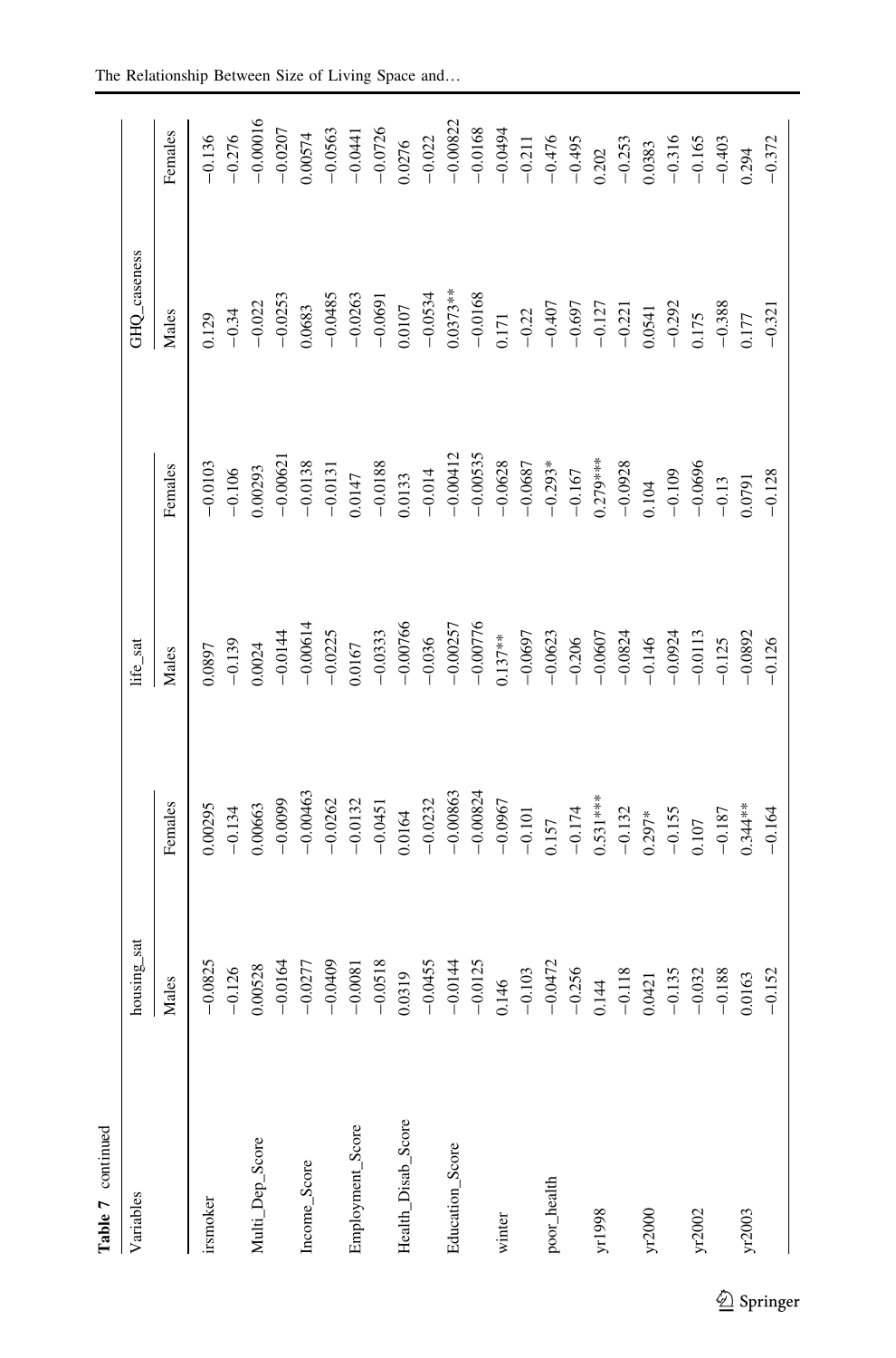| Table 7 continued  |                                                                                                                                                                                                                                                                                                          |                                                                                                                                                                                                                                                                                  |                                                                                                                                                                                                                                                                                                                                 |                                                                                                                                                                                                                                                                                                                                    |                                                                                                                                                                                                                                                                                                                                   |          |
|--------------------|----------------------------------------------------------------------------------------------------------------------------------------------------------------------------------------------------------------------------------------------------------------------------------------------------------|----------------------------------------------------------------------------------------------------------------------------------------------------------------------------------------------------------------------------------------------------------------------------------|---------------------------------------------------------------------------------------------------------------------------------------------------------------------------------------------------------------------------------------------------------------------------------------------------------------------------------|------------------------------------------------------------------------------------------------------------------------------------------------------------------------------------------------------------------------------------------------------------------------------------------------------------------------------------|-----------------------------------------------------------------------------------------------------------------------------------------------------------------------------------------------------------------------------------------------------------------------------------------------------------------------------------|----------|
| Variables          | housing_sat                                                                                                                                                                                                                                                                                              |                                                                                                                                                                                                                                                                                  | life_sat                                                                                                                                                                                                                                                                                                                        |                                                                                                                                                                                                                                                                                                                                    | GHQ_caseness                                                                                                                                                                                                                                                                                                                      |          |
|                    | Males<br>$\mathsf{l}$                                                                                                                                                                                                                                                                                    | Females                                                                                                                                                                                                                                                                          | Males                                                                                                                                                                                                                                                                                                                           | Females                                                                                                                                                                                                                                                                                                                            | Males                                                                                                                                                                                                                                                                                                                             | Females  |
| yr2004             | 0.132                                                                                                                                                                                                                                                                                                    | 0.177                                                                                                                                                                                                                                                                            | $0.183*$                                                                                                                                                                                                                                                                                                                        | 0.138                                                                                                                                                                                                                                                                                                                              | 1.382                                                                                                                                                                                                                                                                                                                             | 0.406    |
|                    | $-0.149$                                                                                                                                                                                                                                                                                                 | $-0.154$                                                                                                                                                                                                                                                                         | $-0.107$                                                                                                                                                                                                                                                                                                                        | $-0.119$                                                                                                                                                                                                                                                                                                                           | $-0.31$                                                                                                                                                                                                                                                                                                                           | $-0.345$ |
| yr2005             |                                                                                                                                                                                                                                                                                                          | $\begin{array}{ccccccc}\n1.14 & 1.22 & 1.24 & 1.25 & 1.26 & 1.27 & 1.28 & 1.29 & 1.20 & 1.24 & 1.28 & 1.29 & 1.20 & 1.20 & 1.20 & 1.20 & 1.20 & 1.20 & 1.20 & 1.20 & 1.20 & 1.20 & 1.20 & 1.20 & 1.20 & 1.20 & 1.20 & 1.20 & 1.20 & 1.20 & 1.20 & 1.20 & 1.20 & 1.20 & 1.20 & 1$ |                                                                                                                                                                                                                                                                                                                                 |                                                                                                                                                                                                                                                                                                                                    |                                                                                                                                                                                                                                                                                                                                   |          |
|                    |                                                                                                                                                                                                                                                                                                          |                                                                                                                                                                                                                                                                                  |                                                                                                                                                                                                                                                                                                                                 |                                                                                                                                                                                                                                                                                                                                    |                                                                                                                                                                                                                                                                                                                                   |          |
| yr2006             |                                                                                                                                                                                                                                                                                                          |                                                                                                                                                                                                                                                                                  |                                                                                                                                                                                                                                                                                                                                 | $\begin{array}{c} 0.0534 \\ -0.118 \\ 0.167 \end{array}$                                                                                                                                                                                                                                                                           |                                                                                                                                                                                                                                                                                                                                   |          |
|                    |                                                                                                                                                                                                                                                                                                          |                                                                                                                                                                                                                                                                                  |                                                                                                                                                                                                                                                                                                                                 |                                                                                                                                                                                                                                                                                                                                    |                                                                                                                                                                                                                                                                                                                                   |          |
| yr2007             | $\begin{array}{cccccccc} -0.0125 & -0.0125 & -0.0125 & -0.0125 & -0.014 & -0.014 & -0.014 & -0.014 & -0.014 & -0.014 & -0.014 & -0.014 & -0.014 & -0.014 & -0.014 & -0.014 & -0.014 & -0.014 & -0.014 & -0.014 & -0.014 & -0.014 & -0.014 & -0.014 & -0.014 & -0.014 & -0.014 & -0.014 & -0.014 & -0.01$ |                                                                                                                                                                                                                                                                                  | $\begin{array}{r} -0.0119 \\ -0.108 \\ -0.117 \\ -0.0409 \\ -0.0503 \\ -0.115 \\ -0.212 \\ -0.212 \\ -0.202 \\ -0.00101 \\ -0.00101 \\ -0.0032 \\ -0.038 \\ -0.038 \\ -0.030 \\ -0.030 \\ -0.030 \\ -0.030 \\ -0.030 \\ -0.030 \\ -0.030 \\ -0.030 \\ -0.030 \\ -0.030 \\ -0.030 \\ -0.030 \\ -0.030 \\ -0.030 \\ -0.030 \\ -0$ | $\begin{array}{r} -0.115 \\ -0.151 \\ -0.580^{***} \\ -0.580^{***} \\ -0.279 \\ -0.247 \\ -0.247 \\ -0.0927 \\ -0.0927 \\ -0.0927 \\ -0.033 \\ -0.183 \\ -0.167 \\ -0.167 \\ -0.167 \\ -0.167 \\ -0.160^{*} \\ -0.160^{*} \\ -0.160^{*} \\ -0.160^{*} \\ -0.160^{*} \\ -0.160^{*} \\ -0.160^{*} \\ -0.160^{*} \\ -0.160^{*} \\ -0$ | $\begin{array}{l} 0.397 \\ -0.276 \\ -0.59 \\ -0.59 \\ -0.359 \\ -0.359 \\ -0.359 \\ -0.359 \\ -0.359 \\ -0.359 \\ -0.359 \\ -0.359 \\ -0.359 \\ -0.359 \\ -0.359 \\ -0.359 \\ -0.359 \\ -0.359 \\ -0.359 \\ -0.359 \\ -0.359 \\ -0.359 \\ -0.359 \\ -0.359 \\ -0.359 \\ -0.359 \\ -0.359 \\ -0.359 \\ -0.359 \\ -0.359 \\ -0.35$ |          |
|                    |                                                                                                                                                                                                                                                                                                          |                                                                                                                                                                                                                                                                                  |                                                                                                                                                                                                                                                                                                                                 |                                                                                                                                                                                                                                                                                                                                    |                                                                                                                                                                                                                                                                                                                                   |          |
| married            |                                                                                                                                                                                                                                                                                                          |                                                                                                                                                                                                                                                                                  |                                                                                                                                                                                                                                                                                                                                 |                                                                                                                                                                                                                                                                                                                                    |                                                                                                                                                                                                                                                                                                                                   |          |
|                    |                                                                                                                                                                                                                                                                                                          |                                                                                                                                                                                                                                                                                  |                                                                                                                                                                                                                                                                                                                                 |                                                                                                                                                                                                                                                                                                                                    |                                                                                                                                                                                                                                                                                                                                   |          |
| cohabiting         |                                                                                                                                                                                                                                                                                                          |                                                                                                                                                                                                                                                                                  |                                                                                                                                                                                                                                                                                                                                 |                                                                                                                                                                                                                                                                                                                                    |                                                                                                                                                                                                                                                                                                                                   |          |
|                    |                                                                                                                                                                                                                                                                                                          |                                                                                                                                                                                                                                                                                  |                                                                                                                                                                                                                                                                                                                                 |                                                                                                                                                                                                                                                                                                                                    |                                                                                                                                                                                                                                                                                                                                   |          |
| div_sep            |                                                                                                                                                                                                                                                                                                          |                                                                                                                                                                                                                                                                                  |                                                                                                                                                                                                                                                                                                                                 |                                                                                                                                                                                                                                                                                                                                    |                                                                                                                                                                                                                                                                                                                                   |          |
|                    |                                                                                                                                                                                                                                                                                                          |                                                                                                                                                                                                                                                                                  |                                                                                                                                                                                                                                                                                                                                 |                                                                                                                                                                                                                                                                                                                                    |                                                                                                                                                                                                                                                                                                                                   |          |
| owner              |                                                                                                                                                                                                                                                                                                          |                                                                                                                                                                                                                                                                                  |                                                                                                                                                                                                                                                                                                                                 |                                                                                                                                                                                                                                                                                                                                    |                                                                                                                                                                                                                                                                                                                                   |          |
|                    |                                                                                                                                                                                                                                                                                                          |                                                                                                                                                                                                                                                                                  |                                                                                                                                                                                                                                                                                                                                 |                                                                                                                                                                                                                                                                                                                                    |                                                                                                                                                                                                                                                                                                                                   |          |
| public             |                                                                                                                                                                                                                                                                                                          |                                                                                                                                                                                                                                                                                  |                                                                                                                                                                                                                                                                                                                                 |                                                                                                                                                                                                                                                                                                                                    |                                                                                                                                                                                                                                                                                                                                   |          |
|                    |                                                                                                                                                                                                                                                                                                          |                                                                                                                                                                                                                                                                                  |                                                                                                                                                                                                                                                                                                                                 |                                                                                                                                                                                                                                                                                                                                    |                                                                                                                                                                                                                                                                                                                                   |          |
| private            |                                                                                                                                                                                                                                                                                                          |                                                                                                                                                                                                                                                                                  |                                                                                                                                                                                                                                                                                                                                 |                                                                                                                                                                                                                                                                                                                                    |                                                                                                                                                                                                                                                                                                                                   |          |
|                    |                                                                                                                                                                                                                                                                                                          |                                                                                                                                                                                                                                                                                  |                                                                                                                                                                                                                                                                                                                                 |                                                                                                                                                                                                                                                                                                                                    |                                                                                                                                                                                                                                                                                                                                   |          |
| log_hh_income      |                                                                                                                                                                                                                                                                                                          |                                                                                                                                                                                                                                                                                  | $\begin{array}{r} -0.415 \\ 0.0671 \\ -0.103 \\ -0.00041 \\ -0.00041 \end{array}$                                                                                                                                                                                                                                               |                                                                                                                                                                                                                                                                                                                                    |                                                                                                                                                                                                                                                                                                                                   |          |
|                    |                                                                                                                                                                                                                                                                                                          |                                                                                                                                                                                                                                                                                  |                                                                                                                                                                                                                                                                                                                                 |                                                                                                                                                                                                                                                                                                                                    |                                                                                                                                                                                                                                                                                                                                   |          |
| $log\_ind\_income$ |                                                                                                                                                                                                                                                                                                          |                                                                                                                                                                                                                                                                                  |                                                                                                                                                                                                                                                                                                                                 | $-0.0815$<br>$-0.0457$                                                                                                                                                                                                                                                                                                             |                                                                                                                                                                                                                                                                                                                                   |          |
|                    |                                                                                                                                                                                                                                                                                                          |                                                                                                                                                                                                                                                                                  |                                                                                                                                                                                                                                                                                                                                 | $-0.0433$                                                                                                                                                                                                                                                                                                                          | $-0.105$                                                                                                                                                                                                                                                                                                                          |          |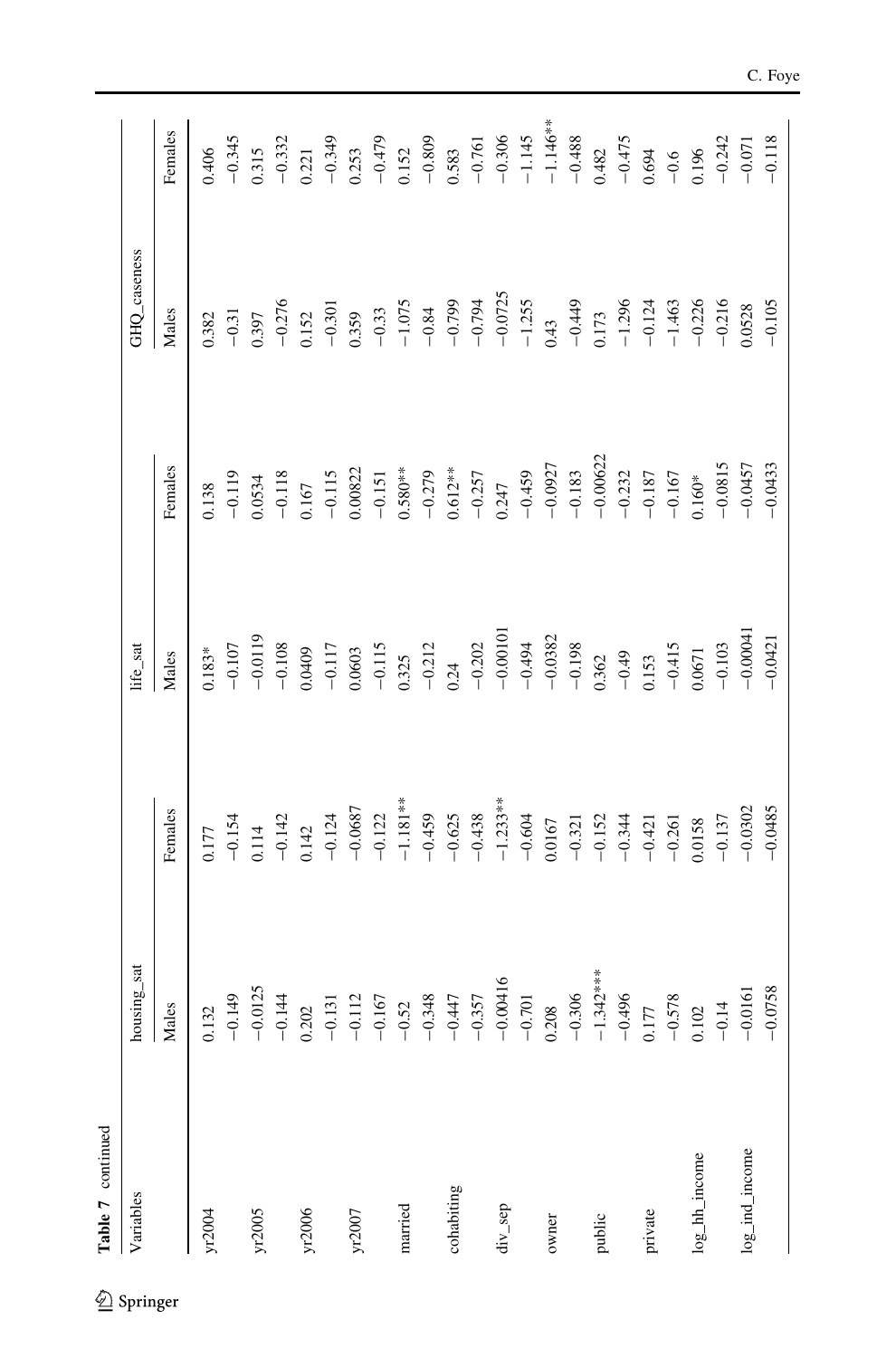| Table 7 continued |               |                                                                                                                                                                                                                                                                                                                               |                                                                                                                                                                                                                                                                                                                    |                                                                                                                                                                                                                                                                                |                                                                                                                                   |                                                                                                                                                                                                                                                                              |
|-------------------|---------------|-------------------------------------------------------------------------------------------------------------------------------------------------------------------------------------------------------------------------------------------------------------------------------------------------------------------------------|--------------------------------------------------------------------------------------------------------------------------------------------------------------------------------------------------------------------------------------------------------------------------------------------------------------------|--------------------------------------------------------------------------------------------------------------------------------------------------------------------------------------------------------------------------------------------------------------------------------|-----------------------------------------------------------------------------------------------------------------------------------|------------------------------------------------------------------------------------------------------------------------------------------------------------------------------------------------------------------------------------------------------------------------------|
| Variables         | housing_sat   |                                                                                                                                                                                                                                                                                                                               | life_sat                                                                                                                                                                                                                                                                                                           |                                                                                                                                                                                                                                                                                | GHQ_caseness                                                                                                                      |                                                                                                                                                                                                                                                                              |
|                   | Males         | Females                                                                                                                                                                                                                                                                                                                       | Males                                                                                                                                                                                                                                                                                                              | Females                                                                                                                                                                                                                                                                        | Males                                                                                                                             | Females                                                                                                                                                                                                                                                                      |
| detached          | 0.146         | 0.599                                                                                                                                                                                                                                                                                                                         |                                                                                                                                                                                                                                                                                                                    |                                                                                                                                                                                                                                                                                | $0.202$<br>-1.178                                                                                                                 |                                                                                                                                                                                                                                                                              |
|                   | $-0.334$      |                                                                                                                                                                                                                                                                                                                               |                                                                                                                                                                                                                                                                                                                    |                                                                                                                                                                                                                                                                                |                                                                                                                                   |                                                                                                                                                                                                                                                                              |
| semi              | 0.18          | $\begin{array}{r} 0.684 \\ 0.212 \\ -0.661 \\ -0.691 \\ -0.645 \\ -0.425 \\ -0.646 \\ -0.131 \\ -0.131 \\ -0.43 \\ -0.445 \\ -0.45 \\ -0.45 \\ -0.145 \\ -0.145 \\ -0.145 \\ -0.152 \\ -0.00374 \\ -0.152 \\ -0.0334 \\ -0.152 \\ -0.0334 \\ -0.0337 \\ -0.0337 \\ -0.0337 \\ -0.0337 \\ -0.0337 \\ -0.0337 \\ -0.0337 \\ -0$ | $\begin{array}{r} 0.255 \\ -0.295 \\ -0.291 \\ -0.211 \\ -0.211 \\ -0.287 \\ -0.0198 \\ -0.24 \\ -0.275 \\ -0.275 \\ -0.51 \\ -0.51 \\ -0.51 \\ -0.51 \\ 0.289 \\ 0.289 \\ 0.239 \\ 0.239 \\ 0.239 \\ 0.239 \\ 0.239 \\ 0.239 \\ 0.239 \\ 0.239 \\ 0.239 \\ 0.239 \\ 0.239 \\ 0.239 \\ 0.239 \\ 0.239 \\ 0.239 \\$ | 0.107<br>$-0.236$<br>$-0.224$<br>$-0.221$<br>$-0.21$<br>$-0.22$<br>$-0.11$<br>$-0.23$<br>$-0.11$<br>$-0.11$<br>$-0.234$<br>$-0.14$<br>$-0.24$<br>$-0.24$<br>$-0.24$<br>$-0.24$<br>$-0.24$<br>$-0.24$<br>$-0.24$<br>$-0.24$<br>$-0.24$<br>$-0.24$<br>$-0.24$<br>$-0.24$<br>$-0$ | $\begin{array}{r} 0.108 \\ -1.144 \\ -0.0762 \end{array}$                                                                         | $-0.302$<br>$-1.162$<br>$-1.16$<br>$-1.16$<br>$-1.16$<br>$-1.16$<br>$-0.313$<br>$-0.39$<br>$-0.38$<br>$-0.38$<br>$-0.38$<br>$-0.341$<br>$-0.315$<br>$-0.376$<br>$-0.315$<br>$-0.376$<br>$-0.376$<br>$-0.376$<br>$-0.376$<br>$-0.376$<br>$-0.376$<br>$-0.376$<br>$-0.376$<br> |
|                   | $-0.319$      |                                                                                                                                                                                                                                                                                                                               |                                                                                                                                                                                                                                                                                                                    |                                                                                                                                                                                                                                                                                |                                                                                                                                   |                                                                                                                                                                                                                                                                              |
| terrace           | 0.0461        |                                                                                                                                                                                                                                                                                                                               |                                                                                                                                                                                                                                                                                                                    |                                                                                                                                                                                                                                                                                |                                                                                                                                   |                                                                                                                                                                                                                                                                              |
|                   | $-0.318$      |                                                                                                                                                                                                                                                                                                                               |                                                                                                                                                                                                                                                                                                                    |                                                                                                                                                                                                                                                                                |                                                                                                                                   |                                                                                                                                                                                                                                                                              |
| flat              | $-0.0903$     |                                                                                                                                                                                                                                                                                                                               |                                                                                                                                                                                                                                                                                                                    |                                                                                                                                                                                                                                                                                |                                                                                                                                   |                                                                                                                                                                                                                                                                              |
|                   | $-0.351$      |                                                                                                                                                                                                                                                                                                                               |                                                                                                                                                                                                                                                                                                                    |                                                                                                                                                                                                                                                                                |                                                                                                                                   |                                                                                                                                                                                                                                                                              |
| employed          | $-0.0245$     |                                                                                                                                                                                                                                                                                                                               |                                                                                                                                                                                                                                                                                                                    |                                                                                                                                                                                                                                                                                | $\begin{array}{r} -1.128 \\ -0.518 \\ -1.22 \\ 2.313^{**} \\ -0.993 \\ -1.205 \\ -1.205 \\ -1.205 \\ -1.205 \\ 1.739 \end{array}$ |                                                                                                                                                                                                                                                                              |
|                   | $-0.389$      |                                                                                                                                                                                                                                                                                                                               |                                                                                                                                                                                                                                                                                                                    |                                                                                                                                                                                                                                                                                |                                                                                                                                   |                                                                                                                                                                                                                                                                              |
| retired           | 0.464         |                                                                                                                                                                                                                                                                                                                               |                                                                                                                                                                                                                                                                                                                    |                                                                                                                                                                                                                                                                                |                                                                                                                                   |                                                                                                                                                                                                                                                                              |
|                   | $-0.803$      |                                                                                                                                                                                                                                                                                                                               |                                                                                                                                                                                                                                                                                                                    |                                                                                                                                                                                                                                                                                |                                                                                                                                   |                                                                                                                                                                                                                                                                              |
| student           | $-0.0262$     |                                                                                                                                                                                                                                                                                                                               |                                                                                                                                                                                                                                                                                                                    |                                                                                                                                                                                                                                                                                |                                                                                                                                   |                                                                                                                                                                                                                                                                              |
|                   | $-0.669$      |                                                                                                                                                                                                                                                                                                                               |                                                                                                                                                                                                                                                                                                                    |                                                                                                                                                                                                                                                                                |                                                                                                                                   |                                                                                                                                                                                                                                                                              |
| house_value       | $-8.62E - 07$ |                                                                                                                                                                                                                                                                                                                               | $-0.817$<br>$+4.72E-08$<br>$-6.1E-07$<br>$-0.0318$<br>$-0.125$<br>$-0.122$<br>$-0.112$                                                                                                                                                                                                                             |                                                                                                                                                                                                                                                                                | $-2.117$<br>-1.90E-06<br>-1.95E-06                                                                                                |                                                                                                                                                                                                                                                                              |
|                   | $-9.43E - 07$ |                                                                                                                                                                                                                                                                                                                               |                                                                                                                                                                                                                                                                                                                    |                                                                                                                                                                                                                                                                                |                                                                                                                                   |                                                                                                                                                                                                                                                                              |
| child $_{-0.2}$   | $-0.162$      |                                                                                                                                                                                                                                                                                                                               |                                                                                                                                                                                                                                                                                                                    |                                                                                                                                                                                                                                                                                |                                                                                                                                   |                                                                                                                                                                                                                                                                              |
|                   | $-0.151$      |                                                                                                                                                                                                                                                                                                                               |                                                                                                                                                                                                                                                                                                                    |                                                                                                                                                                                                                                                                                |                                                                                                                                   |                                                                                                                                                                                                                                                                              |
| child $34$        | $-0.121$      |                                                                                                                                                                                                                                                                                                                               |                                                                                                                                                                                                                                                                                                                    |                                                                                                                                                                                                                                                                                |                                                                                                                                   |                                                                                                                                                                                                                                                                              |
|                   | $-0.129$      |                                                                                                                                                                                                                                                                                                                               |                                                                                                                                                                                                                                                                                                                    |                                                                                                                                                                                                                                                                                |                                                                                                                                   |                                                                                                                                                                                                                                                                              |
| child $_5$ $_1$ : | $-0.213$      |                                                                                                                                                                                                                                                                                                                               |                                                                                                                                                                                                                                                                                                                    |                                                                                                                                                                                                                                                                                | $-0.324$<br>$-0.263$<br>$-0.163$<br>$-0.198$<br>$-0.217$<br>$-0.217$<br>$-0.239$                                                  |                                                                                                                                                                                                                                                                              |
|                   | $-0.167$      |                                                                                                                                                                                                                                                                                                                               |                                                                                                                                                                                                                                                                                                                    |                                                                                                                                                                                                                                                                                |                                                                                                                                   |                                                                                                                                                                                                                                                                              |
| child $\_12\_15$  | $-0.0764$     |                                                                                                                                                                                                                                                                                                                               | $-0.138$<br>$-0.195$<br>$-0.185$                                                                                                                                                                                                                                                                                   |                                                                                                                                                                                                                                                                                |                                                                                                                                   |                                                                                                                                                                                                                                                                              |
|                   | $-0.26$       |                                                                                                                                                                                                                                                                                                                               |                                                                                                                                                                                                                                                                                                                    | $-0.182$                                                                                                                                                                                                                                                                       | $-0.392$                                                                                                                          | $-0.407$                                                                                                                                                                                                                                                                     |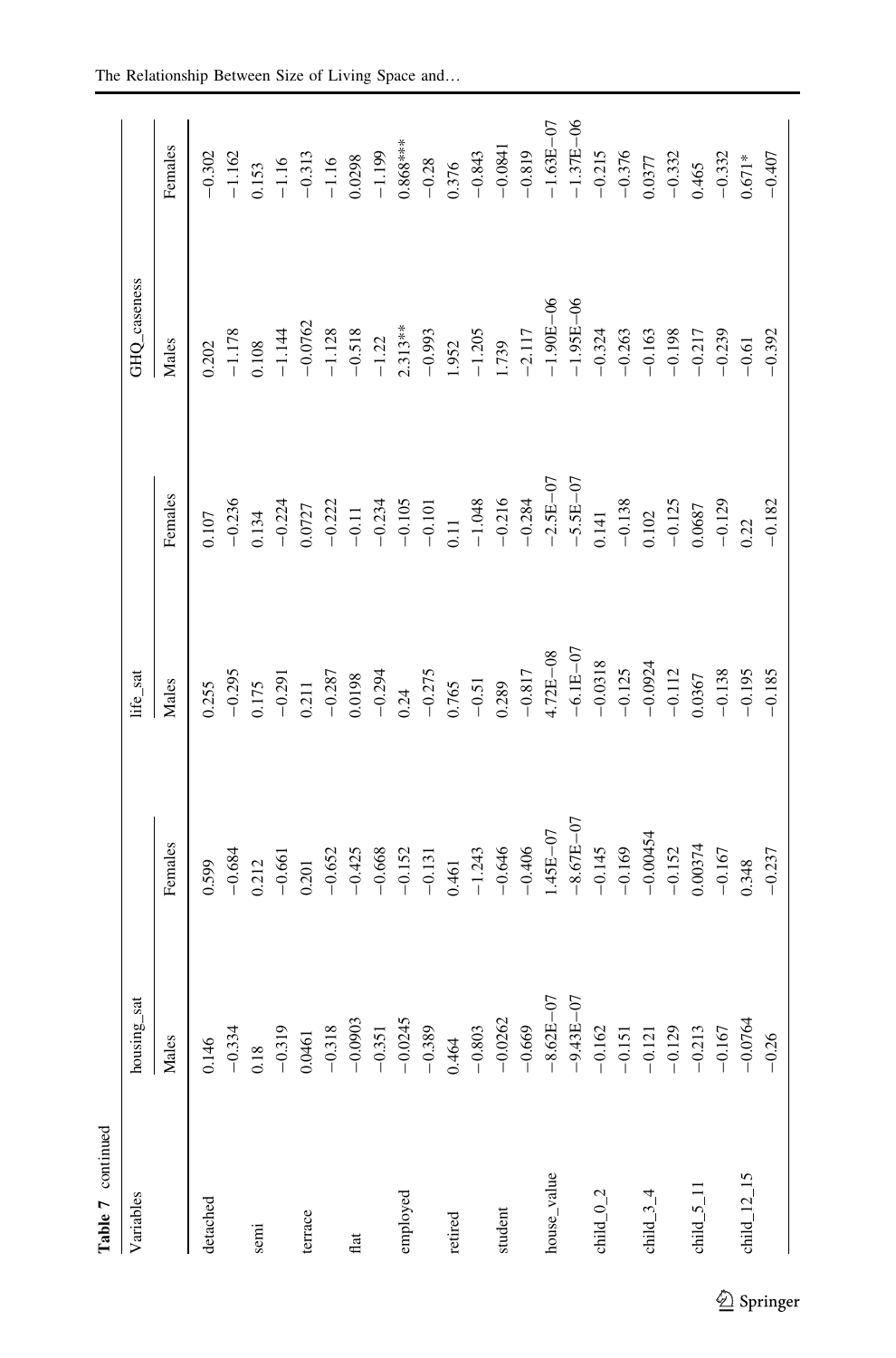| Table 7 continued  |                                                                                                                                                                        |                                                                                                                                                                                                                                                                                                   |                                                                                                                                                                                                        |                                                                                                                                                                                                                                                                                                                           |                                                                                                                                          |                                                                                                                                                                                                                                                                     |
|--------------------|------------------------------------------------------------------------------------------------------------------------------------------------------------------------|---------------------------------------------------------------------------------------------------------------------------------------------------------------------------------------------------------------------------------------------------------------------------------------------------|--------------------------------------------------------------------------------------------------------------------------------------------------------------------------------------------------------|---------------------------------------------------------------------------------------------------------------------------------------------------------------------------------------------------------------------------------------------------------------------------------------------------------------------------|------------------------------------------------------------------------------------------------------------------------------------------|---------------------------------------------------------------------------------------------------------------------------------------------------------------------------------------------------------------------------------------------------------------------|
| Variables          | housing_sat                                                                                                                                                            |                                                                                                                                                                                                                                                                                                   | life_sat                                                                                                                                                                                               |                                                                                                                                                                                                                                                                                                                           | GHQ_caseness                                                                                                                             |                                                                                                                                                                                                                                                                     |
|                    | Males                                                                                                                                                                  | Females                                                                                                                                                                                                                                                                                           | Males                                                                                                                                                                                                  | Females                                                                                                                                                                                                                                                                                                                   | Males                                                                                                                                    | Females                                                                                                                                                                                                                                                             |
| child $_{-16\_18}$ |                                                                                                                                                                        | $-0.0768$                                                                                                                                                                                                                                                                                         | 0.29                                                                                                                                                                                                   | 1.0758                                                                                                                                                                                                                                                                                                                    | $-0.118$                                                                                                                                 | $0.104$                                                                                                                                                                                                                                                             |
|                    |                                                                                                                                                                        | $-0.235$                                                                                                                                                                                                                                                                                          | $-0.219$                                                                                                                                                                                               | $-0.262$                                                                                                                                                                                                                                                                                                                  | $-0.824$                                                                                                                                 |                                                                                                                                                                                                                                                                     |
| kids_total         | 0.316<br>$-0.248$<br>0.107<br>$-0.245$<br>$-0.245$                                                                                                                     |                                                                                                                                                                                                                                                                                                   | 0.119                                                                                                                                                                                                  |                                                                                                                                                                                                                                                                                                                           |                                                                                                                                          | $\begin{array}{l} 0.92\\0.00609\\0.00609\\0.000045\\0.000045\\0.00045\\0.00045\\0.00045\\0.00045\\0.00045\\0.00045\\0.00045\\0.00045\\0.0004\\0.0004\\0.0004\\0.0004\\0.0004\\0.0004\\0.0004\\0.0004\\0.0004\\0.0004\\0.0004\\0.0004\\0.0004\\0.0004\\0.0004\\0.00$ |
|                    |                                                                                                                                                                        | $-0.234$<br>$-0.234$                                                                                                                                                                                                                                                                              | $\begin{array}{r} -0.188\\ -0.0003\\ -0.0003\\ -0.0109\\ -0.146\\ -0.00843\\ -0.199\\ -0.00843\\ -0.199\\ -0.00844\\ -0.144\\ -0.142\\ -0.128\\ -0.123\\ -0.17\\ 0.163\\ -0.103\\ 0.163\\ \end{array}$ | $\begin{array}{r} 0.252 \\ -0.193 \\ -0.00011 \\ -0.00014 \\ 0.107 \\ -0.152 \\ -0.151 \\ -0.161 \\ -0.161 \\ -0.163 \\ -0.0912 \\ -0.0912 \\ 0.00898 \\ 0.00898 \\ \end{array}$                                                                                                                                          | $\begin{array}{r} 0.218 \\ -0.51 \\ 0.00013 \\ -0.00054 \\ -0.00054 \end{array}$                                                         |                                                                                                                                                                                                                                                                     |
| housing_costs      |                                                                                                                                                                        | 4.19E-05                                                                                                                                                                                                                                                                                          |                                                                                                                                                                                                        |                                                                                                                                                                                                                                                                                                                           |                                                                                                                                          |                                                                                                                                                                                                                                                                     |
|                    |                                                                                                                                                                        | $-0.00029$                                                                                                                                                                                                                                                                                        |                                                                                                                                                                                                        |                                                                                                                                                                                                                                                                                                                           |                                                                                                                                          |                                                                                                                                                                                                                                                                     |
| roof               |                                                                                                                                                                        | 0.243                                                                                                                                                                                                                                                                                             |                                                                                                                                                                                                        |                                                                                                                                                                                                                                                                                                                           |                                                                                                                                          |                                                                                                                                                                                                                                                                     |
|                    |                                                                                                                                                                        | $-0.238$                                                                                                                                                                                                                                                                                          |                                                                                                                                                                                                        |                                                                                                                                                                                                                                                                                                                           |                                                                                                                                          |                                                                                                                                                                                                                                                                     |
| garden             | $-0.00029$<br>$-0.272$<br>$-0.272$<br>$-0.357$<br>$-0.357$<br>$-0.356$<br>$-0.236$<br>$-0.236$<br>$-0.203$<br>$-0.203$<br>$-0.203$<br>$-0.203$<br>$-0.203$<br>$-0.203$ | $\begin{array}{l} 0.0699\\ -0.263\\ -0.137\\ 0.0674\\ -0.137\\ -0.0238\\ -0.144\\ -0.243\\ -0.233\\ -0.233\\ -0.233\\ -0.337\\ -0.337\\ -0.337\\ -0.337\\ -0.337\\ -0.337\\ -0.337\\ -0.337\\ -0.337\\ -0.337\\ -0.337\\ -0.337\\ -0.337\\ -0.337\\ -0.337\\ -0.337\\ -0.337\\ -0.337\\ -0.337\\$ |                                                                                                                                                                                                        |                                                                                                                                                                                                                                                                                                                           | $-0.453$<br>$-0.462$<br>$-0.366$<br>$-0.198$<br>$-0.277$<br>$-0.277$                                                                     |                                                                                                                                                                                                                                                                     |
|                    |                                                                                                                                                                        |                                                                                                                                                                                                                                                                                                   |                                                                                                                                                                                                        |                                                                                                                                                                                                                                                                                                                           |                                                                                                                                          |                                                                                                                                                                                                                                                                     |
| neighbour_noise    |                                                                                                                                                                        |                                                                                                                                                                                                                                                                                                   |                                                                                                                                                                                                        |                                                                                                                                                                                                                                                                                                                           |                                                                                                                                          |                                                                                                                                                                                                                                                                     |
|                    |                                                                                                                                                                        |                                                                                                                                                                                                                                                                                                   |                                                                                                                                                                                                        |                                                                                                                                                                                                                                                                                                                           |                                                                                                                                          |                                                                                                                                                                                                                                                                     |
| street_noise       |                                                                                                                                                                        |                                                                                                                                                                                                                                                                                                   |                                                                                                                                                                                                        |                                                                                                                                                                                                                                                                                                                           |                                                                                                                                          |                                                                                                                                                                                                                                                                     |
|                    |                                                                                                                                                                        |                                                                                                                                                                                                                                                                                                   |                                                                                                                                                                                                        |                                                                                                                                                                                                                                                                                                                           |                                                                                                                                          |                                                                                                                                                                                                                                                                     |
| no_light           |                                                                                                                                                                        |                                                                                                                                                                                                                                                                                                   |                                                                                                                                                                                                        | $\begin{array}{r} -0.0871 \\ -0.0632 \\ -0.109 \\ -0.264 \\ -0.216 \\ -0.0357 \\ -0.0834 \\ -0.0834 \\ -0.0834 \\ -0.0815 \\ -0.011 \\ -0.0815 \\ -0.0815 \\ -0.0011 \\ -0.0015 \\ -0.0015 \\ -0.0015 \\ -0.0015 \\ -0.0015 \\ -0.0015 \\ -0.0015 \\ -0.0015 \\ -0.0015 \\ -0.0015 \\ -0.0015 \\ -0.0015 \\ -0.0015 \\ -$ | $\begin{array}{r} -0.182 \\ -0.384 \\ -0.36 \\ 0.576 \\ -0.385 \\ -0.12 \\ -0.236 \\ -0.683* \\ -0.683* \\ -0.365 \\ -0.365 \end{array}$ |                                                                                                                                                                                                                                                                     |
|                    |                                                                                                                                                                        |                                                                                                                                                                                                                                                                                                   |                                                                                                                                                                                                        |                                                                                                                                                                                                                                                                                                                           |                                                                                                                                          |                                                                                                                                                                                                                                                                     |
| poor_heating       |                                                                                                                                                                        |                                                                                                                                                                                                                                                                                                   |                                                                                                                                                                                                        |                                                                                                                                                                                                                                                                                                                           |                                                                                                                                          |                                                                                                                                                                                                                                                                     |
|                    |                                                                                                                                                                        |                                                                                                                                                                                                                                                                                                   |                                                                                                                                                                                                        |                                                                                                                                                                                                                                                                                                                           |                                                                                                                                          |                                                                                                                                                                                                                                                                     |
| condensation       |                                                                                                                                                                        |                                                                                                                                                                                                                                                                                                   |                                                                                                                                                                                                        |                                                                                                                                                                                                                                                                                                                           |                                                                                                                                          |                                                                                                                                                                                                                                                                     |
|                    |                                                                                                                                                                        |                                                                                                                                                                                                                                                                                                   |                                                                                                                                                                                                        |                                                                                                                                                                                                                                                                                                                           |                                                                                                                                          |                                                                                                                                                                                                                                                                     |
| damp_walls         |                                                                                                                                                                        |                                                                                                                                                                                                                                                                                                   |                                                                                                                                                                                                        |                                                                                                                                                                                                                                                                                                                           |                                                                                                                                          |                                                                                                                                                                                                                                                                     |
|                    | $-0.300**$<br>$-0.129$<br>$-0.142$<br>$-0.233$<br>$-0.233$<br>$-0.208$                                                                                                 |                                                                                                                                                                                                                                                                                                   | $-0.13$                                                                                                                                                                                                |                                                                                                                                                                                                                                                                                                                           |                                                                                                                                          | $-0.265$<br>$-0.0417$<br>$-0.365$<br>$-0.291$<br>$-0.356$                                                                                                                                                                                                           |
| rot                |                                                                                                                                                                        | 0.221                                                                                                                                                                                                                                                                                             | $0.331***$                                                                                                                                                                                             |                                                                                                                                                                                                                                                                                                                           |                                                                                                                                          |                                                                                                                                                                                                                                                                     |
|                    |                                                                                                                                                                        | $-0.215$                                                                                                                                                                                                                                                                                          | $-0.127$                                                                                                                                                                                               |                                                                                                                                                                                                                                                                                                                           | $-0.387$                                                                                                                                 |                                                                                                                                                                                                                                                                     |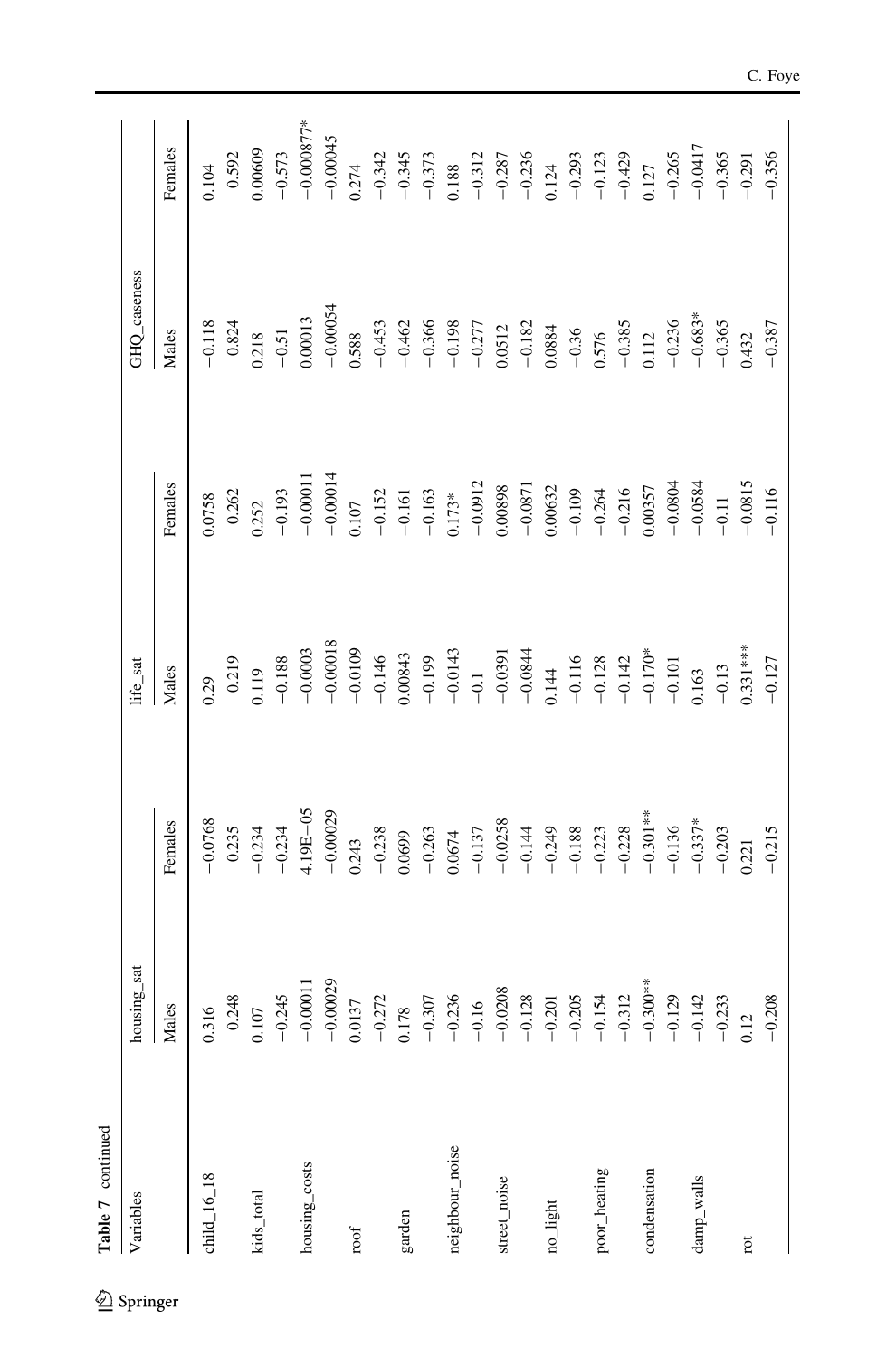| Table 7 continued |               |                                                           |                       |                                               |                           |                                 |
|-------------------|---------------|-----------------------------------------------------------|-----------------------|-----------------------------------------------|---------------------------|---------------------------------|
| Variables         | housing_sat   |                                                           | life_sat              |                                               | GHQ_caseness              |                                 |
|                   | Males         | Females                                                   | Males                 | Females                                       | Males                     | Females                         |
| pollution         | 0.0407        | $-0.0555$                                                 | 0.156                 |                                               | 0.00341                   | 0.0458                          |
|                   | $-0.251$      |                                                           | $-0.162$              |                                               | $-0.418$                  |                                 |
| vandalism         | $0.257*$<br>P | $\begin{array}{r} -0.293 \\ 0.0379 \\ -0.132 \end{array}$ | 0.0335                | $-0.123$<br>$-0.158$<br>$-0.0209$<br>$-0.133$ | 0.0822                    | $-0.415$<br>$-0.23$<br>$-0.273$ |
|                   | $-0.148$      |                                                           | $-0.0991$             |                                               | $-0.29$                   |                                 |
| widowed           |               | $-2.071***$                                               |                       | $1.166*$                                      |                           | 0.786                           |
|                   |               | $-0.876$                                                  |                       | $-0.688$                                      |                           | $-2.036$                        |
| yr2001            |               |                                                           |                       |                                               | 0.276                     | $-0.262$                        |
|                   |               |                                                           |                       |                                               | $-0.32$                   | $-0.349$                        |
| Constant          | 4.545 ***     | 4.751***                                                  | $3.477***$            | 4.589***                                      | $10.51***$                | 8.181***                        |
|                   | 1.446<br>T    | $-1.719$                                                  |                       | $-0.926$                                      |                           | $-2.875$                        |
| Observations      | 1146          | 1385                                                      | $\frac{-1.133}{1145}$ | 1382                                          | $-2.659$<br>1275<br>0.069 | 1543                            |
| R-squared         | 0.326         | 0.365                                                     |                       | 0.099                                         |                           | 0.062                           |
| Number of pid     | 380           | 451                                                       | 380                   | 451                                           | 381                       | 452                             |
|                   |               |                                                           |                       |                                               |                           |                                 |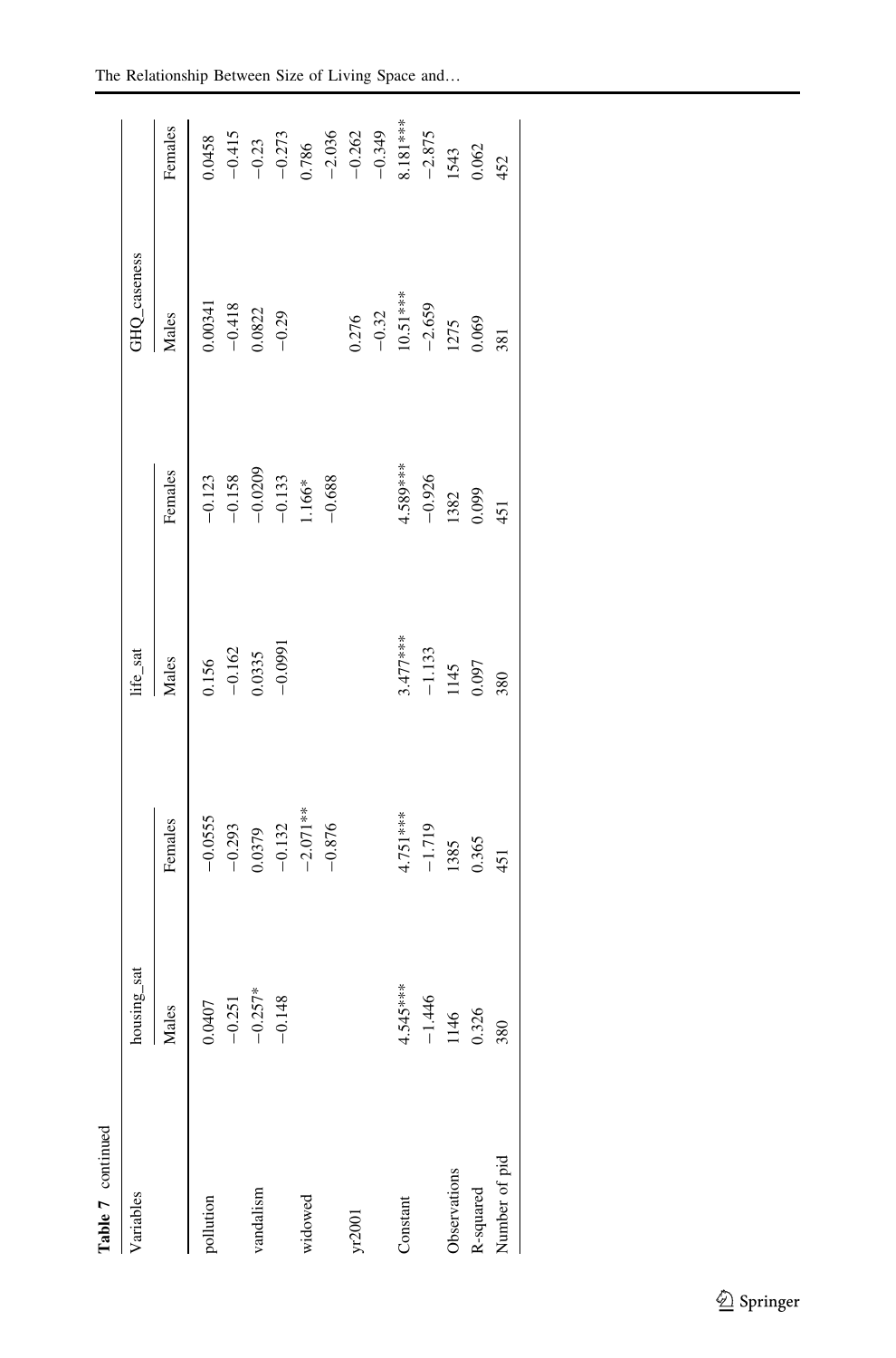#### <span id="page-34-0"></span>**References**

- Bradford, W. D., & Dolan, P. (2010). Getting used to it: The adaptive global utility model. Journal of Health economics, 29(6), 811–820.
- Carlson, R. (1971). Sex differences in ego functioning: Exploratory studies of agency and communion. Journal of Consulting and Clinical Psychology, 37(2), 267–277.
- Clark, A. E. (2003). Unemployment as a social norm: Psychological evidence from panel data. Journal of Labor Economics, 21(2), 323–351.
- Clark, A. E., Diener, E., Georgellis, Y., & Lucas, R. E. (2008). Lags and leads in life satisfaction: A test of the baseline hypothesis\*. The Economic Journal, 118(529), F222–F243.
- Clark, A. E., & Georgellis, Y. (2013). Back to baseline in Britain: Adaptation in the British household panel survey. Economica, 80(319), 496-512.
- Clark, A., Knabe, A., & Rätzel, S. (2010). Boon or bane? Others' unemployment, subjective well-being and job insecurity. Labour Economics, 17(1), 52–61.
- Csikszentmihalyi, M., & Halton, E. (1981). The meaning of things: Domestic symbols and the self. Cambridge: Cambridge University Press.
- Diaz-Serrano, L., & Stoyanova, A. P. (2010). Mobility and housing satisfaction: An empirical analysis for 12 EU countries. Journal of Economic Geography, 10(5), 661–683.
- Diener, E., Inglehart, R., & Tay, L. (2013). Theory and validity of life satisfaction scales. Social Indicators Research, 112(3), 497–527.
- Diener, E., Lucas, R. E., & Scollon, C. N. (2006). Beyond the hedonic treadmill: Revising the adaptation theory of well-being. American Psychologist, 61(4), 305.
- Dorling, D. (2014). All that is solid: How the great housing disaster defines our times, and what we can do about it. London: Penguin UK.
- Eurofound (2012). Third European Quality of Life Survey—Quality of life in Europe: Impacts of the crisis. Available Online at [http://www.eurofound.europa.eu/publications/report/2012/quality-of-life-social](http://www.eurofound.europa.eu/publications/report/2012/quality-of-life-social-policies/quality-of-life-in-europe-impacts-of-the-crisis)[policies/quality-of-life-in-europe-impacts-of-the-crisis](http://www.eurofound.europa.eu/publications/report/2012/quality-of-life-social-policies/quality-of-life-in-europe-impacts-of-the-crisis).
- Evans, A. W. (1991). 'Rabbit Hutches on Postage Stamps': Planning. Development and Political Economy. Urban studies, 28(6), 853–870.
- Evans, A., & Hartwich, O. (2005). Unaffordable housing. Policy Exchange, 5, 21–36.
- Ferrer-i-Carbonell, A. (2005). Income and well-being: An empirical analysis of the comparison income effect. Journal of Public Economics, 89(5), 997–1019.
- Findlay, A. M., & Nowok, B. (2012). The uneven impact of different life domains on the wellbeing of migrants. CPC Working Papers.
- Frank, R. (2007). Falling behind: How rising inequality harms the middle class (Vol. 4). University of California Press.
- Frijters, P. (2000). Do individuals try to maximize general satisfaction? Journal of Economic Psychology, 21(3), 281–304.
- Frijters, P., Johnston, D. W., & Shields, M. A. (2011). Life satisfaction dynamics with quarterly life event data. The Scandinavian Journal of Economics, 113(1), 190–211.
- Fujiwara, D. (2014). The social impact of housing providers. London: HACT, Legal & General, Plus Dane Group.
- Galster, G. C., & Hesser, G. W. (1981). Residential satisfaction compositional and contextual correlates. Environment and Behavior, 13(6), 735–758.
- Gutmann, D. L. (1965). Women and the conception of ego strength. Merrill-Palmer Quarterly of Behavior and Development, 11(3), 229–240.
- Hagan, J., MacMillan, R., & Wheaton, B. (1996). New kid in town: Social capital and the life course effects of family migration on children. American Sociological Review, 61(3), 368–385.
- Haisken-DeNew, John P., & Hahn, Markus. (2010). PanelWhiz: Efficient data extraction of complex panel data sets: An example using the german SOEP. Journal of Applied Social Science Studies, 130(4), 643–654.
- Hirsch, F. (2005). Social limits to growth. London: Routledge.
- Hsee, C. K., & Zhang, J. (2004). Distinction bias: Misprediction and mischoice due to joint evaluation. Journal of Personality and Social Psychology, 86(5), 680.
- Jansen, S. J. (2014). Why is housing always satisfactory? A study into the impact of cognitive restructuring and future perspectives on housing appreciation. Social Indicators Research, 116(2), 353–371.
- Layard, R. (2005). Happiness: Lessons form a New science. London: Allen Lane.
- Luttmer, E. F. (2004). Neighbours as negatives: Relative earnings and well-being (No. w10667). National Bureau of Economic Research.
- Marx, K., & Engels, F. (1965). The German ideology (1845). London.

 $\mathcal{L}$  Springer